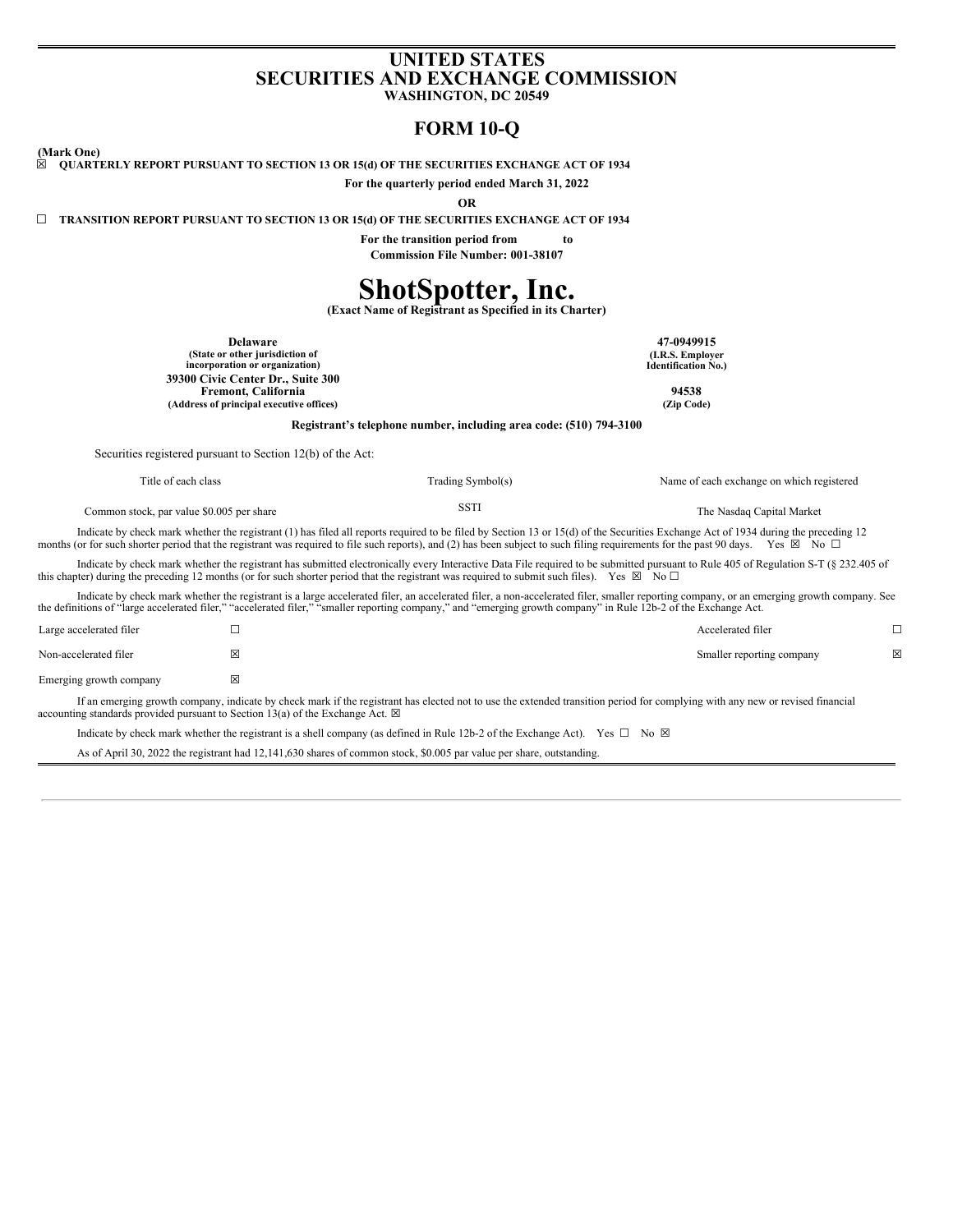**P a g e**

2

2

3

4

5

6

7

1 6

2 7

2 7

2 8

5 7

5 7

5 8

| PART I.              | <b>FINANCIAL INFORMATION</b>                                                          |
|----------------------|---------------------------------------------------------------------------------------|
| Item 1.              | <b>Condensed Consolidated Financial Statements</b>                                    |
|                      | <b>Condensed Consolidated Balance Sheets</b>                                          |
|                      | <b>Condensed Consolidated Statements of Operations</b>                                |
|                      | <b>Condensed Consolidated Statements of Comprehensive Income (Loss)</b>               |
|                      | <b>Condensed Consolidated Statements of Stockholders' Equity</b>                      |
|                      | <b>Condensed Consolidated Statements of Cash Flows</b>                                |
|                      | <b>Notes to Condensed Consolidated Financial Statements</b>                           |
| Item 2.              | Management's Discussion and Analysis of Financial Condition and Results of Operations |
| Item 3.              | <b>Oualitative and Quantitative Disclosures About Market Risk</b>                     |
| Item 4.              | <b>Controls and Procedures</b>                                                        |
| PART II.             | <b>OTHER INFORMATION</b>                                                              |
| Item 1A.             | <b>Risk Factors</b>                                                                   |
| Item 2.              | Unregistered Sales of Equity Securities and Use of Proceeds                           |
| Item 6.              | <b>Exhibits</b>                                                                       |
| <b>Exhibit Index</b> |                                                                                       |
| <b>Signatures</b>    |                                                                                       |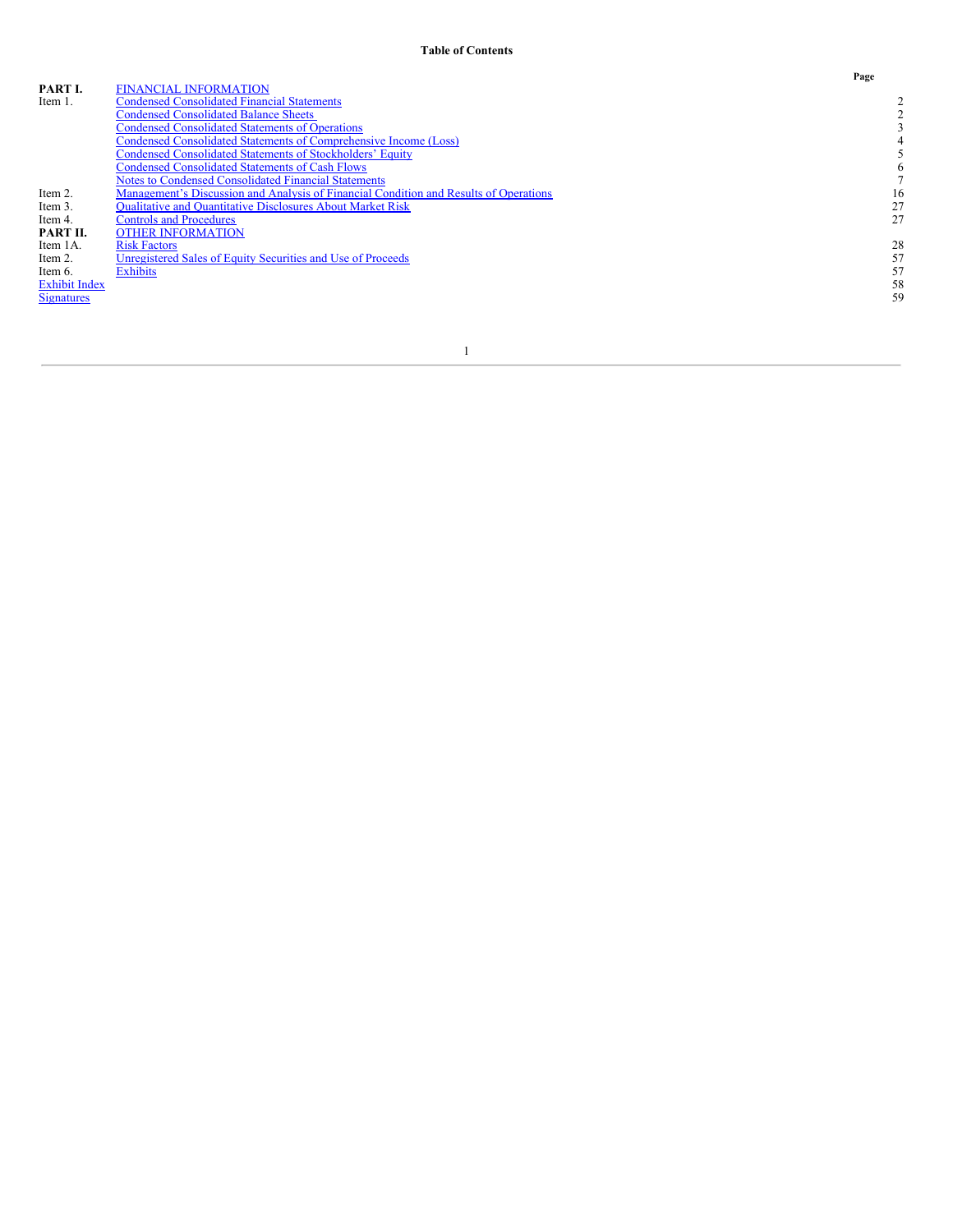### **PART I. FINANCIAL INFORMATION**

### <span id="page-2-1"></span><span id="page-2-0"></span>**Item 1. Condensed Consolidated Financial Statements**

### **ShotSpotter, Inc.**

### **Condensed Consolidated Balance Sheets (In thousands, except share and per share data)**

<span id="page-2-2"></span>

|                                                                                                                                                                                            |              | March 31,<br>2022<br>(Unaudited) |               |           |
|--------------------------------------------------------------------------------------------------------------------------------------------------------------------------------------------|--------------|----------------------------------|---------------|-----------|
| Assets                                                                                                                                                                                     |              |                                  |               |           |
| Current assets                                                                                                                                                                             |              |                                  |               |           |
| Cash and cash equivalents                                                                                                                                                                  | $\mathbb{S}$ | 8,852                            | $\mathbb{S}$  | 15,636    |
| Accounts receivable and contract asset, net                                                                                                                                                |              | 21.256                           |               | 16,134    |
| Prepaid expenses and other current assets                                                                                                                                                  |              | 2,456                            |               | 2,504     |
| Total current assets                                                                                                                                                                       |              | 32,564                           |               | 34,274    |
| Property and equipment, net                                                                                                                                                                |              | 18,707                           |               | 17,409    |
| Operating lease right-of-use assets                                                                                                                                                        |              | 3,961                            |               | 2,323     |
| Goodwill                                                                                                                                                                                   |              | 23,171                           |               | 2,816     |
| Intangible assets, net                                                                                                                                                                     |              | 29,220                           |               | 13,564    |
| Other assets                                                                                                                                                                               |              | 2,581                            |               | 1,918     |
| Total assets                                                                                                                                                                               | \$           | 110,204                          | S             | 72,304    |
| Liabilities and Stockholders' Equity                                                                                                                                                       |              |                                  |               |           |
| <b>Current liabilities</b>                                                                                                                                                                 |              |                                  |               |           |
| Accounts payable                                                                                                                                                                           | $\mathbb{S}$ | 2,449                            | $\mathsf{\$}$ | 1,587     |
| Deferred revenue, short-term                                                                                                                                                               |              | 33,886                           |               | 26,235    |
| Accrued expenses and other current liabilities                                                                                                                                             |              | 12,952                           |               | 6,680     |
| Total current liabilities                                                                                                                                                                  |              | 49,287                           |               | 34,502    |
| Deferred revenue, long-term                                                                                                                                                                |              | 1,623                            |               | 474       |
| Other liabilities                                                                                                                                                                          |              | 10,519                           |               | 3,513     |
| <b>Total liabilities</b>                                                                                                                                                                   |              | 61,429                           |               | 38,489    |
| Commitments and contingencies (Note 13)                                                                                                                                                    |              |                                  |               |           |
| Stockholders' equity                                                                                                                                                                       |              |                                  |               |           |
| Preferred stock: \$0.005 par value; 20,000,000 shares authorized; no shares<br>issued and outstanding as of March 31, 2022 and December 31, 2021                                           |              |                                  |               |           |
| Common stock: \$0.005 par value; 500,000,000 shares authorized;<br>$12,141,630$ and $11,703,430$ shares issued and outstanding as of<br>March 31, 2022 and December 31, 2021, respectively |              | 61                               |               | 58        |
| Additional paid-in capital                                                                                                                                                                 |              | 147,277                          |               | 132,780   |
| Accumulated deficit                                                                                                                                                                        |              | (98, 398)                        |               | (98, 785) |
| Accumulated other comprehensive loss                                                                                                                                                       |              | (165)                            |               | (238)     |
| Total stockholders' equity                                                                                                                                                                 |              | 48,775                           |               | 33,815    |
| Total liabilities and stockholders' equity                                                                                                                                                 | S            | 110,204                          | \$            | 72,304    |
|                                                                                                                                                                                            |              |                                  |               |           |
| See accompanying notes to condensed consolidated financial statements.                                                                                                                     |              |                                  |               |           |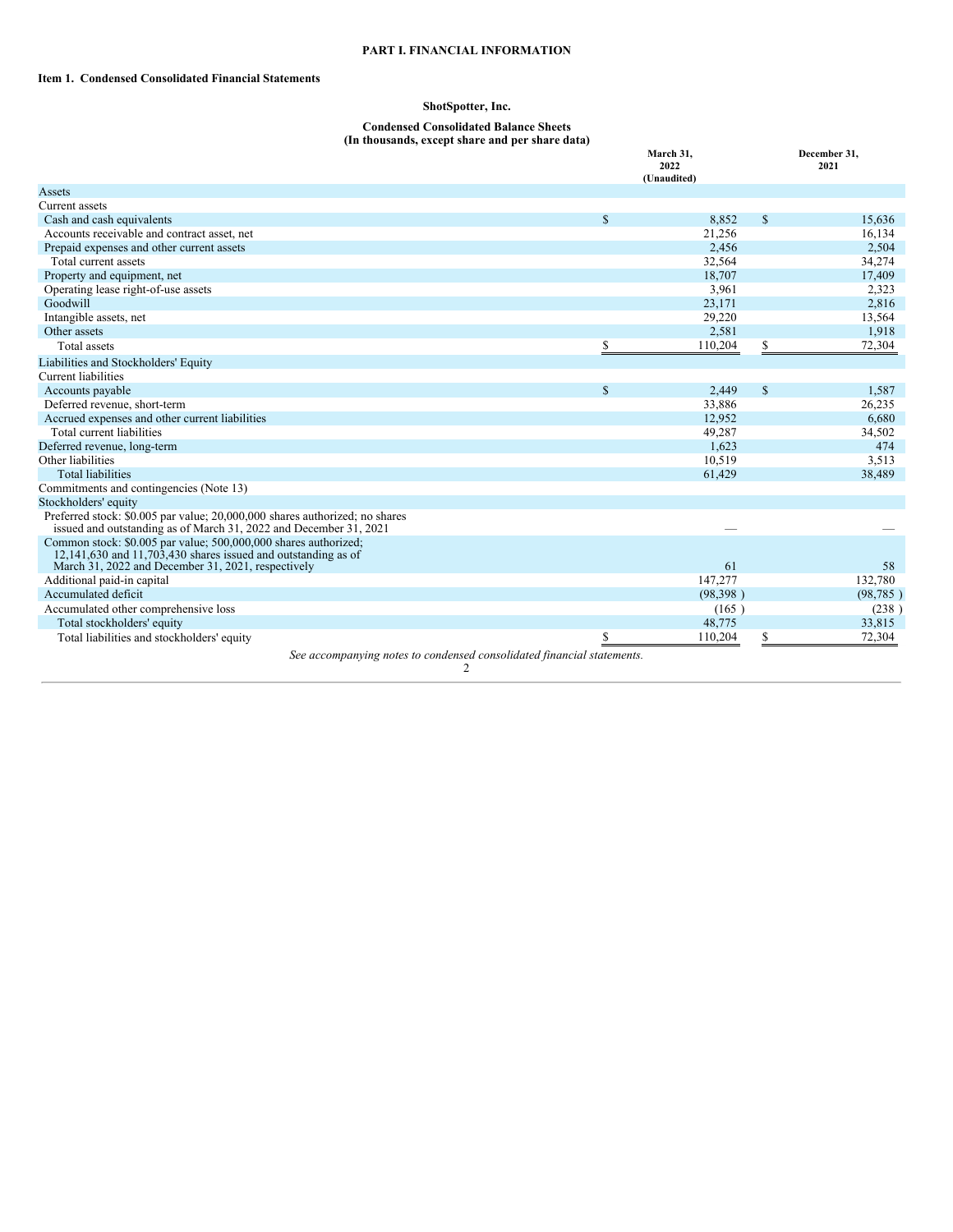# **ShotSpotter, Inc.**

#### **Condensed Consolidated Statements of Operations (In thousands, except share and per share data) (Unaudited)**

<span id="page-3-0"></span>

|                                                                                  | Three Months Ended March 31, |   |            |  |
|----------------------------------------------------------------------------------|------------------------------|---|------------|--|
|                                                                                  | 2022<br>(Unaudited)          |   | 2021       |  |
| Revenues                                                                         | \$<br>21,214                 | S | 15,013     |  |
| Costs                                                                            |                              |   |            |  |
| Cost of revenues                                                                 | 8,290                        |   | 6,300      |  |
| Impairment of property and equipment                                             |                              |   | 25         |  |
| Total costs                                                                      | 8,290                        |   | 6,325      |  |
| Gross profit                                                                     | 12,924                       |   | 8,688      |  |
|                                                                                  |                              |   |            |  |
| Operating expenses                                                               |                              |   |            |  |
| Sales and marketing                                                              | 5,576                        |   | 3,935      |  |
| Research and development                                                         | 2,627                        |   | 1,713      |  |
| General and administrative                                                       | 4,289                        |   | 2,871      |  |
| Total operating expenses                                                         | 12,492                       |   | 8,519      |  |
| Operating income                                                                 | 432                          |   | 169        |  |
| Other income (expense), net                                                      |                              |   |            |  |
| Interest income, net                                                             | 8                            |   | 11         |  |
| Other expense, net                                                               | (53)                         |   | (52)       |  |
| Total other income (expense), net                                                | (45)                         |   | (41)       |  |
| Income before income taxes                                                       | 387                          |   | 128        |  |
| Provision for income taxes                                                       |                              |   | 49         |  |
| Net income                                                                       | \$<br>387                    |   | 79         |  |
| Net income per share, basic                                                      | 0.03                         |   | 0.01       |  |
| Net income per share, diluted                                                    | 0.03                         |   | 0.01       |  |
| Weighted average shares used in computing adjusted net income per share, basic   | 12,156,968                   |   | 11,584,605 |  |
| Weighted average shares used in computing adjusted net income per share, diluted | 12,315,806                   |   | 11,898,362 |  |

*See accompanying notes to condensed consolidated financial statements.*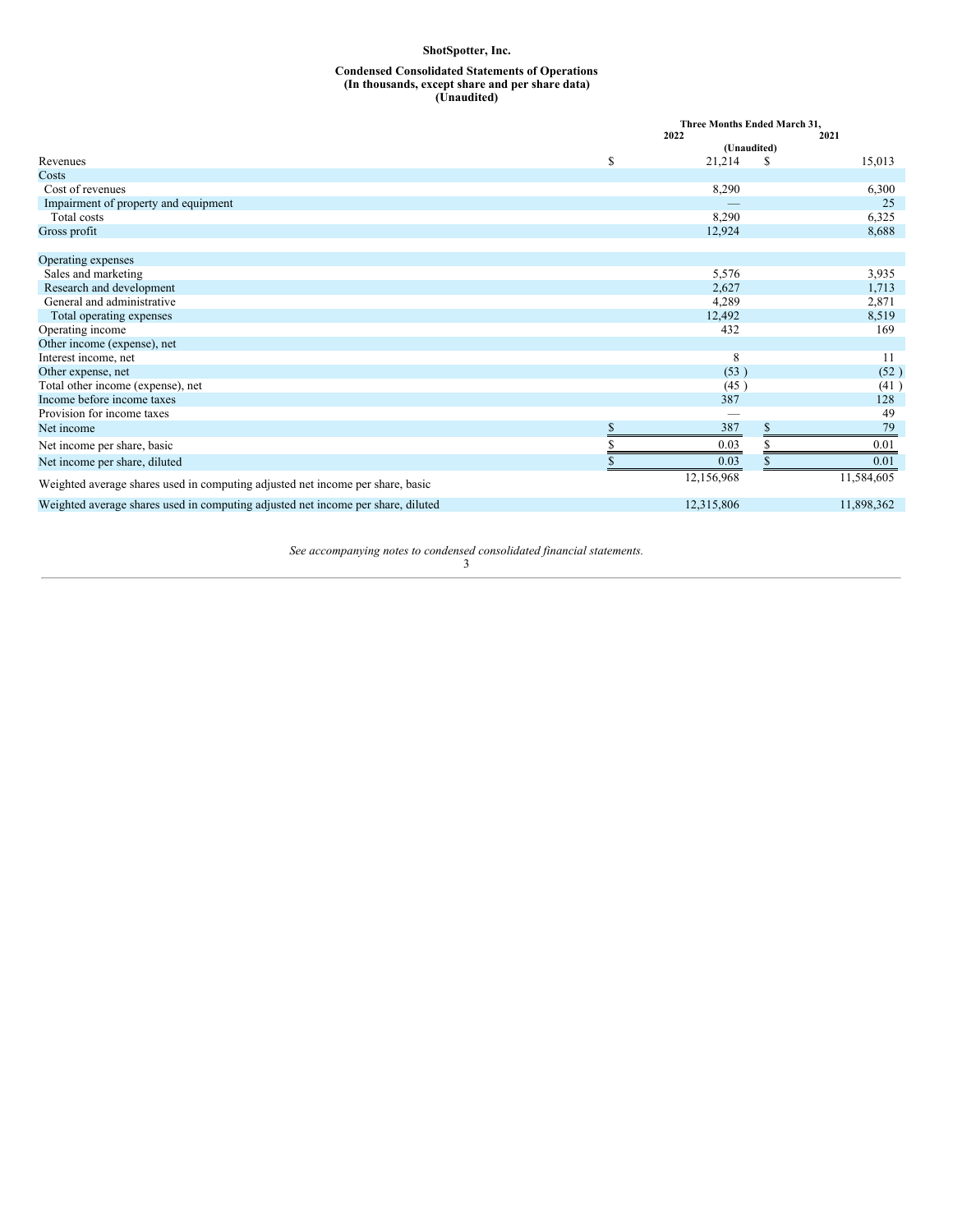### **ShotSpotter, Inc. Condensed Consolidated Statements of Comprehensive Income (In thousands) (Unaudited)**

<span id="page-4-0"></span>

|                                                   | Three Months Ended March 31. |  |      |  |  |  |
|---------------------------------------------------|------------------------------|--|------|--|--|--|
|                                                   | 2022                         |  | 2021 |  |  |  |
| Net income                                        | 387                          |  | 79   |  |  |  |
| Other comprehensive income (loss):                |                              |  |      |  |  |  |
| Change in foreign currency translation adjustment |                              |  |      |  |  |  |
| Comprehensive income                              | 460                          |  | 62   |  |  |  |

*See accompanying notes to condensed consolidated financial statements.*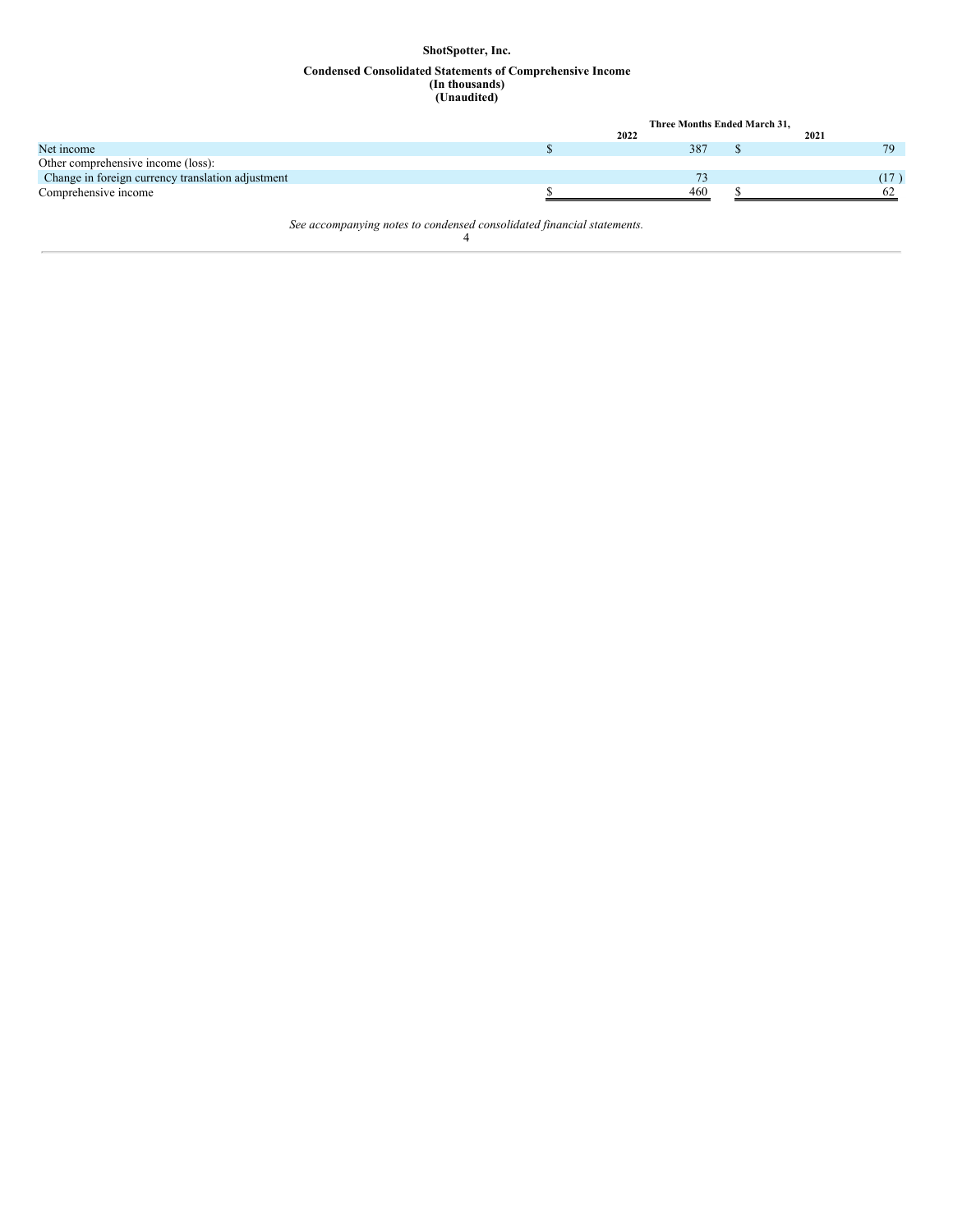# **ShotSpotter, Inc.**

#### **Condensed Consolidated Statements of Stockholders' Equity (In thousands, except share data) (Unaudited)**

<span id="page-5-0"></span>

|                                           |                          | <b>Common Stock</b> |                          | <b>Additional</b><br>Paid-in<br>Accumulated |         |  | Accumulated<br>Other<br>Comprehensive |  | Total<br>Stockholders'<br>Equity/ |           |
|-------------------------------------------|--------------------------|---------------------|--------------------------|---------------------------------------------|---------|--|---------------------------------------|--|-----------------------------------|-----------|
|                                           | <b>Shares</b>            |                     | Par Value                |                                             | Capital |  | Deficit                               |  | Income (Loss)                     | (Deficit) |
| Balance at January 1, 2022                | 11,703,430               |                     | 58                       |                                             | 132,780 |  | (98, 785)                             |  | (238)                             | 33,815    |
| Exercise of stock options                 | 8,528                    |                     | $-$                      |                                             | 13      |  |                                       |  | __                                |           |
| Repurchase of common stock                | (57, 623)                |                     | $\overline{\phantom{a}}$ |                                             | (1,634) |  | $\overline{\phantom{a}}$              |  |                                   | (1,634)   |
| Issuance of common stock from RSUs vested | 22,755                   |                     | __                       |                                             |         |  |                                       |  | $\overline{\phantom{a}}$          |           |
| Issuance of common stock for acquisition  | 464,540                  |                     |                          |                                             | 14,263  |  | $-$                                   |  |                                   | 14,266    |
| Stock-based compensation                  | $-$                      |                     | $-$                      |                                             | 1,855   |  |                                       |  | $\overline{\phantom{a}}$          | 1,855     |
| Other comprehensive income                | $\overline{\phantom{a}}$ |                     |                          |                                             | $-$     |  | $-$                                   |  | 73                                | 73        |
| Net income                                |                          |                     |                          |                                             | __      |  | 387                                   |  | $\overline{\phantom{a}}$          | 387       |
| Balance at March 31, 2022                 | 12,141,630               |                     | 61                       |                                             | 147,277 |  | (98,398)                              |  | (165)                             | 48,775    |

|                                                                     | <b>Common Stock</b>      |           |                          | <b>Additional</b><br>Paid-in |                          | Accumulated |           |                          | Accumulated<br>Other<br>Comprehensive |           | <b>Total</b><br>Stockholders'<br>Equity/ |
|---------------------------------------------------------------------|--------------------------|-----------|--------------------------|------------------------------|--------------------------|-------------|-----------|--------------------------|---------------------------------------|-----------|------------------------------------------|
|                                                                     | <b>Shares</b>            | Par Value |                          |                              | Capital                  |             | Deficit   | Income (Loss)            |                                       | (Deficit) |                                          |
| Balance at January 1, 2021                                          | 11,538,998               | S         | 58                       |                              | 128,771                  | ъ           | (94, 354) | (170)<br>- 5             |                                       | 34,305    |                                          |
| Exercise of stock options                                           | 60,600                   |           |                          |                              | 213                      |             |           |                          |                                       | 213       |                                          |
| Issuance of common stock in connection with exercise of<br>warrants | 50,716                   |           |                          |                              | 8                        |             |           |                          |                                       | 8         |                                          |
| Issuance of common stock from RSUs vested                           | 24,332                   |           | $-$                      |                              |                          |             | __        |                          |                                       |           |                                          |
| Repurchase of common stock                                          | (56, 162)                |           |                          |                              | (2,192)                  |             | –         |                          |                                       | (2,192)   |                                          |
| Stock-based compensation                                            | $\overline{\phantom{m}}$ |           | $\overline{\phantom{m}}$ |                              | 1,375                    |             |           | $\overline{\phantom{m}}$ |                                       | 1,375     |                                          |
| Other comprehensive loss                                            |                          |           | $-$                      |                              | $\overline{\phantom{a}}$ |             |           | (17)                     |                                       | (17)      |                                          |
| Net income                                                          | $\overline{\phantom{m}}$ |           | $\overline{\phantom{m}}$ |                              | $\overline{\phantom{m}}$ |             | 79        | $\frac{1}{2}$            |                                       | 79        |                                          |
| Balance at March 31, 2021                                           | 11.618.484               | Ō         | 58                       |                              | 128,175                  |             | (94, 275) | (187)                    |                                       | 33,771    |                                          |

*See accompanying notes to condensed consolidated financial statements.*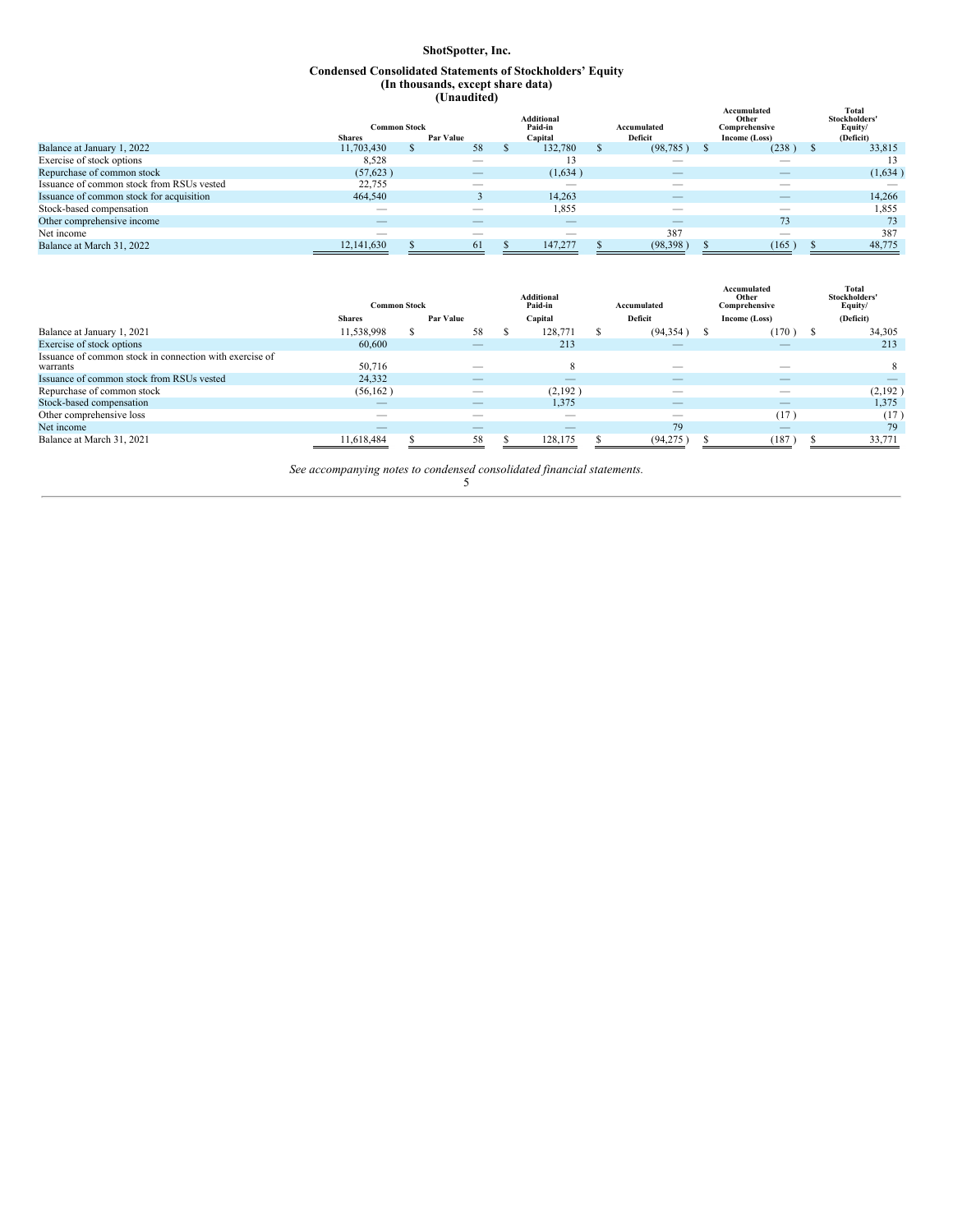# **ShotSpotter, Inc.**

#### **Condensed Consolidated Statements of Cash Flows (In thousands) (Unaudited)**

<span id="page-6-0"></span>

| 2022<br>Cash flows from operating activities:<br><sup>\$</sup><br>Net income<br>\$<br>387<br>79<br>Adjustments to reconcile net income to net cash provided by (used in) operating activities:<br>Depreciation of property and equipment<br>1,487<br>1,393<br>Amortization of intangible assets<br>695<br>259<br>Impairment of property and equipment<br>25<br>Stock-based compensation<br>1,375<br>1,855<br>Provision for accounts receivable<br>44<br>77<br>Changes in operating assets and liabilities:<br>Accounts receivable and contract asset<br>(4,976)<br>(3,929)<br>134<br>Prepaid expenses and other assets<br>(439)<br>145<br>Accounts payable<br>Accrued expenses and other current liabilities<br>(1,220)<br>(1,451)<br>Deferred revenue<br>3,417<br>430<br>Net cash provided by (used in ) operating activities<br>1,283<br>(1, 496)<br>Cash flows from investing activities:<br>Purchase of property and equipment<br>(1,900)<br>(1,233)<br>Investment in intangible and other assets<br>(8)<br>(13)<br>Business acquisition, net of cash acquired<br>15<br>(4,618)<br>Net cash used in investing activities<br>(1,231)<br>(6,526)<br>Cash flows from financing activities:<br>Payment of contingent consideration liability<br>(403)<br>Proceeds from exercise of stock options<br>13<br>213<br>Repurchases of common stock<br>(1,634)<br>(2,192)<br>Proceeds from exercise of warrants<br>8<br>Net cash used in financing activities<br>(1,621)<br>(2,374)<br>Decrease in cash, cash equivalents and restricted cash<br>(6,864)<br>(5,101)<br>80<br>Effect of exchange rate on cash and cash equivalents<br>(2)<br>Cash, cash equivalents and restricted cash at beginning of year<br>15,636<br>16,043<br>Cash, cash equivalents and restricted cash at end of year<br>S<br>8,852<br>10,940<br>Supplemental cash flow disclosures:<br>S<br>Cash paid for income taxes<br>S<br>Supplemental disclosure of non-cash financing activities:<br>Property and equipment purchases included in accounts payable<br>\$<br>S<br>590<br>731<br><sup>\$</sup><br>$\mathbb{S}$<br>Fair value of contingent consideration<br>12,400<br>Fair value of common stock issued as consideration for business acquisition<br>S<br>14,266 | Three Months Ended March 31. |  |  |      |  |  |
|----------------------------------------------------------------------------------------------------------------------------------------------------------------------------------------------------------------------------------------------------------------------------------------------------------------------------------------------------------------------------------------------------------------------------------------------------------------------------------------------------------------------------------------------------------------------------------------------------------------------------------------------------------------------------------------------------------------------------------------------------------------------------------------------------------------------------------------------------------------------------------------------------------------------------------------------------------------------------------------------------------------------------------------------------------------------------------------------------------------------------------------------------------------------------------------------------------------------------------------------------------------------------------------------------------------------------------------------------------------------------------------------------------------------------------------------------------------------------------------------------------------------------------------------------------------------------------------------------------------------------------------------------------------------------------------------------------------------------------------------------------------------------------------------------------------------------------------------------------------------------------------------------------------------------------------------------------------------------------------------------------------------------------------------------------------------------------------------------------------------------------------------------------------------------------------------------------------------------------------|------------------------------|--|--|------|--|--|
|                                                                                                                                                                                                                                                                                                                                                                                                                                                                                                                                                                                                                                                                                                                                                                                                                                                                                                                                                                                                                                                                                                                                                                                                                                                                                                                                                                                                                                                                                                                                                                                                                                                                                                                                                                                                                                                                                                                                                                                                                                                                                                                                                                                                                                        |                              |  |  | 2021 |  |  |
|                                                                                                                                                                                                                                                                                                                                                                                                                                                                                                                                                                                                                                                                                                                                                                                                                                                                                                                                                                                                                                                                                                                                                                                                                                                                                                                                                                                                                                                                                                                                                                                                                                                                                                                                                                                                                                                                                                                                                                                                                                                                                                                                                                                                                                        |                              |  |  |      |  |  |
|                                                                                                                                                                                                                                                                                                                                                                                                                                                                                                                                                                                                                                                                                                                                                                                                                                                                                                                                                                                                                                                                                                                                                                                                                                                                                                                                                                                                                                                                                                                                                                                                                                                                                                                                                                                                                                                                                                                                                                                                                                                                                                                                                                                                                                        |                              |  |  |      |  |  |
|                                                                                                                                                                                                                                                                                                                                                                                                                                                                                                                                                                                                                                                                                                                                                                                                                                                                                                                                                                                                                                                                                                                                                                                                                                                                                                                                                                                                                                                                                                                                                                                                                                                                                                                                                                                                                                                                                                                                                                                                                                                                                                                                                                                                                                        |                              |  |  |      |  |  |
|                                                                                                                                                                                                                                                                                                                                                                                                                                                                                                                                                                                                                                                                                                                                                                                                                                                                                                                                                                                                                                                                                                                                                                                                                                                                                                                                                                                                                                                                                                                                                                                                                                                                                                                                                                                                                                                                                                                                                                                                                                                                                                                                                                                                                                        |                              |  |  |      |  |  |
|                                                                                                                                                                                                                                                                                                                                                                                                                                                                                                                                                                                                                                                                                                                                                                                                                                                                                                                                                                                                                                                                                                                                                                                                                                                                                                                                                                                                                                                                                                                                                                                                                                                                                                                                                                                                                                                                                                                                                                                                                                                                                                                                                                                                                                        |                              |  |  |      |  |  |
|                                                                                                                                                                                                                                                                                                                                                                                                                                                                                                                                                                                                                                                                                                                                                                                                                                                                                                                                                                                                                                                                                                                                                                                                                                                                                                                                                                                                                                                                                                                                                                                                                                                                                                                                                                                                                                                                                                                                                                                                                                                                                                                                                                                                                                        |                              |  |  |      |  |  |
|                                                                                                                                                                                                                                                                                                                                                                                                                                                                                                                                                                                                                                                                                                                                                                                                                                                                                                                                                                                                                                                                                                                                                                                                                                                                                                                                                                                                                                                                                                                                                                                                                                                                                                                                                                                                                                                                                                                                                                                                                                                                                                                                                                                                                                        |                              |  |  |      |  |  |
|                                                                                                                                                                                                                                                                                                                                                                                                                                                                                                                                                                                                                                                                                                                                                                                                                                                                                                                                                                                                                                                                                                                                                                                                                                                                                                                                                                                                                                                                                                                                                                                                                                                                                                                                                                                                                                                                                                                                                                                                                                                                                                                                                                                                                                        |                              |  |  |      |  |  |
|                                                                                                                                                                                                                                                                                                                                                                                                                                                                                                                                                                                                                                                                                                                                                                                                                                                                                                                                                                                                                                                                                                                                                                                                                                                                                                                                                                                                                                                                                                                                                                                                                                                                                                                                                                                                                                                                                                                                                                                                                                                                                                                                                                                                                                        |                              |  |  |      |  |  |
|                                                                                                                                                                                                                                                                                                                                                                                                                                                                                                                                                                                                                                                                                                                                                                                                                                                                                                                                                                                                                                                                                                                                                                                                                                                                                                                                                                                                                                                                                                                                                                                                                                                                                                                                                                                                                                                                                                                                                                                                                                                                                                                                                                                                                                        |                              |  |  |      |  |  |
|                                                                                                                                                                                                                                                                                                                                                                                                                                                                                                                                                                                                                                                                                                                                                                                                                                                                                                                                                                                                                                                                                                                                                                                                                                                                                                                                                                                                                                                                                                                                                                                                                                                                                                                                                                                                                                                                                                                                                                                                                                                                                                                                                                                                                                        |                              |  |  |      |  |  |
|                                                                                                                                                                                                                                                                                                                                                                                                                                                                                                                                                                                                                                                                                                                                                                                                                                                                                                                                                                                                                                                                                                                                                                                                                                                                                                                                                                                                                                                                                                                                                                                                                                                                                                                                                                                                                                                                                                                                                                                                                                                                                                                                                                                                                                        |                              |  |  |      |  |  |
|                                                                                                                                                                                                                                                                                                                                                                                                                                                                                                                                                                                                                                                                                                                                                                                                                                                                                                                                                                                                                                                                                                                                                                                                                                                                                                                                                                                                                                                                                                                                                                                                                                                                                                                                                                                                                                                                                                                                                                                                                                                                                                                                                                                                                                        |                              |  |  |      |  |  |
|                                                                                                                                                                                                                                                                                                                                                                                                                                                                                                                                                                                                                                                                                                                                                                                                                                                                                                                                                                                                                                                                                                                                                                                                                                                                                                                                                                                                                                                                                                                                                                                                                                                                                                                                                                                                                                                                                                                                                                                                                                                                                                                                                                                                                                        |                              |  |  |      |  |  |
|                                                                                                                                                                                                                                                                                                                                                                                                                                                                                                                                                                                                                                                                                                                                                                                                                                                                                                                                                                                                                                                                                                                                                                                                                                                                                                                                                                                                                                                                                                                                                                                                                                                                                                                                                                                                                                                                                                                                                                                                                                                                                                                                                                                                                                        |                              |  |  |      |  |  |
|                                                                                                                                                                                                                                                                                                                                                                                                                                                                                                                                                                                                                                                                                                                                                                                                                                                                                                                                                                                                                                                                                                                                                                                                                                                                                                                                                                                                                                                                                                                                                                                                                                                                                                                                                                                                                                                                                                                                                                                                                                                                                                                                                                                                                                        |                              |  |  |      |  |  |
|                                                                                                                                                                                                                                                                                                                                                                                                                                                                                                                                                                                                                                                                                                                                                                                                                                                                                                                                                                                                                                                                                                                                                                                                                                                                                                                                                                                                                                                                                                                                                                                                                                                                                                                                                                                                                                                                                                                                                                                                                                                                                                                                                                                                                                        |                              |  |  |      |  |  |
|                                                                                                                                                                                                                                                                                                                                                                                                                                                                                                                                                                                                                                                                                                                                                                                                                                                                                                                                                                                                                                                                                                                                                                                                                                                                                                                                                                                                                                                                                                                                                                                                                                                                                                                                                                                                                                                                                                                                                                                                                                                                                                                                                                                                                                        |                              |  |  |      |  |  |
|                                                                                                                                                                                                                                                                                                                                                                                                                                                                                                                                                                                                                                                                                                                                                                                                                                                                                                                                                                                                                                                                                                                                                                                                                                                                                                                                                                                                                                                                                                                                                                                                                                                                                                                                                                                                                                                                                                                                                                                                                                                                                                                                                                                                                                        |                              |  |  |      |  |  |
|                                                                                                                                                                                                                                                                                                                                                                                                                                                                                                                                                                                                                                                                                                                                                                                                                                                                                                                                                                                                                                                                                                                                                                                                                                                                                                                                                                                                                                                                                                                                                                                                                                                                                                                                                                                                                                                                                                                                                                                                                                                                                                                                                                                                                                        |                              |  |  |      |  |  |
|                                                                                                                                                                                                                                                                                                                                                                                                                                                                                                                                                                                                                                                                                                                                                                                                                                                                                                                                                                                                                                                                                                                                                                                                                                                                                                                                                                                                                                                                                                                                                                                                                                                                                                                                                                                                                                                                                                                                                                                                                                                                                                                                                                                                                                        |                              |  |  |      |  |  |
|                                                                                                                                                                                                                                                                                                                                                                                                                                                                                                                                                                                                                                                                                                                                                                                                                                                                                                                                                                                                                                                                                                                                                                                                                                                                                                                                                                                                                                                                                                                                                                                                                                                                                                                                                                                                                                                                                                                                                                                                                                                                                                                                                                                                                                        |                              |  |  |      |  |  |
|                                                                                                                                                                                                                                                                                                                                                                                                                                                                                                                                                                                                                                                                                                                                                                                                                                                                                                                                                                                                                                                                                                                                                                                                                                                                                                                                                                                                                                                                                                                                                                                                                                                                                                                                                                                                                                                                                                                                                                                                                                                                                                                                                                                                                                        |                              |  |  |      |  |  |
|                                                                                                                                                                                                                                                                                                                                                                                                                                                                                                                                                                                                                                                                                                                                                                                                                                                                                                                                                                                                                                                                                                                                                                                                                                                                                                                                                                                                                                                                                                                                                                                                                                                                                                                                                                                                                                                                                                                                                                                                                                                                                                                                                                                                                                        |                              |  |  |      |  |  |
|                                                                                                                                                                                                                                                                                                                                                                                                                                                                                                                                                                                                                                                                                                                                                                                                                                                                                                                                                                                                                                                                                                                                                                                                                                                                                                                                                                                                                                                                                                                                                                                                                                                                                                                                                                                                                                                                                                                                                                                                                                                                                                                                                                                                                                        |                              |  |  |      |  |  |
|                                                                                                                                                                                                                                                                                                                                                                                                                                                                                                                                                                                                                                                                                                                                                                                                                                                                                                                                                                                                                                                                                                                                                                                                                                                                                                                                                                                                                                                                                                                                                                                                                                                                                                                                                                                                                                                                                                                                                                                                                                                                                                                                                                                                                                        |                              |  |  |      |  |  |
|                                                                                                                                                                                                                                                                                                                                                                                                                                                                                                                                                                                                                                                                                                                                                                                                                                                                                                                                                                                                                                                                                                                                                                                                                                                                                                                                                                                                                                                                                                                                                                                                                                                                                                                                                                                                                                                                                                                                                                                                                                                                                                                                                                                                                                        |                              |  |  |      |  |  |
|                                                                                                                                                                                                                                                                                                                                                                                                                                                                                                                                                                                                                                                                                                                                                                                                                                                                                                                                                                                                                                                                                                                                                                                                                                                                                                                                                                                                                                                                                                                                                                                                                                                                                                                                                                                                                                                                                                                                                                                                                                                                                                                                                                                                                                        |                              |  |  |      |  |  |
|                                                                                                                                                                                                                                                                                                                                                                                                                                                                                                                                                                                                                                                                                                                                                                                                                                                                                                                                                                                                                                                                                                                                                                                                                                                                                                                                                                                                                                                                                                                                                                                                                                                                                                                                                                                                                                                                                                                                                                                                                                                                                                                                                                                                                                        |                              |  |  |      |  |  |
|                                                                                                                                                                                                                                                                                                                                                                                                                                                                                                                                                                                                                                                                                                                                                                                                                                                                                                                                                                                                                                                                                                                                                                                                                                                                                                                                                                                                                                                                                                                                                                                                                                                                                                                                                                                                                                                                                                                                                                                                                                                                                                                                                                                                                                        |                              |  |  |      |  |  |
|                                                                                                                                                                                                                                                                                                                                                                                                                                                                                                                                                                                                                                                                                                                                                                                                                                                                                                                                                                                                                                                                                                                                                                                                                                                                                                                                                                                                                                                                                                                                                                                                                                                                                                                                                                                                                                                                                                                                                                                                                                                                                                                                                                                                                                        |                              |  |  |      |  |  |
|                                                                                                                                                                                                                                                                                                                                                                                                                                                                                                                                                                                                                                                                                                                                                                                                                                                                                                                                                                                                                                                                                                                                                                                                                                                                                                                                                                                                                                                                                                                                                                                                                                                                                                                                                                                                                                                                                                                                                                                                                                                                                                                                                                                                                                        |                              |  |  |      |  |  |
|                                                                                                                                                                                                                                                                                                                                                                                                                                                                                                                                                                                                                                                                                                                                                                                                                                                                                                                                                                                                                                                                                                                                                                                                                                                                                                                                                                                                                                                                                                                                                                                                                                                                                                                                                                                                                                                                                                                                                                                                                                                                                                                                                                                                                                        |                              |  |  |      |  |  |
|                                                                                                                                                                                                                                                                                                                                                                                                                                                                                                                                                                                                                                                                                                                                                                                                                                                                                                                                                                                                                                                                                                                                                                                                                                                                                                                                                                                                                                                                                                                                                                                                                                                                                                                                                                                                                                                                                                                                                                                                                                                                                                                                                                                                                                        |                              |  |  |      |  |  |
|                                                                                                                                                                                                                                                                                                                                                                                                                                                                                                                                                                                                                                                                                                                                                                                                                                                                                                                                                                                                                                                                                                                                                                                                                                                                                                                                                                                                                                                                                                                                                                                                                                                                                                                                                                                                                                                                                                                                                                                                                                                                                                                                                                                                                                        |                              |  |  |      |  |  |
|                                                                                                                                                                                                                                                                                                                                                                                                                                                                                                                                                                                                                                                                                                                                                                                                                                                                                                                                                                                                                                                                                                                                                                                                                                                                                                                                                                                                                                                                                                                                                                                                                                                                                                                                                                                                                                                                                                                                                                                                                                                                                                                                                                                                                                        |                              |  |  |      |  |  |
| See accompanying notes to condensed consolidated financial statements.                                                                                                                                                                                                                                                                                                                                                                                                                                                                                                                                                                                                                                                                                                                                                                                                                                                                                                                                                                                                                                                                                                                                                                                                                                                                                                                                                                                                                                                                                                                                                                                                                                                                                                                                                                                                                                                                                                                                                                                                                                                                                                                                                                 |                              |  |  |      |  |  |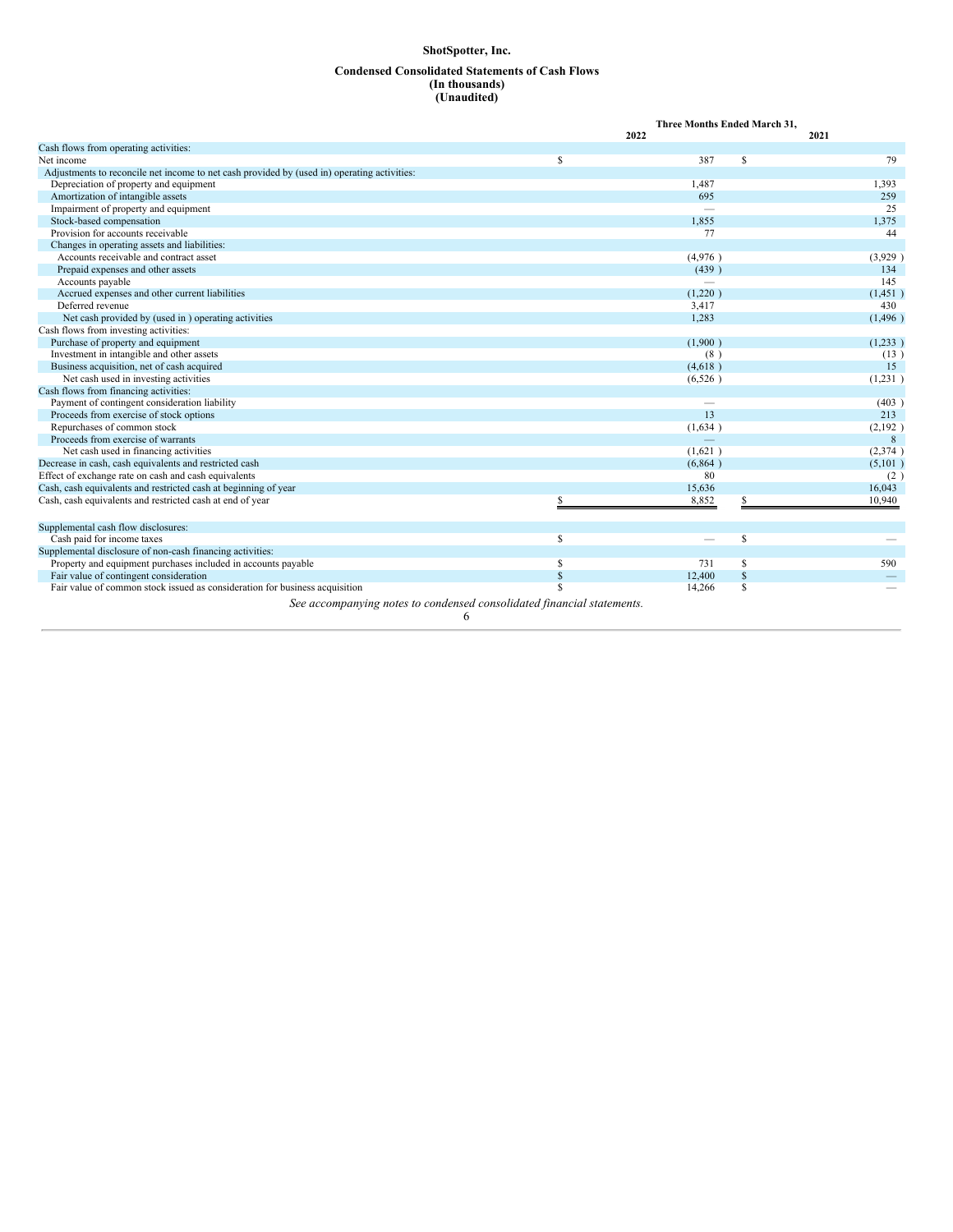#### **ShotSpotter, Inc. Notes to Condensed Consolidated Financial Statements**

#### <span id="page-7-0"></span>**Note 1. Organization and Description of Business**

ShotSpotter, Inc. (the "Company") provides precision-policing solutions for law enforcement and security personnel to help prevent and reduce gun violence and make cities, campuses and facilities safer. The Company's flagship product, ShotSpotter Respond is the leading outdoor gunshot detection, location and alerting system trusted by over 130 cities as of March 31, 2022. ShotSpotter Connect creates crime forecasts designed to enable more precise and effective use of patrol resources to deter crime. The Company's case management solution, ShotSpotter Investigate, and search and analysis solution, COPLINK X, are cloud-based investigative platforms to help law enforcement agencies modernize every phase of an investigation and accelerate case work with easy-to-use software tools. The Company offers its solutions on a Software as a Service, ("SaaS"), subscription model to its customers. ShotSpotter Labs is the Company's effort to support innovative uses of its technology to help protect wildlife and the environment.

The Company's principal executive offices are located in Fremont, California. The Company has five wholly-owned subsidiaries.

### **Note 2. Summary of Significant Accounting Policies**

### *Basis of Presentation*

The accompanying condensed consolidated financial statements have been prepared in accordance with generally accepted accounting principles in the United States of America ("U.S. GAAP") and applicable rules and regulations of the Securities and Exchange Commission ("SEC") regarding interim financial reporting. Certain information and note disclosures normally included in the consolidated financial statements prepared in accordance with U.S. GAAP have been condensed or omitted pursuant to such rules and regulations. The condensed consolidated financial statements include the results of the Company and its wholly-owned subsidiaries. All significant intercompany transactions have been eliminated upon consolidation.

The accompanying condensed consolidated financial statements and related financial information should be read in conjunction with the consolidated financial statements filed with the Company's Annual Report on Form 10-K for the year ended December 31, 2021 ("Annual Report") filed with the SEC on March 29, 2022.

In the opinion of management, the accompanying condensed consolidated financial statements reflect all normal recurring adjustments necessary to present fairly the financial position, results of operations, comprehensive income (loss), stockholders' equity and cash flows for the interim periods, but are not necessarily indicative of the results of operations or cash flows to be anticipated for the full year 2022 or any future period. The Company has evaluated subsequent events occurring after the date of the condensed consolidated financial statements for events requiring recording or disclosure in the condensed consolidated financial statements.

### *Use of Estimates*

The preparation of condensed consolidated financial statements in conformity with U.S. GAAP requires management to make estimates and assumptions that affect the reported amounts of assets and liabilities and reported amounts of revenues and expenses during the reporting period. On an ongoing basis, management evaluates its significant estimates, including the valuation of accounts receivable, the lives and realization of tangible and intangible assets, contingent consideration liabilities, stockbased compensation expense, customer life, accounting for revenue recognition, contingent liabilities related to legal matters, and income taxes including deferred taxes and any related valuation allowance. Management bases its estimates on historical experience and on various other market-specific and relevant assumptions it believes to be reasonable under the circumstances. Actual results could differ from those estimates and such differences could be material to the Company's financial position and results of operations.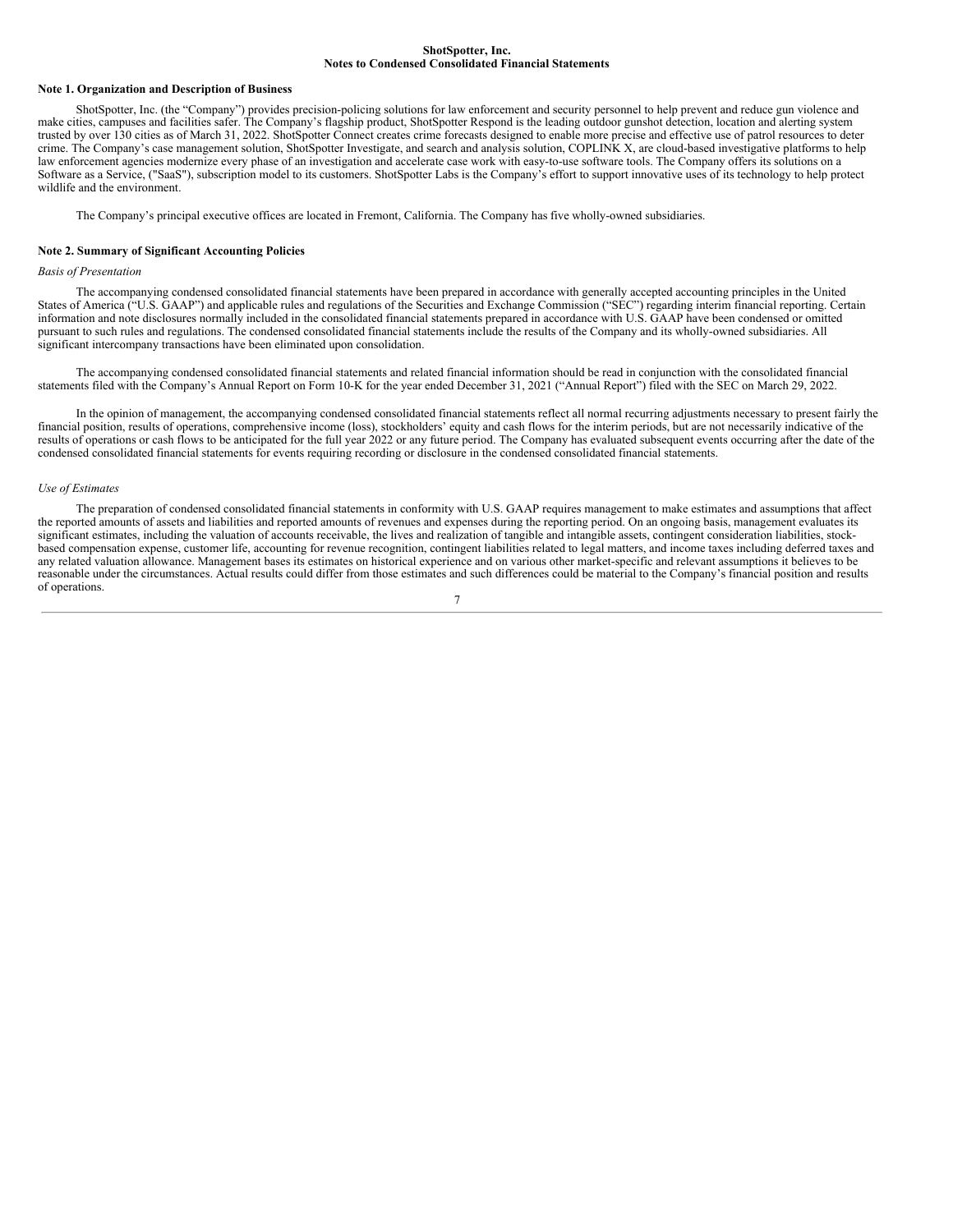The Company records net deferred tax assets to the extent the Company believes these assets will more likely than not be realized. In making such a determination, the Company considers all available positive and negative evidence, including future reversals of existing taxable temporary differences, projected future taxable income, tax-planning strategies, and results of recent operations. In the event the Company determines that it would be able to realize its deferred assets in the future in excess of their net recorded amount, the Company makes an adjustment to the deferred tax asset valuation allowance, which would reduce the provision for income taxes.

### *Concentrations of Risk*

*Credit Risk* – Financial instruments that potentially subject the Company to concentration of credit risk consisted primarily of cash and cash equivalents and accounts receivable from trade customers. The Company maintains its cash deposits at two domestic and four international financial institutions. The Company is exposed to credit risk in the event of default by a financial institution to the extent that cash and cash equivalents are in excess of the amount insured by the Federal Deposit Insurance Corporation and other local country government agencies. The Company generally places its cash and cash equivalents with high-credit quality financial institutions. To date, the Company has not experienced any losses on its cash and cash equivalents.

*Concentration of Accounts Receivable and Contract Asset* – At March 31, 2022, two customers accounted for 38% and 15% of the Company's total accounts receivable, respectively. At December 31, 2021, one customer accounted for 65% of the Company's total accounts receivable.

*Concentration of Revenues* – For the three months ended March 31, 2022, two customers accounted for 38% and 10% of the Company's total revenues, respectively. For the three months ended March 31, 2021, two customers accounted for 34% and 13% of the Company's total revenues, respectively.

*Concentration of Suppliers* – The Company relies on a limited number of suppliers and contract manufacturers. In particular, a single supplier is currently the sole manufacturer of the Company's proprietary sensors.

### **Note 3. Revenue Related Disclosures**

The changes in deferred revenue were as follows (in thousands):

|                                                             | Three Months Ended March 31. |          |  |           |  |
|-------------------------------------------------------------|------------------------------|----------|--|-----------|--|
|                                                             |                              | 2022     |  | 2021      |  |
| Beginning balance                                           |                              | 26,709   |  | 24,578    |  |
| Deferred revenues acquired (Note 4 - Business Acquisitions) |                              | 5,382    |  |           |  |
| New billings                                                |                              | 24.527   |  | 15.432    |  |
| Revenue recognized during the year from beginning balance   |                              | (9,825)  |  | (10, 103) |  |
| Revenue recognized during the year from new billings        |                              | (11,292) |  | (4,898)   |  |
| Foreign currency impact                                     |                              |          |  |           |  |
| Ending balance                                              |                              | 35,509   |  | 25,008    |  |

The following table presents remaining performance obligations for contractually committed revenues as of March 31, 2022 (in thousands):

| 2022       | w | 10.844  |
|------------|---|---------|
| 2023       |   | 34,805  |
| 2024       |   | 23,213  |
| Thereafter |   | 12,954  |
| Total      |   | 111,816 |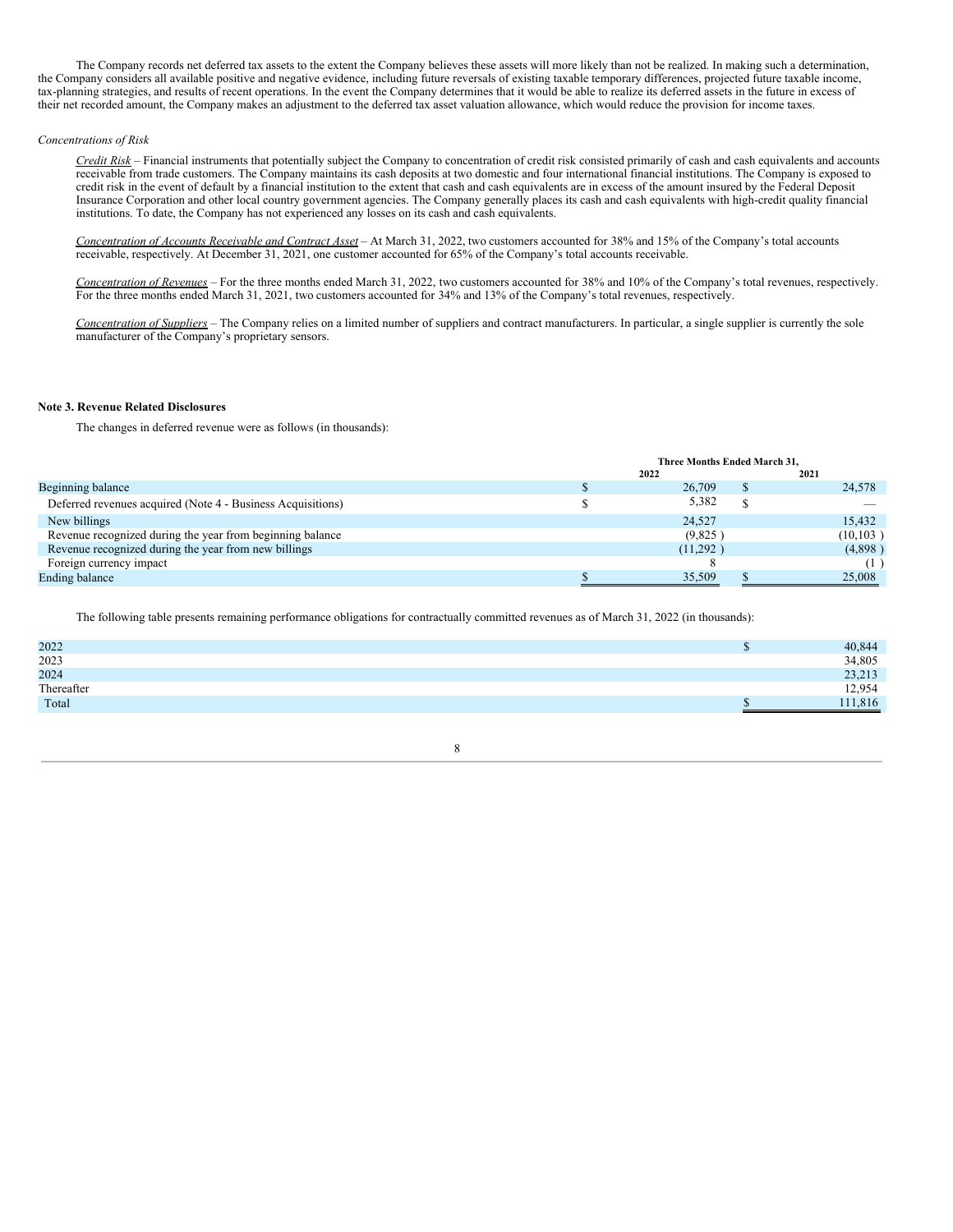The timing of certain revenue recognition included in the table above is based on estimates of go-live dates for contracts not yet live. Contractually committed revenue includes deferred revenue as of March 31, 2022 and amounts under contract that will be invoiced after March 31, 2022.

During the three months ended March 31, 2022, the Company recognized revenues of \$20.8 million from customers in the United States, and \$0.4 million from customers in the Bahamas and South Africa. During the three months ended March 31, 2021, the Company recognized revenues of \$14.8 million from customers in the United States, and \$0.2 million from customers in the Bahamas and South Africa.

During the three months ended March 31, 2022, the Company recognized revenues of \$19.0 million from monthly subscription, maintenance and support services, and \$2.2 million from professional software development services. During the three months ended March 31, 2021, the Company recognized revenues of \$13.3 million from monthly subscription, maintenance and support services, and \$1.7 million from professional software development services.

#### **Note 4. Business Acquisitions**

In October 2021, the Financial Accounting Standards Board issued Accounting Standards Update ("ASU") 2021-08, *Business Combinations (Topic 805): Accounting* for Contract Assets and Contract Liabilities from Contracts from Customers. ASU 2021-08 aimed to improve the accounting for acquired revenue contracts with customers in a business combination by addressing diversity in practice and inconsistency related to recognition of an acquired contract liability and the effect of payment terms on subsequent revenue recognized by the acquirer. These amendments were effective prospectively for fiscal years beginning after December 15, 2022, including interim periods within those fiscal years. The Company adopted this ASU on January 1, 2022.

On January 3, 2022, the Company completed the acquisition of 100% of the membership interests in Forensic Logic, LLC ("Forensic Logic") for purchase consideration of \$4.9 million in cash, subject to working capital adjustments, and \$14.3 million in 464,540 shares of ShotSpotter common stock based on the closing price on the date of acquisition. The purchase consideration also included a contingent earnout agreement. Up to \$9.5 million in contingent earnout will be payable based on Forensic Logic's revenues generated during 2022. An additional amount up to \$10.5 million contingent earnout will be payable based on Forensic Logic's revenues during 2023. The amounts are payable within approximately 120 days after the end of 2022 and 2023, respectively. The estimated fair value of the contingent earnout on the date of acquisition is \$12.4 million, resulting in a total estimated purchase consideration of \$31.6 million. The acquisition will enable the Company to broaden its suite of precision policing solutions and cloud-based investigative platforms to offer its customers.

The following table summarizes the allocation of the purchase price as of the acquisition date, January 3, 2022 (in thousands):

| Cash and cash equivalents                      | 303     |
|------------------------------------------------|---------|
| Accounts receivable and contract asset, net    | 220     |
| Property and equipment, net                    | 200     |
| Operating lease right-of-use asset             | 1,893   |
| Software technology                            | 7,140   |
| Tradename                                      | 1,000   |
| Customer relationships                         | 8,200   |
| Goodwill                                       | 20,355  |
| Other asset                                    | 186     |
| Accrued expenses and other current liabilities | (635)   |
| Operating lease liabilities                    | (1,893) |
| Deferred revenue                               | (5,382) |
| Total estimated consideration                  | 31,587  |

The purchase price allocation above is final except for measure period adjustments which may be required in the future following purchase price adjustments related to working capital true-up. Goodwill primarily represents the value of cash flows from future customers and the employee workforce. The Company expects to deduct the amortization of goodwill and intangible assets for tax purposes. A portion of the amortization deduction will commence upon settlement of contingent consideration and contingent liabilities. The Company valued the intangible assets using income-based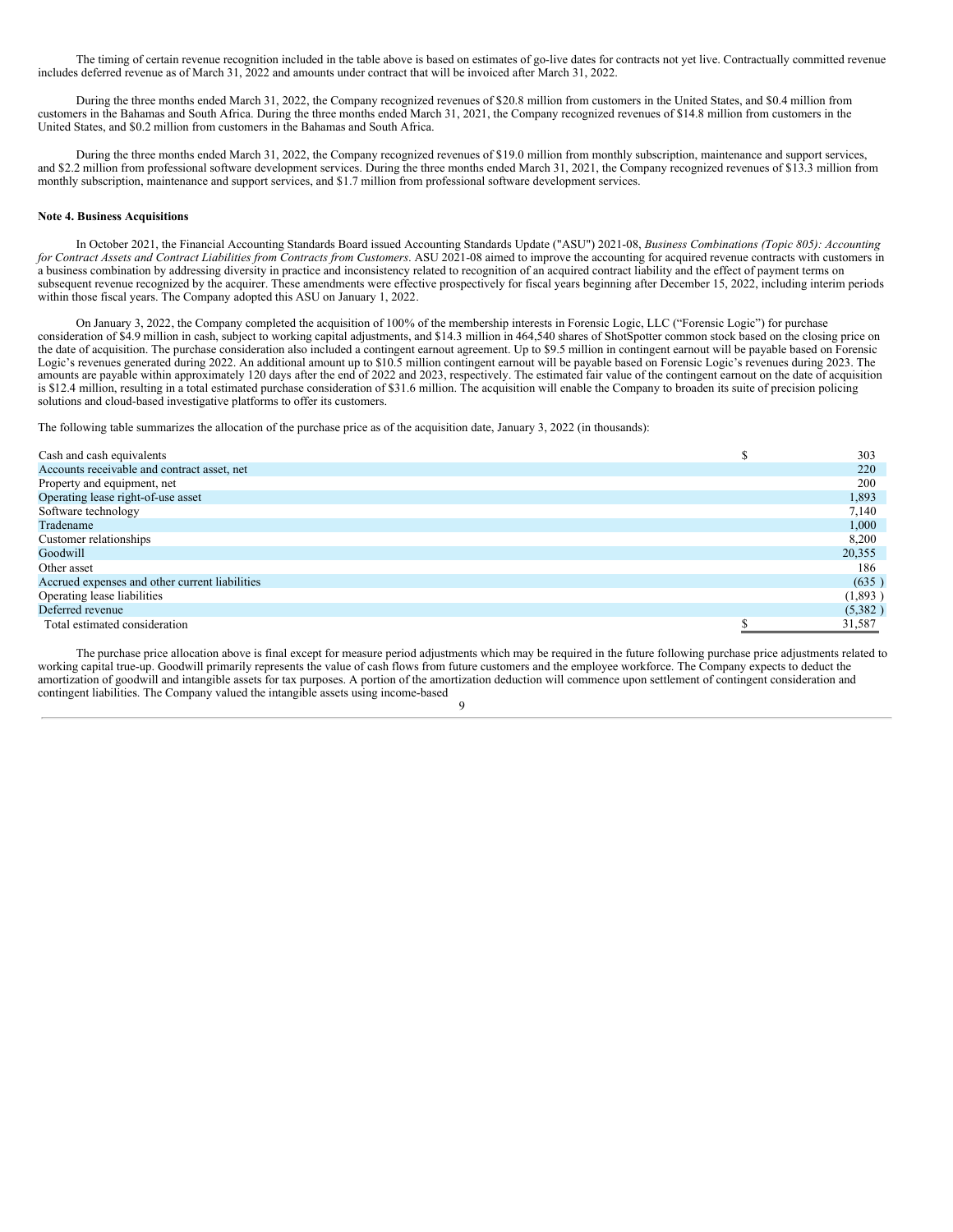approaches. Significant assumptions included forecasts of revenues, cost of revenues, research and development expense, sales and marketing expense, general and administrative expense, technology lives, royalty rates, working capital rates, customer attrition rates and other estimates. The Company discounted the cash flows at 24%, reflecting the risk profile of the assets.

Acquisition-related expenses totaled \$0.6 million, of which \$0.1 million is included in general and administrative expense for the quarter ended March 31, 2022 and the remainder was incurred during the year ended December 31, 2021.

The unaudited pro forma combined revenue and net income presented below have been prepared as if the Company had acquired Forensic Logic on January 1, 2021. The unaudited pro forma financial information has been derived from the consolidated statements of operations of the Company and Forensic Logic for the below period. The historical financial information has been adjusted in the unaudited combined pro forma information based upon currently available information and certain estimates and assumptions. The actual effect of the transactions ultimately may differ from the pro forma adjustments included herein. However, management believes that the assumptions used to prepare the pro forma adjustments provide a reasonable basis for presenting the significant effects of the transactions as currently contemplated and that the pro forma adjustments are factually supportable, give appropriate effect to the expected impact of events that are directly attributable to the transactions, and reflect those items expected to have a continuing impact on the Company. The unaudited pro forma financial information as presented below is for informational purposes only and is not necessarily indicative of the results of operations that would have been achieved if the acquisition had taken place on January 1, 2021.

The unaudited pro forma combined revenue and net loss for the three months ended March 31, 2021 would have been \$16.4 million and \$1.1 million, respectively.

#### **Note 5. Fair Value Measurements**

In October 2018, upon the acquisition of certain technology, referred to as HunchLab, from Azavea, Inc., the Company recognized a contingent consideration liability classified within Level III of the fair value hierarchy because some of the inputs used in its measurement were neither directly nor indirectly observable. In February 2021, based on the relevant revenues earned during the three-year contingent consideration period, the Company paid \$0.4 million, resulting in a reduction of the contingent consideration liability.

In November 2020, using a Monte Carlo Simulation approach, the Company estimated the fair value of the contingent consideration at the acquisition date of LEEDS to be \$0.2 million. During the fourth quarter of fiscal 2021, the fair value of the contingent consideration was increased by \$1.3 million based upon estimated 2022 revenue targets, representing an adjustment to the most likely outcome expected for the liability. There have been no changes in the assumptions or fair value of the LEEDS contingent consideration liability during the three months ended March 31, 2022.

In January 2022, using a Monte Carlo Simulation approach, the Company estimated the fair value of the contingent consideration liability classified within Level III of the fair value hierarchy at the acquisition of Forensic Logic to be \$12.4 million.

The changes in the fair value of contingent consideration liability for the three months ended March 31, 2022 and 2021 are as follows (in thousands):

|                                                                            | Three Months Ended March 31, |  |       |  |
|----------------------------------------------------------------------------|------------------------------|--|-------|--|
|                                                                            | 2022                         |  | 2021  |  |
| Beginning balance                                                          | l.500                        |  |       |  |
| Payment of contingent consideration liability                              |                              |  | (403) |  |
| Change in fair value of contingent consideration                           |                              |  |       |  |
| Contingent consideration - Forensic Logic (Note 4 - Business Acquisitions) | 12,400                       |  | __    |  |
| Ending balance                                                             | 13.900                       |  |       |  |

There were no transfers into or out of Level III during the three months ended March 31, 2022 and 2021. As of March 31, 2022, contingent consideration of \$6.7 million is included in Accrued expenses and other current liabilities in the condensed consolidated balance sheet as it is forecasted that the achievement of milestones will occur within the next 12 months, and \$7.2 million is included in Other liabilities in the condensed consolidated balance sheet.

<sup>10</sup>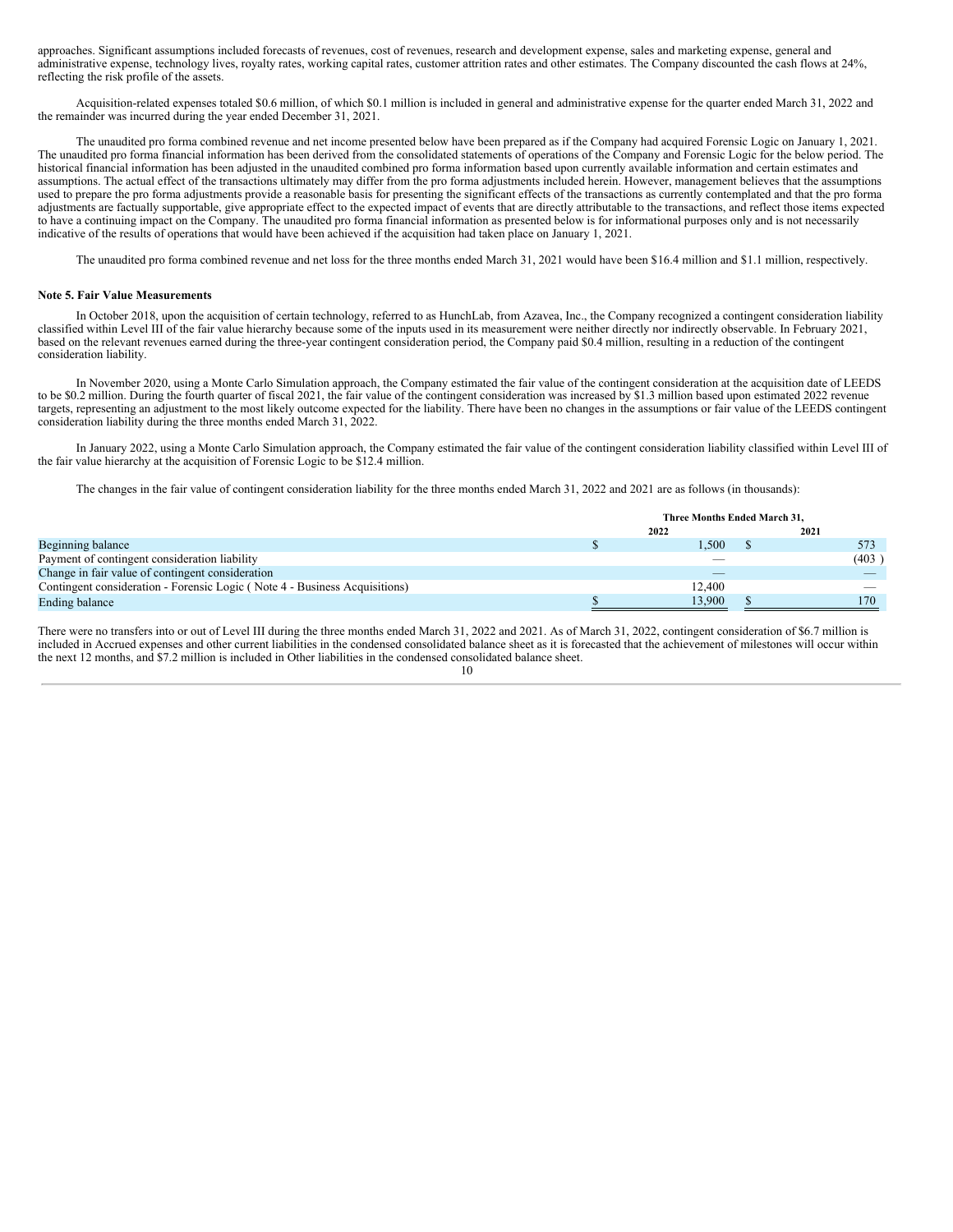# **Note 6. Goodwill**

The change in goodwill is as follows (in thousands):

|                                                                  | <b>March 31, 2022</b> | December 31, 2021 |
|------------------------------------------------------------------|-----------------------|-------------------|
| Beginning balance                                                | 2.816                 | 2,811             |
| Acquisition of Forensic Logic (see Note 4—Business Acquisitions) | 20.355                |                   |
| Change during the period                                         |                       |                   |
| Ending balance                                                   | 23.17                 | 2.816             |

### **Note 7. Intangible Assets, net**

Intangible assets consist of the following (in thousands):

|                              | March 31, 2022 |        |                                 |  |            |
|------------------------------|----------------|--------|---------------------------------|--|------------|
|                              | Gross          |        | <b>Accumulated Amortization</b> |  | <b>Net</b> |
| Customer relationships       |                | 22,770 | 1.535                           |  | 21,235     |
| Patents                      |                | 1,226  | (1,099)                         |  | 127        |
| Software technology          |                | 7,140  | (254)                           |  | 6,886      |
| Tradename                    |                | 000.   | (28)                            |  | 972        |
| Total intangible assets, net |                | 32,136 | (2,916)                         |  | 29,220     |

|                              |                           | December 31, 2021               |            |
|------------------------------|---------------------------|---------------------------------|------------|
|                              | Gross                     | <b>Accumulated Amortization</b> | Net        |
| Customer relationships       | 14.570                    | (1, 131)                        | 13,439     |
| Patents                      | 1.214                     | (1,089)                         | 125<br>14J |
| Total intangible assets, net | 15.784<br>1J <sub>1</sub> | (2,220)                         | 13.564     |

Intangible amortization expense was approximately \$695,000 and \$259,000 for the three months ended March 31, 2022 and 2021, respectively.

The following table presents future intangible asset amortization as of March 31, 2022 (in thousands):

| Remainder of 2022 | 2,106  |
|-------------------|--------|
| 2023              | 2,640  |
| 2024              | 2,637  |
| 2025              | 2,595  |
| 2026              | 2,577  |
| Thereafter        | 16,665 |
| Total             | 29,220 |
|                   |        |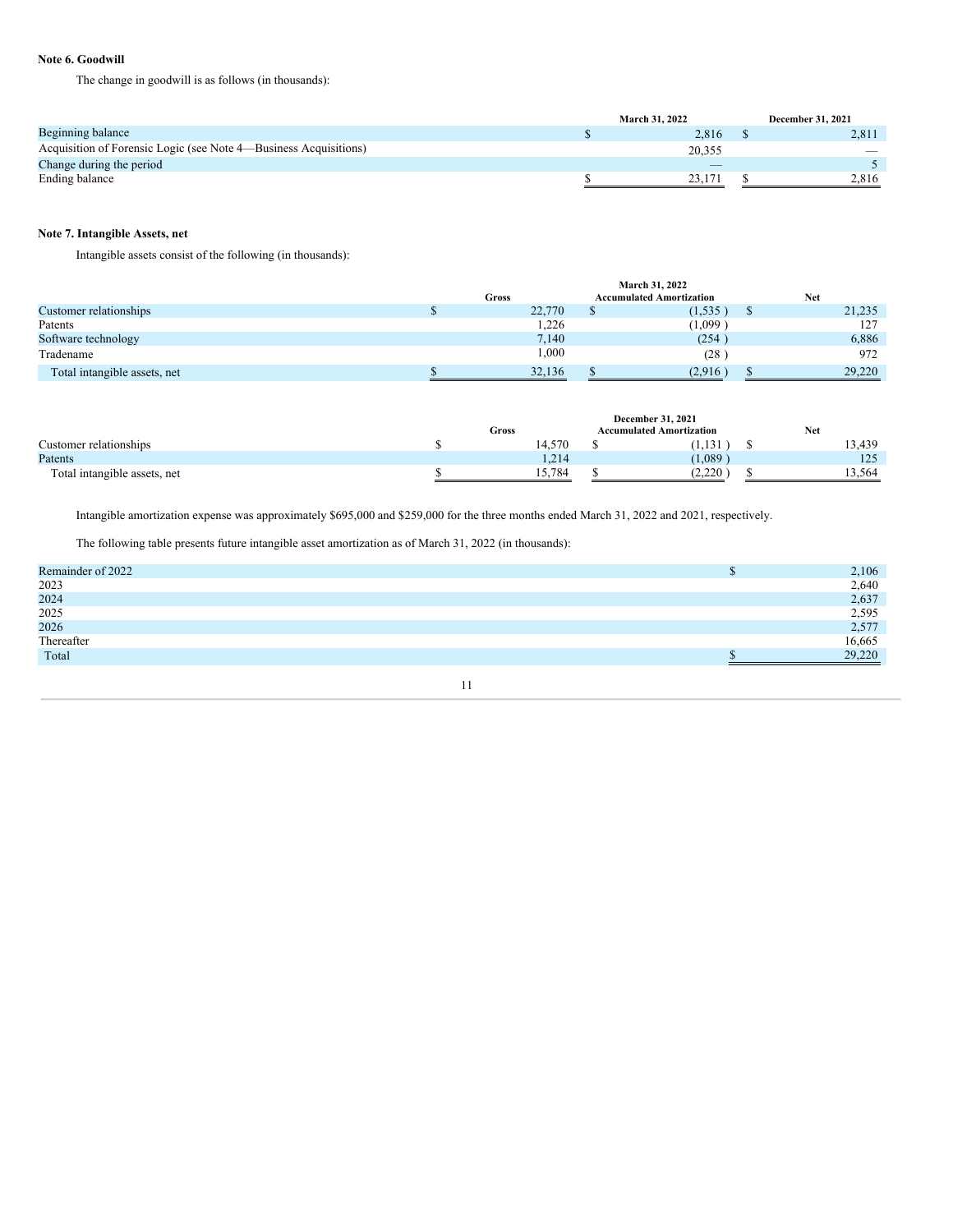# **Note 8. Details of Certain Condensed Consolidated Balance Sheet Accounts**

**Accounts receivable and contract assets (in thousands):**

|                                       | March 31, |  | December 31, |  |
|---------------------------------------|-----------|--|--------------|--|
|                                       | 2022      |  | 2021         |  |
| Accounts receivable                   | 20,271    |  | 16,167       |  |
| Contract asset                        | 1,135     |  | 41           |  |
| Allowance for potential credit losses | (150)     |  | (74          |  |
|                                       | 21,256    |  | 16.134       |  |

### **Prepaid expenses and other current assets (in thousands):**

|                               | March 31,<br>2022 | December 31,<br>2021 |
|-------------------------------|-------------------|----------------------|
| Prepaid software and licenses | 742               | 756                  |
| Prepaid insurance             | 245               | 611                  |
| Other prepaid expenses        | 472               | 198                  |
| Deferred commissions          | 895               | 822                  |
| Other                         | 102               | 117                  |
|                               | 2,456             | 2.504                |

### **Other assets (long-term) (in thousands):**

|                      | March 31,<br>2022 |       | December 31,<br>2021 |
|----------------------|-------------------|-------|----------------------|
| Deferred commissions |                   | 2,011 | 722<br>رے ہے ا       |
| Other                |                   | 570   | 195                  |
|                      |                   | 2.581 | 1.918                |

# **Accrued expenses and other current liabilities (in thousands):**

|                            | March 31, |     |   | December 31, |
|----------------------------|-----------|-----|---|--------------|
|                            | 2022      |     |   | 2021         |
| Personnel-related accruals | 4,017     |     | D | 4,864        |
| Royalties payable          |           | 49  |   | 47           |
| Professional fees          |           | 692 |   | 925          |
| Sales/ use tax payable     |           | 218 |   | 167          |
| Contingent consideration   | 6,650     |     |   |              |
| Operating lease liability  |           | 861 |   | 409          |
| Other                      |           | 465 |   | 268          |
|                            | 12.952    |     |   | 6.680        |

### **Other liabilities (long-term) (in thousands):**

|                                    | March 31.<br>2022 | December 31.<br>2021 |
|------------------------------------|-------------------|----------------------|
| Operating lease liabilities        | 3,269             | 2,013                |
| Contingent consideration liability | 7,250             | . . 500              |
|                                    | 10.519            | 3,513                |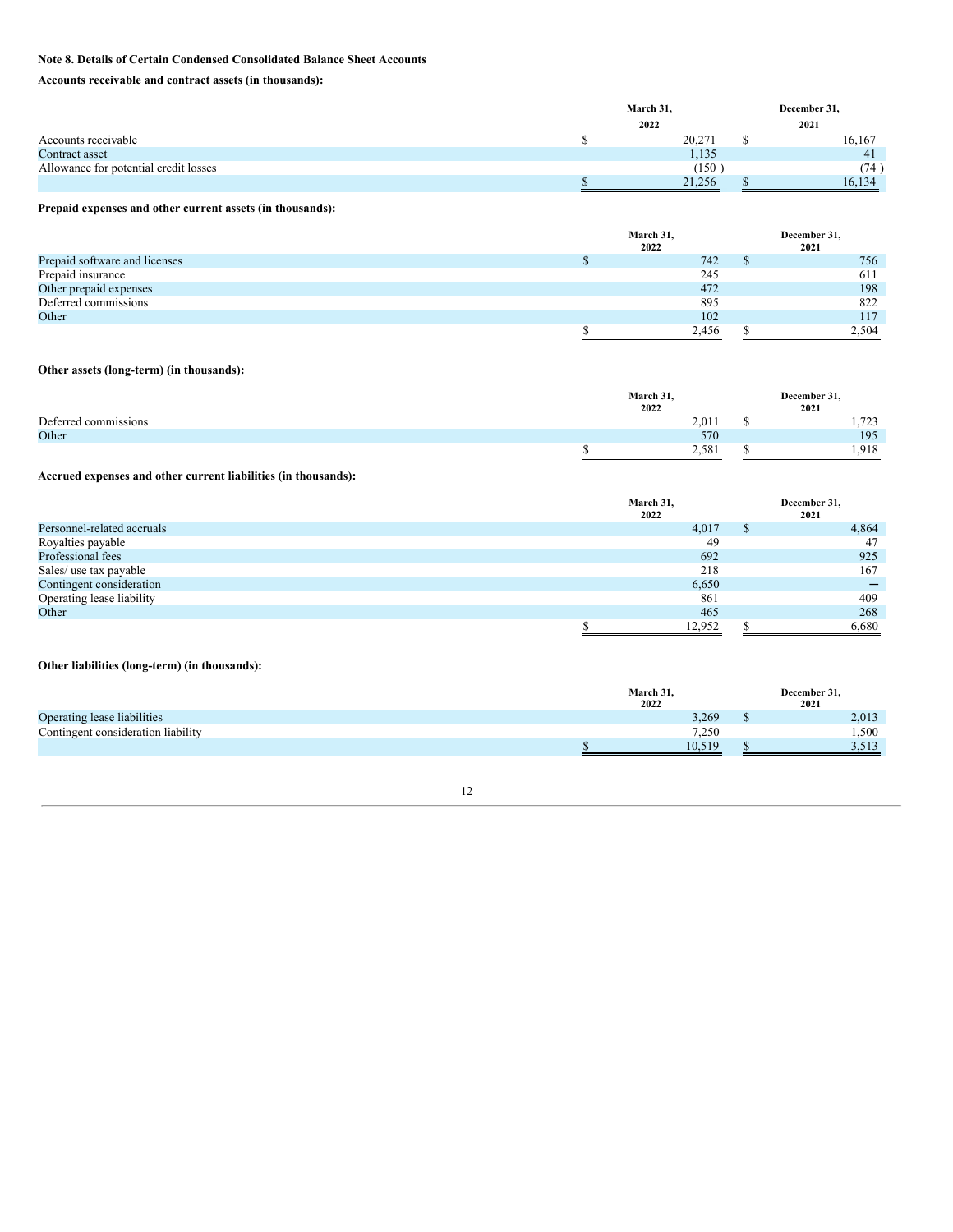### **Note 9. Related Party Transactions**

During the three months ended March 31, 2022 and 2021, the Company recognized approximately \$16,000 and \$36,000, respectively, in revenues from ShotSpotter Labs projects with charitable organizations that have received donations from one of the Company's directors and from one of the Company's significant stockholders.

### **Note 10. Stock Repurchase Program**

During the three months ended March 31, 2022, the Company repurchased 57,623 shares of its common stock at an average price of \$28.34 per share for \$1.6 million. The repurchases were made in open market transactions using cash on hand, and all of the shares repurchased were retired. At March 31, 2022, \$1.4 million remained available for repurchase under the Company's stock repurchase program.

### **Note 11. Net Income per Share**

The computation of basic net income per share is based on the weighted-average number of shares of common stock outstanding during each period. The computation of diluted net income per share is based on the weighted-average number of shares outstanding during the period plus, when their effect is dilutive, incremental shares consisting of shares subject to stock options, restricted stock units, employee stock purchase plan purchase rights and warrants.

The following table summarizes the computation of basic and diluted net income per share (in thousands, except share and per share data):

|                                                     | Three Months Ended March 31. |            |  |            |
|-----------------------------------------------------|------------------------------|------------|--|------------|
|                                                     |                              | 2022       |  | 2021       |
| Numerator:                                          |                              |            |  |            |
| Net income                                          |                              | 387        |  | 79         |
| <b>Denominator:</b>                                 |                              |            |  |            |
| Weighted-average shares outstanding, basic          |                              | 12,156,968 |  | 11,584,605 |
| Weighted-average shares outstanding, diluted        |                              | 12,315,806 |  | 11,898,362 |
| Net income per share, basic                         |                              | 0.03       |  | 0.01       |
| Net income per share, diluted                       |                              | 0.03       |  | 0.01       |
| Anti-dilutive employee share-based awards, excluded |                              | 952,776    |  | 544,815    |

### **Note 12. Equity Incentive Plans**

#### *Stock options:*

A summary of option activities under the 2005 Stock Plan, as amended in January 2010 and November 2012 (the "2005 Plan") and 2017 Equity Incentive Plan (the "2017 Plan") during the three months ended March 31, 2022 is as follows:

|                                     | <b>Number</b><br>of Options<br>Outstanding | Weighted<br>Average<br><b>Exercise</b><br>Price |
|-------------------------------------|--------------------------------------------|-------------------------------------------------|
| Outstanding as of December 31, 2021 | 783.928                                    | 28.00                                           |
| Granted                             | 454,678                                    | 26.50                                           |
| Exercised                           | (8,528)                                    | 1.43                                            |
| Canceled                            | (11,699)                                   | 38.20                                           |
| Outstanding as of March 31, 2022    | 1,218,379                                  | 27.51                                           |

Under an "evergreen" provision, the number of shares of common stock reserved for issuance under the 2017 Plan will automatically increase on January 1 of each year, beginning on January 1, 2018 and ending on and including January 1, 2027, by 5% of the total number of shares of the Company's capital stock outstanding on December 31 of the preceding calendar year or a lesser number of shares determined by the Board. In accordance with the evergreen provision, the number of shares of common stock reserved for issuance under the 2017 Plan was increased on January 1, 2022 by 585,172 shares, which was equal to 5% of the total number of shares of capital stock outstanding on December 31, 2021.

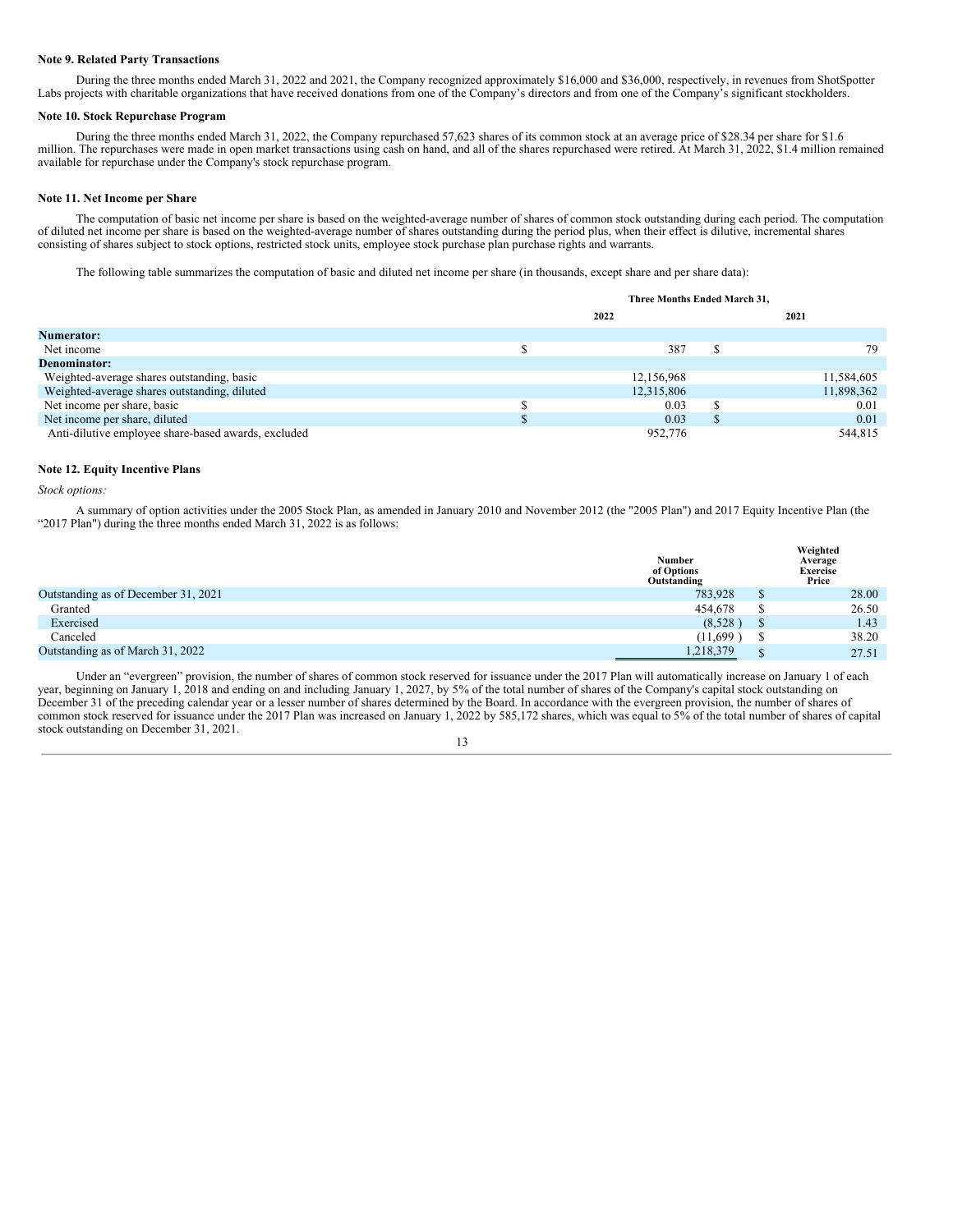#### *Restricted stock units:*

A summary of restricted stock unit ("RSU") activities under the 2017 Plan during the three months ended March 31, 2022 is as follows:

|                                                     | <b>Number of Restricted</b><br><b>Stock Units</b> | Weighted<br>Average<br>Grant Date Fair Value per<br><b>RSU</b> |
|-----------------------------------------------------|---------------------------------------------------|----------------------------------------------------------------|
| Unvested awards outstanding as of December 31, 2021 | 128.810                                           | 35.09                                                          |
| Granted                                             | 154.379                                           | 26.50                                                          |
| Vested                                              | (22, 755)                                         | 25.35                                                          |
| Unvested awards outstanding as of March 31, 2022    | 260,434                                           | 30.85                                                          |

### *2017 Employee Stock Purchase Plan*

There were no shares issued under the 2017 Employee Stock Purchase Plan ("2017 ESPP') during the three months ended March 31, 2022.

The 2017 ESPP contains an "evergreen" provision that provides for an automatic annual share increase on January 1 of each year, in an amount equal to the lesser of (1) 2% of the total number of shares of common stock outstanding on December 31st of the preceding calendar year, (2) 150,000 shares or (3) such number of shares as determined by the Board. In accordance with the evergreen provision, the number of shares of common stock reserved for issuance under our 2017 ESPP was increased on January 1, 2022 by 150,000 shares. The number of shares available for grant under the 2017 ESPP was 549,328 as of March 31, 2022.

Total stock-based compensation expense associated with the 2005 Plan, 2017 Plan and 2017 ESPP is recorded in the condensed consolidated statements of operations and was allocated as follows (in thousands):

|                            | Three Months Ended March 31, |  |      |
|----------------------------|------------------------------|--|------|
|                            | 2022                         |  | 2021 |
| Cost of revenues           | 456                          |  | 392  |
| Sales and marketing        | 463                          |  | 371  |
| Research and development   | 234                          |  | 181  |
| General and administrative | 702                          |  | 431  |
| Total                      | 1,855                        |  | .375 |

### **Note 13. Commitments and Contingencies**

*Contingencies*

On August 28, 2018, Silvon S. Simmons (the "Plaintiff") amended a complaint against the City of Rochester, New York and various city employees, filed in the United States District Court, Western District of New York, to add the Company and employees as a defendant. The amended complaint alleges conspiracy to violate plaintiff's civil rights, denial of the right to a fair trial, and malicious prosecution. The Plaintiff claims that ShotSpotter colluded with the City of Rochester to fabricate and create gunshot alert evidence to secure Plaintiff's conviction. On the basis of the allegations, the Plaintiff has petitioned for compensatory and punitive damages and other costs and expenses, including attorney's fees. The Company believes that the Plaintiff's claims are without merit and is disputing them vigorously.

On October 12, 2021, the Company filed a defamation lawsuit against VICE Media, LLC ("VICE"), in Delaware Superior Court. The complaint alleges that VICE intentionally misrepresented court records and targeted ShotSpotter with false accusations in order to cultivate a subversive brand that enables VICE to sell sponsored content to corporate advertisers. ShotSpotter seeks more than \$200 million in compensatory damages and \$100 million in punitive damages.

The Company may become subject to legal proceedings, as well as demands and claims that arise in the normal course of business. Such claims, even if not meritorious, could result in the expenditure of significant financial and management resources. The Company makes a provision for a liability relating to legal matters when it is both probable that a liability has been incurred and the amount of the loss can be reasonably estimated. These provisions are reviewed 14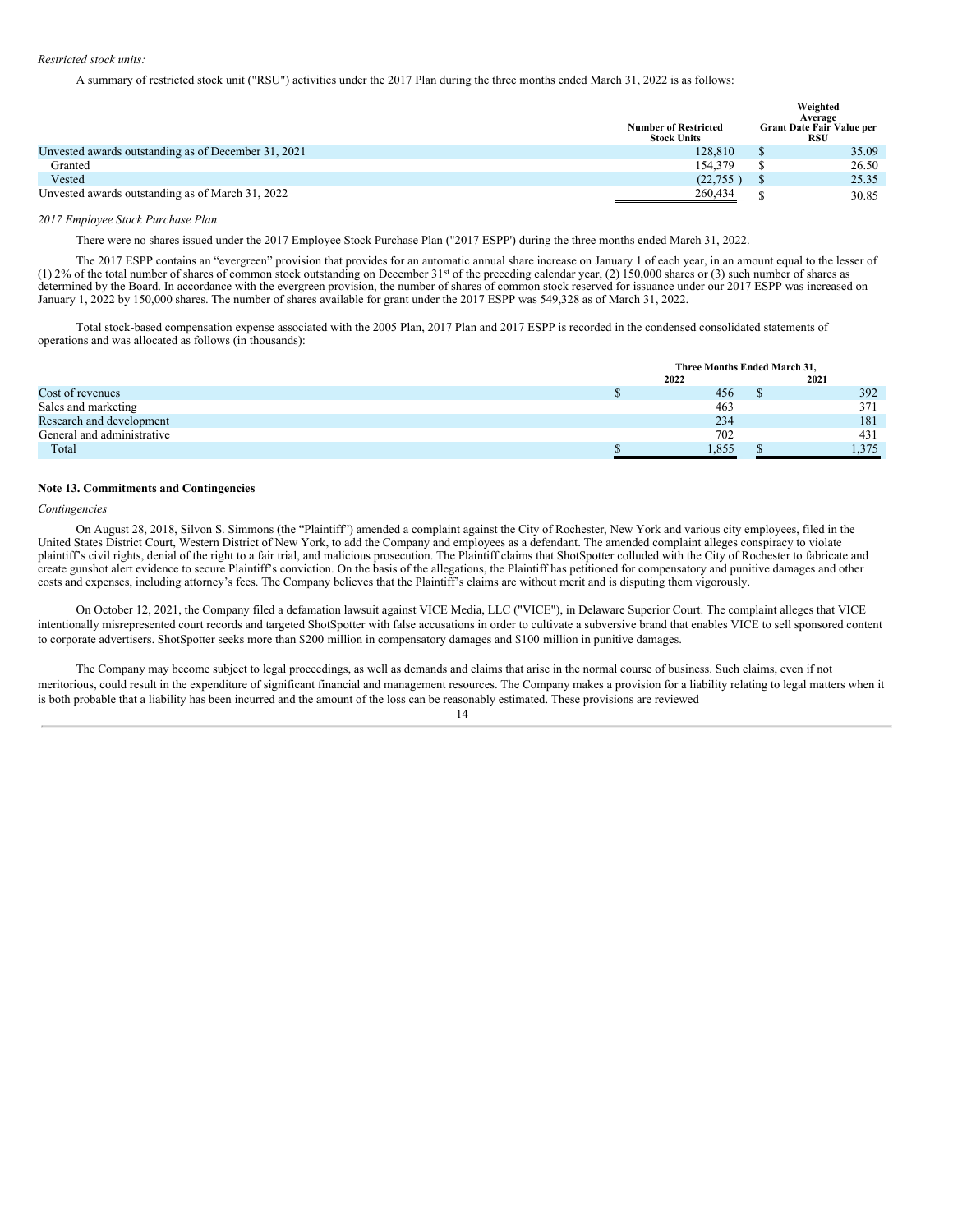and adjusted to include the impacts of negotiations, estimated settlements, legal rulings, advice of legal counsel, and other information and events pertaining to a particular matter.

An unfavorable outcome on any litigation matters could require payment of substantial damages, or, in connection with any intellectual property infringement claims, could require the Company to pay ongoing royalty payments or could prevent the Company from selling certain of our products. As a result, a settlement of, or an unfavorable outcome on, any of the matters referenced above or other litigation matters could have a material adverse effect on the Company's business, operating results, financial condition and cash flows.

The COVID-19 pandemic has resulted in a substantial curtailment of business activities worldwide and is causing weakened economic conditions, both in the United States and many countries abroad. As part of intensifying efforts to contain the spread of COVID-19, many companies and state, local and foreign governments have imposed restrictions, including shelter-in-place orders and travel bans. While some of these companies and jurisdictions have relaxed such restrictions, in some cases, the restrictions were put back in place after having been lifted. The Company understands that the ongoing COVID-19 pandemic, associated travel restrictions and social distancing requirements may continue to have an adverse impact on its results of operations. While the ultimate economic impact of the COVID-19 pandemic is highly uncertain, the Company expects that its business and results of operations, including its revenues, earnings and cash flows from operations, may continue to be adversely impacted for the balance of 2022.

The Company may be adversely affected by increasing social unrest, protests against racial inequality, protests against police brutality and associated ongoing movements such as "Defund the Police." These events may directly or indirectly affect police agency budgets and funding available to current and potential customers. Participants in these events may also attempt to create the perception that the Company's solutions are contributing to the "problem," which may adversely affect the Company, its business and results of operations, including its revenues, earnings and cash flows from operations.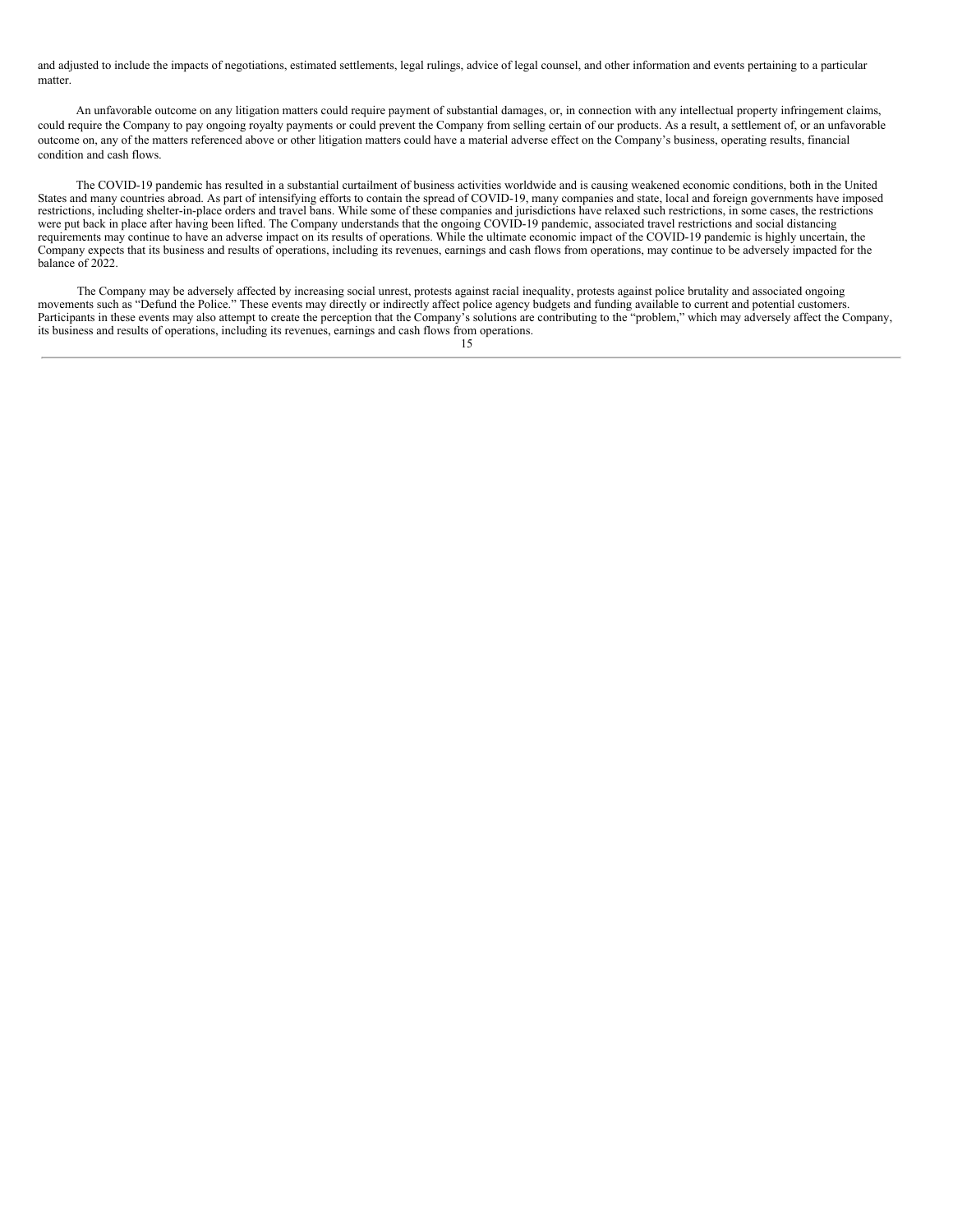### <span id="page-16-0"></span>**Item 2. Management's Discussion and Analysis of Financial Condition and Results of Operations**

You should read the following discussion and analysis of our financial condition and results of operations together with our unaudited condensed consolidated financial<br>statements and accompanying notes included in this Qua the Management's Discussion and Analysis of Financial Condition and Results of Operations included in the Company's Annual Report on Form 10-K for the year ended December 31, 2021, filed with the Securities and Exchange Commission ("SEC") on March 29, 2022. This Quarterly Report on Form 10-Q contains "forward-looking<br>statements" within the meaning of Section 27A of the Securities A subject to a number of risks, uncertainties, assumptions and other factors that could cause actual results and the timing of certain events to differ materially from future results expressed or implied by the forward-looking statements. Factors that could cause or contribute to such differences include, but are not limited to, those identified herein, those discussed in the subsection titled "Impact of COVID-19 and Social Unrest on our Business" below, as well as the section titled "Risk Factors" set forth in Part II, Item 1A of this Quarterly Report on Form 10-Q and in our other SEC filings. You should not rely upon forward-looking statements as predictions of future events. Furthermore, such forward-looking statements speak only as of the date of this report. Except as required by law, we undertake no obligation to update any forward-looking statements to reflect *events or circumstances after the date of such statements.*

#### **Overview**

We provide precision-policing and security solutions for law enforcement and security personnel to help prevent and reduce gun violence and make cities, campuses and facilities safer. Our flagship public safety solution, ShotSpotter Respond, is the leading outdoor gunshot detection, location and alerting system. Our patrol management software, ShotSpotter Connect, creates crime forecasts designed to enable more precise and effective use of patrol resources to deter crime. Our security solutions, ShotSpotter SecureCampus and ShotSpotter SiteSecure, are designed to help law enforcement and security personnel serving universities and corporations mitigate risk and enhance security by notifying authorities of a potential outdoor gunfire incident, saving critical minutes for first responders to arrive. ShotSpotter Investigate and COPLINK X add case management and leads generation, respectively, to our expanding suite of precision policing technology solutions and provide agencies with a cloud-based investigative digital case folder and analytical and collaboration tools to improve case closure rates. Our technology innovation unit, ShotSpotter Labs, supports innovative uses of our technology to help protect wildlife and the environment.

Our gunshot detection solutions consist of highly-specialized, cloud-based software integrated with proprietary, internet-enabled sensors designed to detect outdoor gunfire. The speed and accuracy of our gunfire alerts enable law enforcement and security personnel to consistently and quickly respond to shooting events including those unreported through 911, which can increase the chances of apprehending the shooter, providing timely aid to victims, and identifying witnesses before they scatter, as well as aid in evidence collection and serve as an overall deterrent. When a potential gunfire incident is detected by our sensors, our system precisely locates where the incident occurred and applies machine classification combined with human review to analyze and validate the incident. An alert containing a location on a map and critical information about the incident is sent directly to subscribing law enforcement or security personnel through any internet-connected computer and to iPhone or Android mobile devices.

Our software sends gunfire data along with the audio of the triggering sound to our Incident Review Center ("IRC"), where our trained incident review specialists are on duty 24 hours a day, seven days a week, 365 days a year to screen and confirm actual gunfire incidents. Our trained incident review specialists can supplement alerts with additional tactical information, such as the potential presence of multiple shooters or the use of high-capacity weapons. Gunshot incidents reviewed by our IRC result in alerts typically sent within approximately 45 seconds of the receipt of the gunfire incident.

We generate annual subscription revenues from the deployment of ShotSpotter Respond on a per-square-mile basis. Our security solutions, ShotSpotter SecureCampus and ShotSpotter SiteSecure, are typically sold on a subscription basis, each with a customized deployment plan. Our ShotSpotter Connect solution is also sold on a subscription basis. As of March 31, 2022, we had ShotSpotter Respond, ShotSpotter SecureCampus and ShotSpotter SiteSecure coverage areas under contract for approximately 950 square miles, of which 910 square miles had gone live. Coverage areas under contract included over 130 cities and 15 campuses/sites across the United States, South Africa and the Bahamas, including four of the ten largest cities in the United States. Most of our revenue is attributable to customers based in the United States.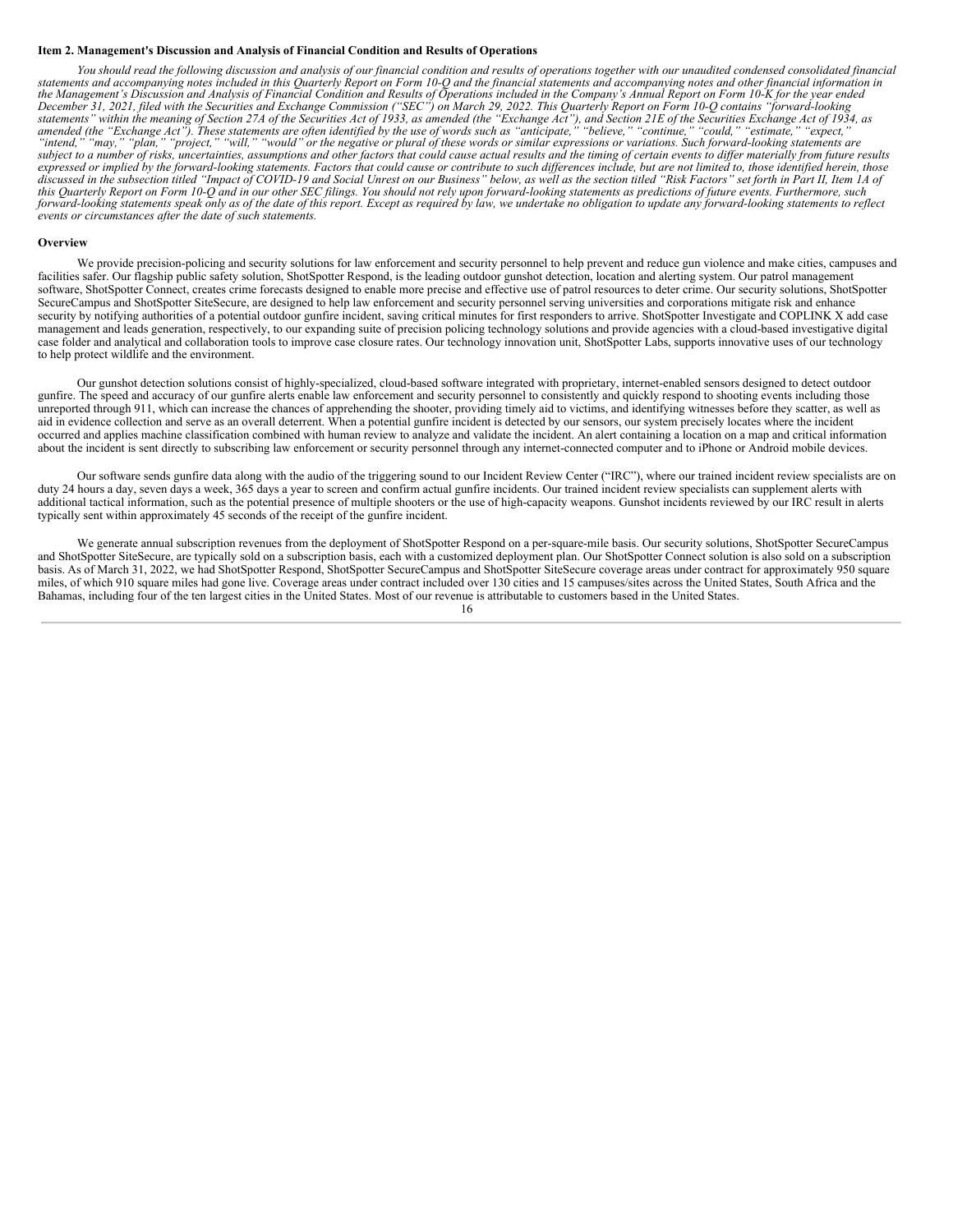While we intend to continue to devote resources to increase sales of our solutions, we expect that revenues from our ShotSpotter Respond solution will continue to comprise a majority of our revenues for the foreseeable future. ShotSpotter Labs projects are generally conducted in coordination with a sponsoring charitable organization and may or may not be revenue-producing. When they are revenue-producing, they will generally be sold on a cost-plus basis. As such, ShotSpotter Labs projects will normally produce gross margins significantly lower than our ShotSpotter Respond solutions. Additionally, in early 2020, we added new pricing programs for Tier 4 and 5 law enforcement agencies (those with fewer than 100 sworn officers) that allow them to contract for our gunshot detection solutions to cover a footprint of less than three square miles, using standardized coverage parameters, at a discounted annual subscription rate.

We acquired LEEDS, LLC ("LEEDS") in November 2020 to expand our suite of solutions and introduce ShotSpotter Investigate. ShotSpotter Investigate is our case management solution that helps automate investigative work and improve case clearance rates – addressing an inefficiency problem for many agencies that have had to rely on multiple disparate systems to work cases. Using the software, investigators benefit from a single digital case folder that includes all elements related to a case. Analytical and collaboration tools help investigators connect the dots and share information faster while reporting helps package cases for command staff and prosecutors. With the launch of ShotSpotter Investigate in the second quarter of fiscal 2021, we now offer a more complete precision policing platform to enable intelligence-driven prevention, response to, and investigation of crime for local, state and federal agencies.

We acquired Forensic Logic LLC ("Forensic Logic") in January 2022, a leading provider of cloud-based data services to U.S. law enforcement and public safety to enable powering the industry's most advanced search and analysis technology. We believe combining lead generation from Forensic Logic with our ShotSpotter Investigate case management solution can accelerate crime solving solutions and improve clearance rates.

Since our founding over 26 years ago, ShotSpotter has been and continues to be a purpose-led company. We are a mission-driven organization that focuses on improving public safety outcomes. We accomplish this by earning the trust of law enforcement and providing them solutions to help them better engage and strengthen the police-community relationships in fulfilling their sworn obligation equally to serve and protect all. Our inspiration comes from our principal founder, Dr. Bob Showen, who believes that the highest and best use of technology is to promote social good. We are committed to developing comprehensive, respectful, and engaged partnerships with law enforcement agencies, elected officials and communities focused on making a positive difference in the world.

We enter into subscription agreements that typically range from one to three years in duration, with the majority having a contract term of one year. Substantially all of our sales are to governmental agencies and universities, which often undertake a prolonged contract evaluation process that affects the size or the timing of our sales contracts and may likewise increase our customer acquisition costs. For a discussion of the risks associated with our sales cycle, see risks entitled "Our sales cycle can be unpredictable, time-consuming and costly, and our inability to successfully complete sales could harm our business" and "Because we generally recognize our subscription revenues ratably over the term of our contract with a customer, fluctuations in sales will not be fully reflected in our operating results until future periods" in Item 1A, *Risk Factors*, included in this Quarterly Report on Form 10-Q.

We rely on a limited number of suppliers and contract manufacturers to produce components of our solutions. We have no long-term contracts with these manufacturers and purchase from them on a purchase-order basis. Our outsourced manufacturers generally procure the components directly from third-party suppliers. Although we use a limited number of suppliers and contract manufacturers, we believe that we could find alternate suppliers or manufacturers if circumstances required us to do so, in part because a portion of the components required by our solutions are available off the shelf. For a discussion of the risks associated with our limited number of suppliers, see risks entitled "We rely on a limited number of suppliers and contract manufacturers, and our proprietary ShotSpotter sensors are manufactured by a single contract manufacturer" in Item 1A, *Risk Factors*, and the subsection titled "Impact of COVID-19 and Social Unrest on our Business" included in this Quarterly Report on Form 10-Q.

We generated revenues of \$21.2 million and \$15.0 million for the three months ended March 31, 2022 and 2021, respectively, a year-over-year increase of 41%. Revenues from ShotSpotter Respond during the three months ended March 31, 2022 and 2021, represented approximately 63% and 75% of total revenues, respectively. Our two current largest customers, the City of New York and the City of Chicago, accounted for 38% and 10% respectively, of our total revenues for the three months ended March 31, 2022, and 34% and 13%, respectively, of our total revenues for the three months ended March 31, 2021.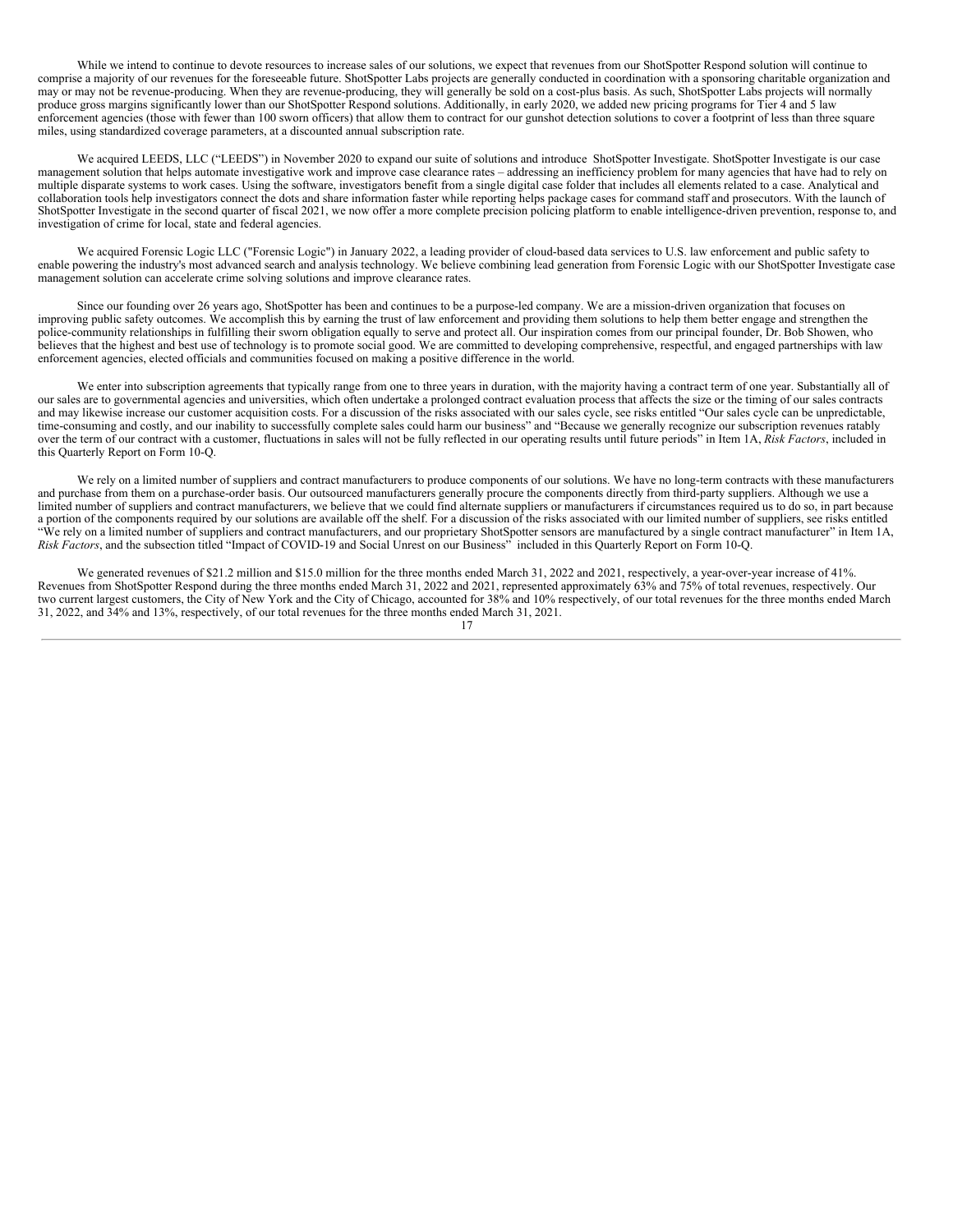For the three months ended March 31, 2022 and 2021, revenues generated within the United States (including Puerto Rico and the U.S. Virgin Islands) accounted for \$20.8 million and \$14.8 million, or 98% and 99%, respectively, of total revenues for both periods. For the three months ended March 31, 2022 and 2021, revenues derived from our customers located outside the United States accounted for \$0.4 million and \$0.2 million, respectively.

We had net income of \$0.4 million and \$0.1 million for the three months ended March 31, 2022 and 2021, respectively. Our accumulated deficit was \$98.4 million and \$98.8 million at March 31, 2022 and December 31, 2021, respectively.

We have focused on rapidly growing our business and believe that its future growth is dependent on many factors, including our ability to increase our customer base, expand the coverage of our solutions among our existing customers, expand our international presence and increase sales of our security solutions. Our future growth will primarily depend on the market acceptance for outdoor gunshot detection solutions. The challenges we are facing in this regard as a result of the COVID-19 pandemic are summarized in the subsection below entitled "Impact of COVID-19 and Social Unrest on our Business." Other challenges we face in this regard include our target customers not having access to adequate funding sources, the fact that contracting with government entities can be complex, expensive, and time-consuming, and the fact that our typical sales cycle is often very long, difficult to estimate accurately and can be costly, and the fact that negative publicity about our company can and has caused current and potential future customers to evaluate the sales of our solutions more than in the past. We expect international sales cycles to be even longer than our domestic sales cycles. To combat these challenges, we invest in research and development, increase awareness of our solutions, invest in new sales and marketing campaigns, often in different languages for international sales, and hire additional sales representatives to drive sales to continue to maintain our position as a market leader. In addition, we believe that entering into strategic partnerships with other service providers to cities and municipalities offers another potential avenue for expansion.

We will also focus on expanding our business by introducing new products and services such as ShotSpotter Connect to existing customers and gaining new customers for ShotSpotter Labs. We believe that developing and acquiring products for law enforcement in adjacent categories is a path for additional growth given our large and growing installed base of police departments who trust ShotSpotter's products, support and way of doing business. The ability to cross-sell new products provides an opportunity to grow revenues per customer and lifetime value. Challenges we face in this area include ensuring our new products are reliable, integrated well with other ShotSpotter solutions and priced and serviced appropriately. In some cases, we will need to bring in new skill sets to properly develop, market, sell or service these new products depending on the categories they represent. Consistent with this strategy, we expanded our suite of solutions with the acquisitions of LEEDS and Forensic Logic.

With respect to international sales, we believe that we have the potential to expand our coverage within existing areas, and to pursue opportunities in Latin America and other regions of the world. By adding additional sales resources in strategic locations, we believe we will be better positioned to reach these markets. However, we recognize that we have limited international operational experience and currently operate in a limited number of regions outside of the United States. Operating successfully in international markets will require significant resources and management attention and will subject us to additional regulatory, economic and political risks. We may face additional challenges that may delay contract execution related to negotiating with governments in transition, the use of third-party integrations and consultants. Moreover, we anticipate that different political and regulatory considerations that vary across different jurisdictions could extend or make more difficult to predict the length of what is already a lengthy sales cycle.

#### **Key Business Metrics**

|                          |      | Three Months Ended March 31. |  |  |
|--------------------------|------|------------------------------|--|--|
|                          | 2022 | 2021                         |  |  |
| Net new "go-live" cities |      |                              |  |  |

### **Net New "Go-Live" Cities**

Net new "go-live" cities represent the number of cities covered by deployments of our gunshot detection solutions that were formally approved by customers during the year, both from initial and expanded customer deployments, net of cities that ceased to be "live" during the year due to customer cancellations. New cities include deployed coverage areas that may have been sold, or booked, in a prior period. We focus on net new "go-live" cities as a key business metric to measure our operational performance and market penetration. During the three months ended March 31, 2022, we also went live with one pilot project that is not included in the table above.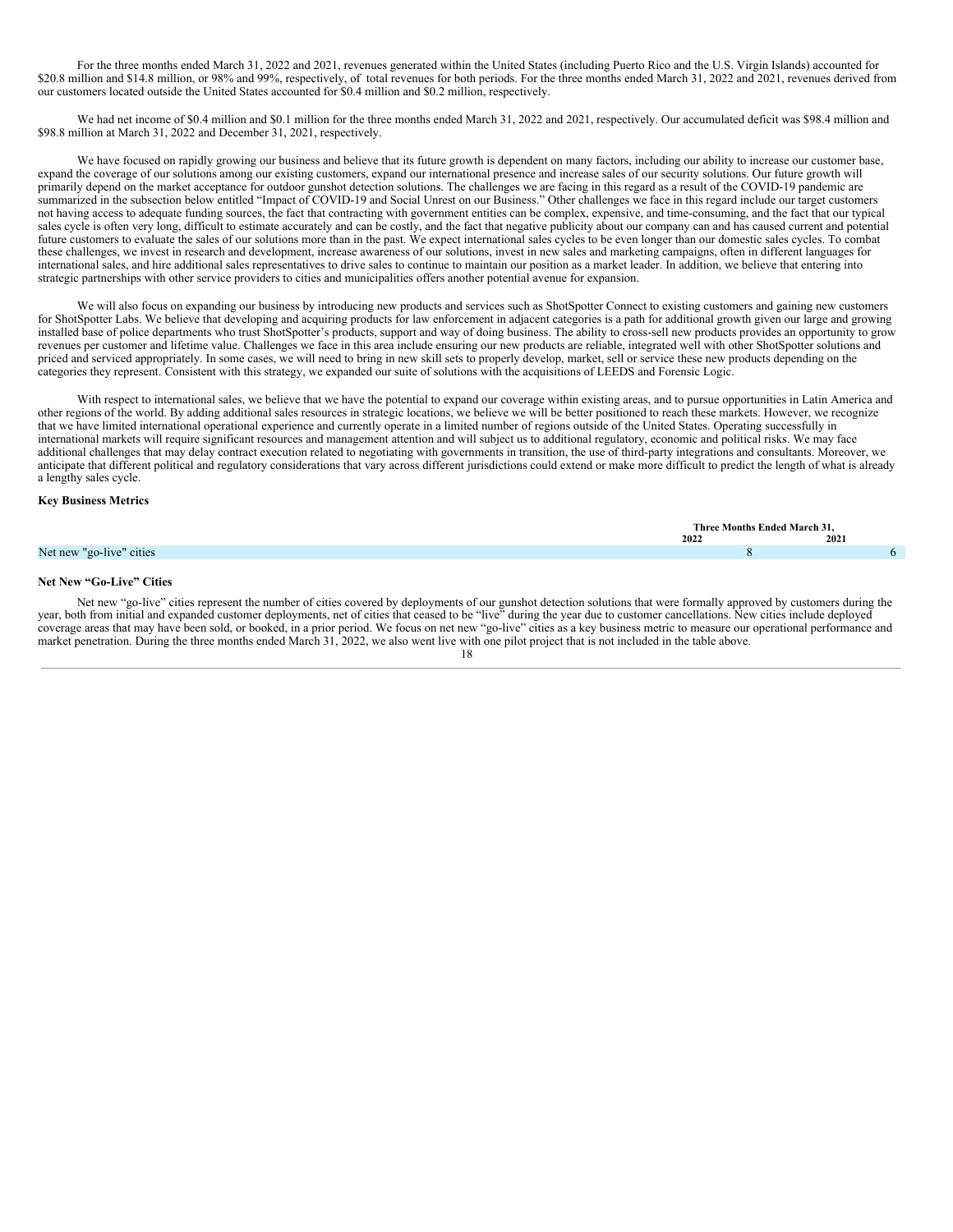### **Impact of COVID-19 and Social Unrest on our Business**

The COVID-19 pandemic resulted in a substantial curtailment of business activities worldwide and caused ongoing economic uncertainty, both in the United States and many countries abroad. In connection with efforts to contain the spread of COVID-19, many companies and state, local and foreign governments imposed restrictions, including shelter-in-place orders and travel bans that were in effect for most or all of 2020 and for much of 2021. While some of these companies and jurisdictions have relaxed or ended such restrictions, some restrictions remain and others may be put back in place after having been lifted. We expect that the evolving COVID-19 pandemic, associated travel restrictions and social distancing requirements may continue to have an adverse impact on our results of operations. While the ultimate economic impact of the COVID-19 pandemic is highly uncertain, we expect that our business and results of operations, including our revenues, earnings and cash flows from operations, may continue to be adversely impacted in the future.

We may be adversely affected by increasing social unrest, protests against racial inequality, protests against police brutality and movements such as "Defund the Police" and such unrest may be exacerbated by inaccurate information or negative publicity regarding our solutions. Although the negativity of some of these events has been reduced, some of these events may still directly or indirectly affect police agency budgets and funding available to current and potential customers. Participants in these events may also attempt to create the perception that our solutions are contributing to the perceived problems, which may adversely affect us, our business and results of operations, including our revenues, earnings and cash flows from operations.

In addition, the global supply chain for semiconductor chips, including the type of chips used in the sensors integrated into our gunshot detection solutions, has been disrupted by events related to the COVID-19 pandemic, including business shutdowns and increased demand. As a result, we may experience higher costs to procure the sensors required for our solutions. While we believe these delays are temporary and we have taken steps to mitigate the impact of these delays, if supply chain issues become worse, we may not be able to deploy, update or repair our gunshot detection solutions as expected. If we are unable to deliver our solutions or update or repair existing assets, or if we incur higher than expected costs to do so, our revenues may not grow as expected and our business may be adversely impacted.

While we feel positive with progress to date, it is currently not possible to fully predict the magnitude or duration of the COVID-19 pandemic's impact on our business or the future impact of the recent, ongoing and possible future unrest. The extent to which these events impact our business will depend on numerous evolving factors that we may not be able to control or accurately predict, including without limitation:

•the impact of possible disruption to our supply chain caused by distribution and other logistical issues, including delays in manufacturing chips used in our sensors, which could delay our ability to deploy new go-live miles or update our currently deployed technology;

•the impact of increased sensor costs and unforeseen operating expenses, difficulties, delays and other additional deployment expenses created by the pandemic, resulting in business disruptions and global supply chain issues;

•the duration and scope of the challenges created by the pandemic or by ongoing social unrest;

•governmental, business and individuals' actions that have been and continue to be taken in response to these events;

•the impact of the pandemic and social unrest on economic activity and actions taken in response;

•the effect on our customers and demand for our products and services;

•our ability to continue to sell our products and services, including as a result of travel restrictions and people working from home, or restrictions on access to our potential customers;

•the ability of our customers to pay for our products and services;

•any closures of our facilities and the facilities of our customers and suppliers; and

•the degree to which our employees or those of our customers or suppliers become ill with COVID-19.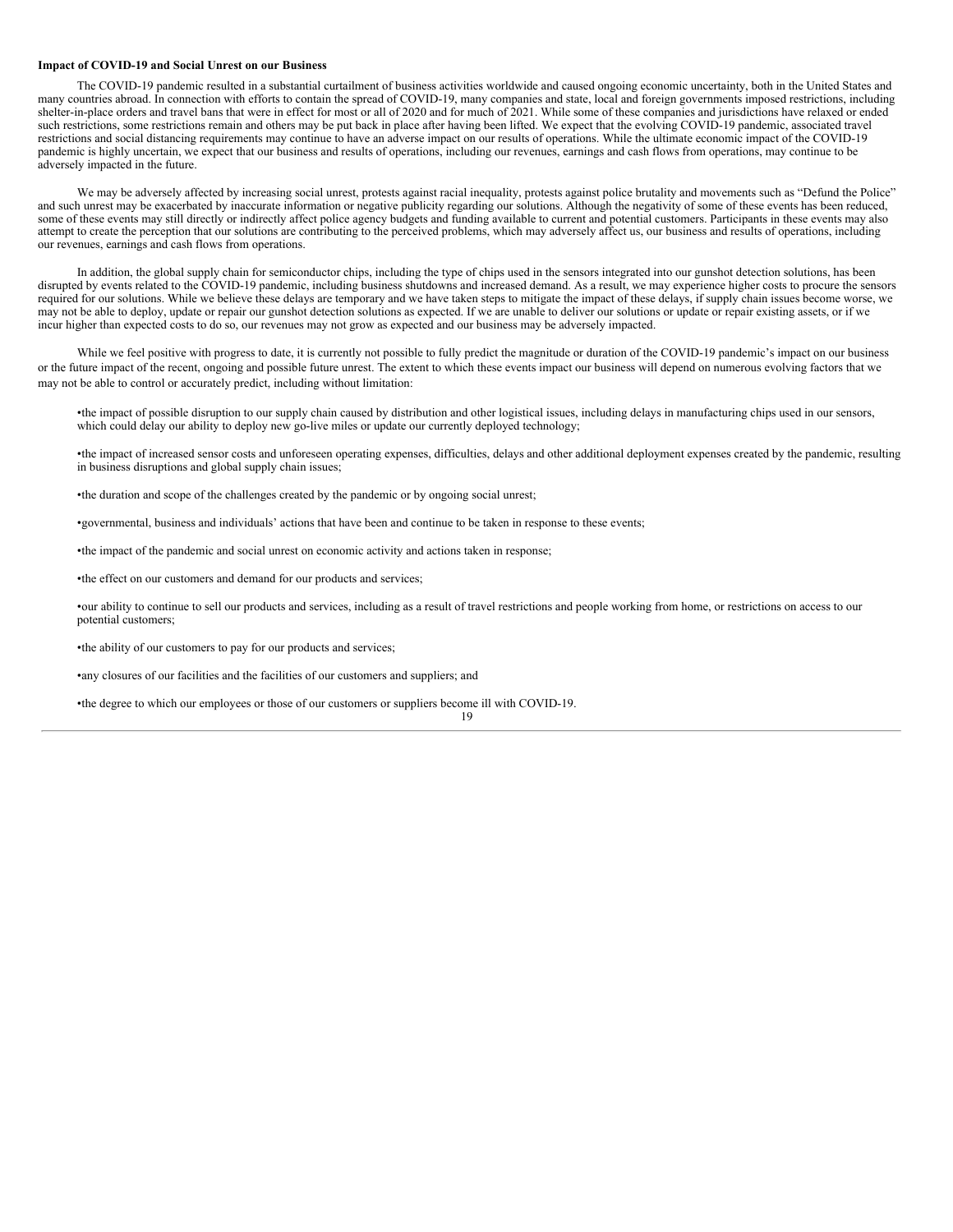### **Components of Results of Operations**

### *Presentation of Financial Statements*

Our consolidated financial statements include the accounts of our wholly-owned subsidiaries. All intercompany balances and transactions have been eliminated in consolidation.

#### *Revenues*

We derive the majority of our revenues from subscription services. We recognize subscription fees ratably, on a straight-line basis, over the term of the subscription, which for new customers is typically initially one to three years in length. Customer contracts include one-time set-up fees for the set-up of our sensors in the customer's coverage areas, training and third-party integration licenses. If the set-up fees are deemed to be a material right, they are recognized ratably over three to five years depending on the contract term. Training and third-party integration license fees are recognized upon delivery.

For ShotSpotter Respond, we generally invoice customers for 50% of the total contract value when the contract is fully executed and for the remaining 50% when the subscription service is operational and ready to go live – that is, when the customer has acknowledged the completion of all the deliverables in the signed customer acceptance form. For COPLINK X, we generally invoice customers 100% of the total contract value when the subscription service is operational. All fees billed in advance of services being delivered are recorded as deferred revenue. The timing of when new miles go live can be uncertain and, as a result, can have a significant impact on the levels of revenues and deferred revenue from quarter to quarter. For ShotSpotter Respond, our pricing model is based on a per-square-mile basis. For ShotSpotter SecureCampus, ShotSpotter SiteSecure and ShotSpotter Investigate, our pricing model is on a customized-site basis. For ShotSpotter Connect, pricing is currently customized, generally tied to the number of sworn police officers in a particular city. We may also offer discounts or other incentives in conjunction with all ShotSpotter sales in an effort to introduce the product, accelerate sales or extend renewals for a longer contract term. As a result of our process for invoicing contracts and renewals upon execution, our cash flow from operations and accounts receivable can fluctuate due to timing of contract execution and timing of deployment.

We generally invoice subscription service renewals for 100% of the total contract value when the renewal contract is executed. Renewal fees are recognized ratably over the term of the renewal, which is typically one year. While most of our customers elect to renew their agreements, in some cases, they may not be able to obtain the proper approvals or funding to complete the renewal prior to expiration. For these customers, we stop recognizing subscription revenues at the end of the current contract term, even though we may continue to provide services for a period of time until the renewal process is completed. Once the renewal is complete, we then recognize subscription revenues for the period between the expiration of the original term of the agreement and the completion of the renewal process in the month in which the renewal is executed. If a customer declines to renew its subscription prior to the end of the contract term, then the remaining setup fees, if any, are immediately recognized.

With the acquisition of LEEDS, we generate revenues through the sale of (i) maintenance and support services and (ii) professional software development services to a single customer, through a sales channel intermediary. The sales channel intermediary contract includes an annual, renewable subscription for software and related maintenance and support services. The contract also provides for the procurement of professional services, such as for software development and testing for product feature enhancements, by executing supplementary work orders.

With the acquisition of Forensic Logic, we also generate revenues from subscriptions for COPLINK X, cloud-based data services for advanced search and analysis tools, with revenue recognition being similar to our Respond products. We also provide access to this technology platform to an intermediary to either be resold or combined with their own materials, software and/or services, to create an integrated solution that is provided to their end-user customers. We recognize this revenue net of margins paid to the intermediary.

It is likely that international deployments may have different payment and billing terms due to their local laws, restrictions or other customary terms and conditions.

ShotSpotter Labs projects may or may not be revenue-producing. When they are revenue-producing, they will generally be sold on a cost-plus basis.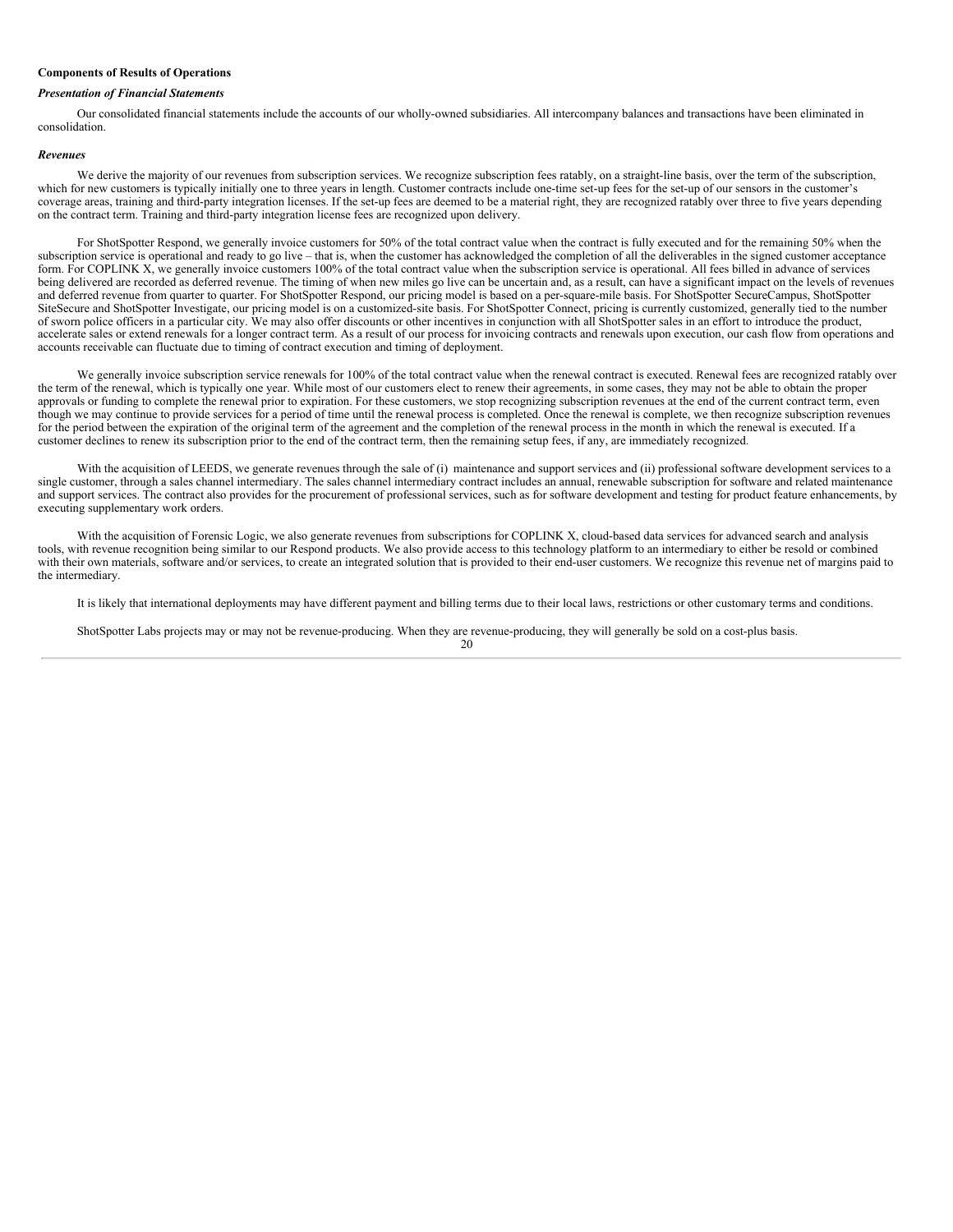We anticipate that, due to the COVID-19 pandemic, our customers may still face budget shortfalls due to the increased expenditures our customers have had to endure to address the pandemic.

#### *Costs*

Costs include the cost of revenues and impairment of property and equipment. Cost of revenues primarily includes depreciation expense associated with capitalized customer acoustic sensor networks, communication expenses, costs related to hosting our service applications, costs related to operating our IRC, providing remote and on-site customer support and maintenance and forensic services, providing customer training and onboarding services, certain personnel and related costs of operations, stock-based compensation and allocated overheads that include information technology, facility and equipment depreciation costs.

Impairment of property and equipment is primarily attributable to our write-off of the remaining book value of sensor networks related to customers lost during the three months ended March 31, 2021. There was no impairment recorded in the three months ended March 31, 2022.

We are upgrading our sensors that use third-generation ("3G") cellular communications to the fourth-generation Long-Term Evolution wireless technology, which will increase our cost of revenues. By March 31, 2022, we had already upgraded over 60 percent of our 3G sensors. We expect to complete all required upgrades by the end of 2022. Additionally, we are and may continue to re-use and re-deploy some of the old 3G sensors, or components within them that have a remaining serviceable life where it makes sense to do so.

In the near term, we expect our cost of revenues to increase in absolute dollars as our installed base increases, although certain of our costs of revenues are fixed and do not need to increase commensurate with increases in revenues. In addition, depreciation expense associated with deployed equipment is recognized over the first five years from the go-live date. We also expect cost of revenues to increase in absolute dollars as we continue to invest in our customer success capabilities to drive growth and value for our customers.

Cost of revenues for ShotSpotter Investigate generally relate to revenues generated through the sale of proprietary software licenses and related maintenance and support services and professional software development services. Costs of these professional services include employee compensation costs that are relatively fixed, third-party contractor costs, allocated facility costs and overhead, and the costs of billable expenses such as travel and lodging. The unpredictability of the timing of entering into significant professional services agreements may cause significant fluctuations in our costs which, in turn, may impact our quarterly financial results.

The cost of revenues for COPLINK X is generally related to employee compensation costs and datacenter hosting services, both of which are relatively fixed.

### *Operating Expenses*

Operating expenses consist of sales and marketing, research and development, and general and administrative expenses. Consultants, salaries, bonuses, stock-based compensation expense and other personnel costs are the most significant components of each of these expense categories. We include stock-based compensation expense incurred in connection with the grant of stock options and restricted stock units to the applicable operating expense category based on the equity award recipient's functional area.

We are focused on executing on our growth strategy. As a result, in the near term we expect our total operating expenses to increase in absolute dollars as we incur additional expenses due to growth. Although our operating expenses will fluctuate, we expect that over time, as a whole, they will generally decrease as a percentage of revenues.

### *Sales and Marketing*

Sales and marketing expenses primarily consist of personnel-related costs attributable to our sales and marketing personnel, commissions earned by our sales personnel, marketing expenses for trade shows and lead generation programs, consulting fees, travel and facility-related costs and allocated overhead.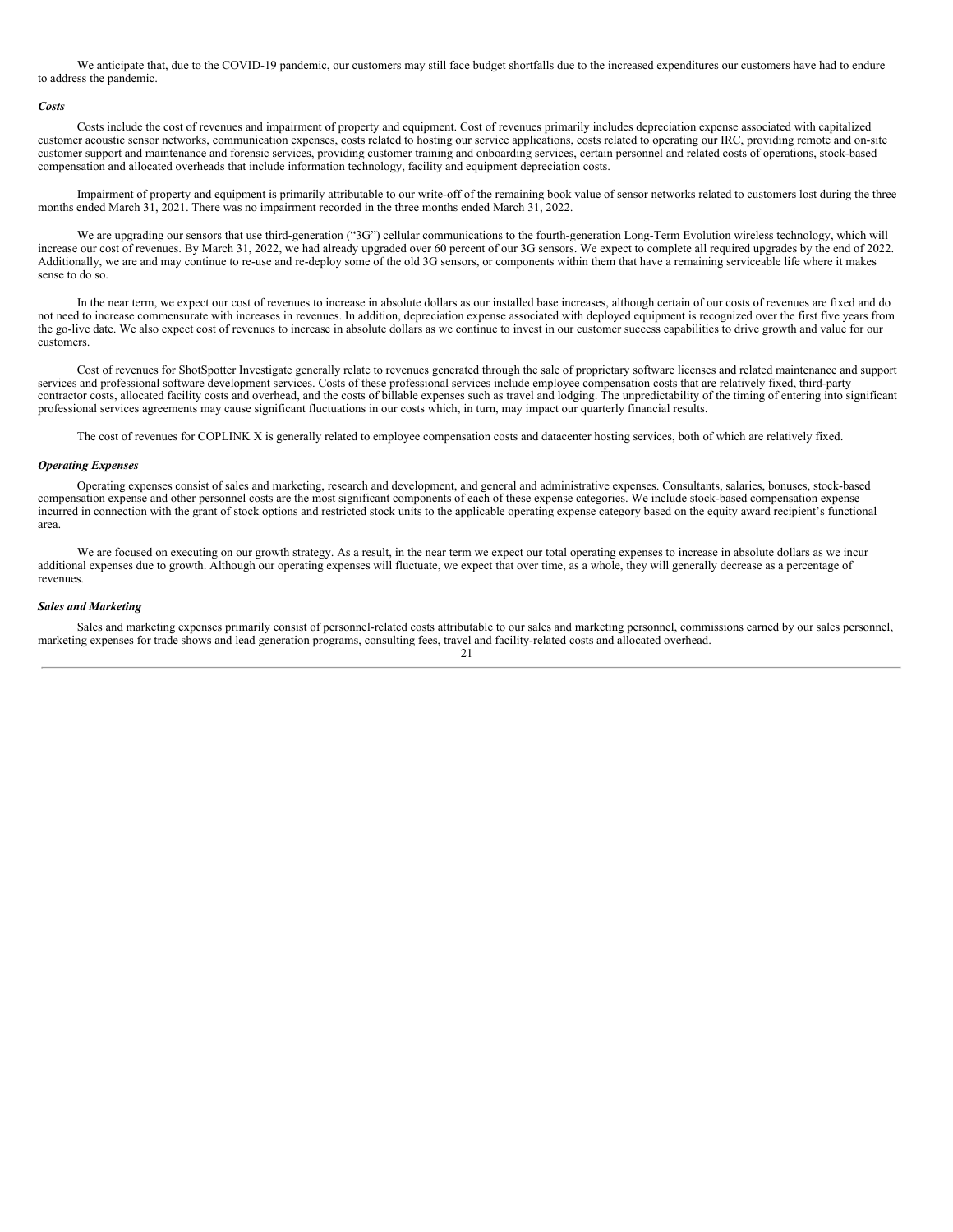During the duration of the COVID-19 pandemic with associated shelter-in-place orders, remote work policies and travel bans, our sales and marketing expense decreased. As travel has increased in 2022 compared to 2021, our sales and marketing expenses have increased in absolute dollars due to the growth in our sales and marketing organization. This growth has included adding sales and/or marketing personnel and expanding our marketing and strategic communications activities to continue to generate additional leads. Sales and marketing expense may fluctuate from quarter to quarter based on the timing of commission expense, marketing campaigns and tradeshows.

#### *Research and Development*

Research and development expenses primarily consist of personnel-related costs attributable to our research and development personnel, consulting fees and allocated overhead. We have devoted our product development efforts primarily to develop new lower-cost sensor hardware, develop new features, improve functionality of our solutions and adapt to new technologies or changes to existing technologies.

We are investing in engineering resources to support further development of ShotSpotter Connect and ShotSpotter Investigate. The focus of this effort will be in the areas of data science modeling, user experience, core application functionality and backend infrastructure improvements, including integration of ShotSpotter gunshot data to enhance forecasting of gun violence.

We are also investing research and development resources in conjunction with our ShotSpotter Labs projects and initiatives. The initial focus of these efforts is to develop innovative sensor applications as well as to test and expand the functionality of our outdoor sensors in challenging environmental conditions.

In the near term, we expect our research and development expenses to increase in absolute dollars as we increase our research and development headcount to further strengthen our software and invest in the development of our services.

We will continue to invest in research and development to leverage our large and growing database of acoustic events, which includes those from both gunfire and nongunfire. We also intend to leverage third-party artificial intelligence and our own evolving cognitive and analytical applications to improve the efficiency of our solutions. Certain of these applications and outputs may expand the platform of services that we will be able to offer our customers.

#### *General and Administrative*

General and administrative expenses primarily consist of personnel-related costs attributable to our executive, finance, and administrative personnel, legal, litigation, strategic communications, accounting and other professional services fees, other corporate expenses and allocated overhead.

In the near term, we expect our general and administrative expenses to increase in absolute dollars as we grow our business, support our operations as a public company, cover increased legal, litigation and strategic communications costs, and increase our headcount.

#### *Other Income (Expense), Net*

Other income (expense), net, consisted primarily of interest income and local and franchise tax expenses.

#### *Income Taxes*

Our income taxes are based on the amount of our income before tax and enacted federal, state and foreign tax rates, adjusted for allowable credits and deductions, as applicable.

We continually monitor all positive and negative evidence regarding the realization of our deferred tax assets and may record assets when it becomes more likely than not that they will be realized, which may impact the expense or benefit from income taxes.

In assessing the realizability of deferred tax assets, management considers whether it is more likely than not that some portion or all of the deferred tax assets will not be realized. We regularly assess the likelihood that the deferred tax assets will be recovered from future taxable income. We consider projected future taxable income and ongoing tax planning strategies, then record a valuation allowance to reduce the carrying value of the net deferred taxes to an amount that is more likely than not able to be realized. Based upon our assessment of all available evidence, including the previous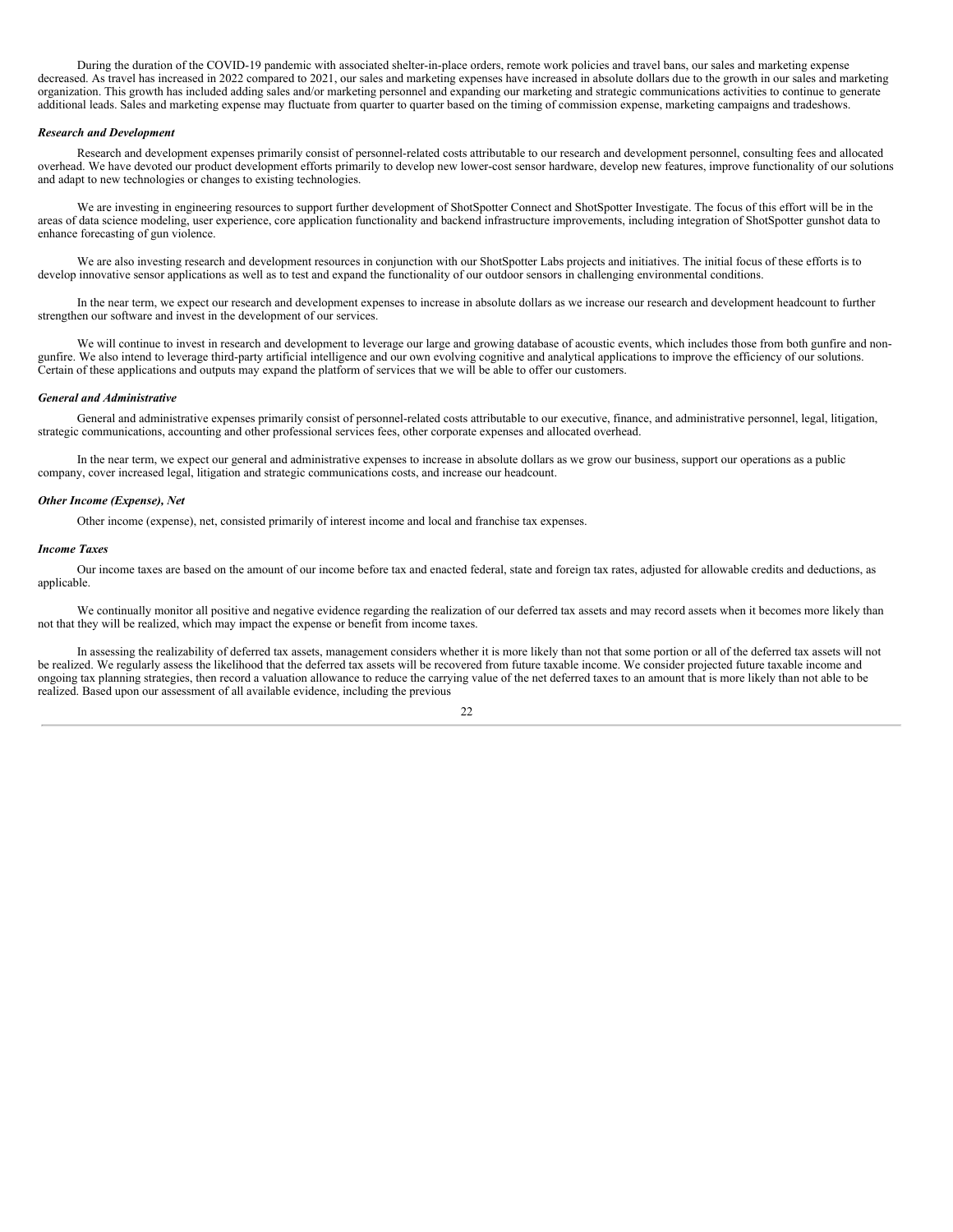three years of income before tax after permanent items, estimates of future profitability, and our overall prospects of future business, we have determined that it is more likely than not that we will not be able to realize a portion of the deferred tax assets in the future. We will continue to assess the potential realization of deferred tax assets on an annual basis, or an interim basis if circumstances warrant. If our actual results and updated projections vary significantly from the projections used as a basis for this determination, we may need to change the valuation allowance against the gross deferred tax assets.

### **Results of Operations**

### **Comparison of Three Months Ended March 31, 2022 and 2021**

The following table sets forth our selected condensed consolidated statements of operations data for the three months ended March 31, 2022 and 2021 (in thousands):

|                                       |   | 2022   | As a $%$ of<br><b>Revenues</b> |    | 2021   | As a % of<br><b>Revenues</b> | Change | $\frac{0}{0}$ |
|---------------------------------------|---|--------|--------------------------------|----|--------|------------------------------|--------|---------------|
| Revenues                              | S | 21,214 | $100\%$                        | S. | 15,013 | $100\%$                      | 6,201  | 41 $%$        |
| Costs                                 |   |        |                                |    |        |                              |        |               |
| Cost of revenues                      |   | 8,290  | 39 %                           |    | 6,300  | 42 %                         | 1,990  | $32\%$        |
| Impairment of property and equipment  |   |        |                                |    | 25     |                              | (25)   | $(100\%)$     |
| Total costs                           |   | 8,290  | 39 %                           |    | 6,325  | 42 %                         | 1,965  | $31\%$        |
| Gross profit                          |   | 12,924 | 61%                            |    | 8,688  | 58 %                         | 4,236  | 49 $%$        |
| Operating expenses:                   |   |        |                                |    |        |                              |        |               |
| Sales and marketing                   |   | 5,576  | 26 %                           |    | 3,935  | 27%                          | 1,641  | 42 $%$        |
| Research and development              |   | 2,627  | $12\%$                         |    | 1,713  | $11\%$                       | 914    | 53 %          |
| General and administrative            |   | 4,289  | $20\%$                         |    | 2,871  | 19 %                         | 1,418  | 49 $%$        |
| Total operating expenses              |   | 12,492 | 59 %                           |    | 8,519  | 57 %                         | 3,973  | $47\%$        |
| Income from operations                |   | 432    | $2\%$                          |    | 169    | $1\%$                        | 263    | $156\%$       |
| Other expense, net                    |   | (45)   | $(1\%)$                        |    | (41)   | $-$                          | (4)    | $10\%$        |
| Provision (benefit) from income taxes |   | _      |                                |    | 49     | _                            | (49)   | $(100\%)$     |
| Net income                            |   | 387    | $2\%$                          |    | 79     | $1\%$                        | 308    | 390 %         |

After filing the Form 8-K related to our earnings release for the quarter ended March 31, 2022 on May 10, 2022, we made revisions to the allocation of amortization expense for customer relationship and tradename intangible assets, which had the result of reclassification of approximately \$0.3 million from cost of revenues to various operating expenses for the three months ended March 31, 2022. There was no change to operating income or net income from that reported in the earnings release.

#### *Revenues*

The increase of \$6.2 million was primarily attributable to new customers, expansions of existing customer coverage areas, as well as Forensic Logic's revenue contribution and the delayed amendment of a LEEDS contract from late 2021 into January 2022. We went live in four new Respond cities, secured two new security customers and expanded in three current customer cities.

#### *Costs*

The increase of \$2.0 million was due primarily to an increase of \$1.4 million in personnel costs as a result of increased headcount due to continued growth and the acquisition of Forensic Logic in January 2022, as well as increased travel costs relating to customer deployments. In addition, products costs increased by \$0.4 million primarily as a result of supply shortages and increased sensors deployed, third-party labor costs increased by \$0.1 million in support of customers, and other costs increased by \$0.1 million.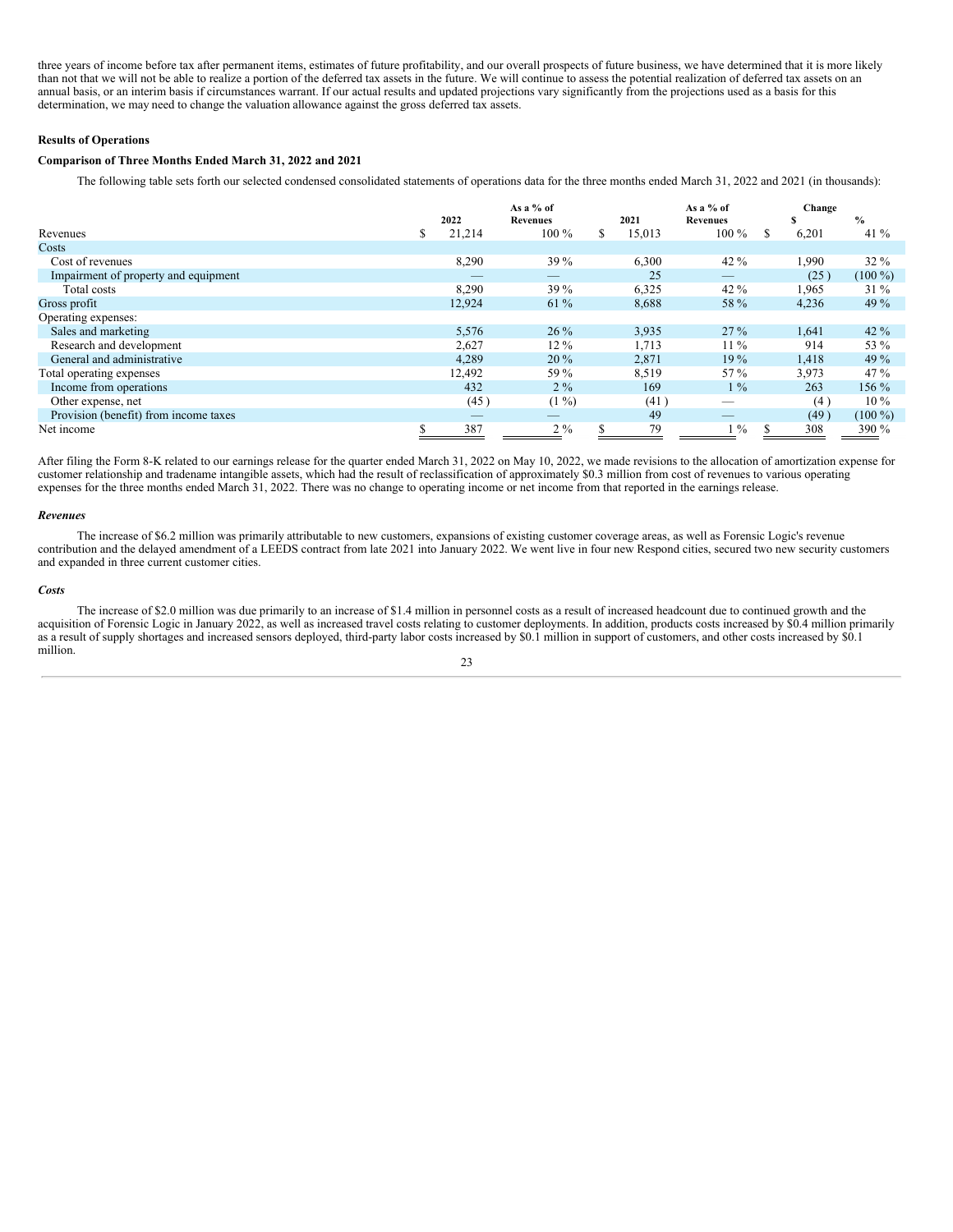### *Operating Expenses*

### *Sales and Marketing Expense*

Sales and marketing expense increased by \$1.6 million and was primarily due to an increase of \$0.6 million in personnel costs, a \$0.7 million increase in consulting and commission expenses, and a \$0.3 million addition to amortization of customer relationship and tradename assets related to Forensic Logic.

#### *Research and Development Expense*

Research and development expense increased by \$0.9 million and was primarily due to increased personnel and headcount costs as a result of the Forensic Logic acquisition.

#### *General and Administrative Expense*

The increase of \$1.4 million was due primarily to a \$0.9 million increase in legal expense, primarily related to our lawsuit against VICE Media, LLC for defamation, an increase in costs related to subpoenas, and an increase in strategic communications expense, a \$0.3 million increase in personnel-related costs and a \$0.2 million increase in other costs including business insurance expense and travel and entertainment expense and consulting expense.

#### *Other Income (Expense), Net*

The decrease in other income (expense) was due primarily to a decrease in interest income due to a decline in interest rates.

### *Income Taxes*

Our income taxes are based on the amount of our taxable income and enacted federal, state and foreign tax rates, adjusted for allowable credits, deductions and the valuations allowance against deferred tax assets, as applicable. There was no provision for income taxes recorded in the three months ended March 31, 2022. For the three months ended March 31, 2021, due to having net operating loss carryforwards, our recorded income taxes consisted of foreign taxes only.

### **Liquidity and Capital Resources**

### *Sources of Funds*

Our operations have been financed primarily through net proceeds from the sale of equity, debt financing arrangements and cash from operating activities. Our principal source of liquidity is cash and cash equivalents totaling \$8.9 million as of March 31, 2022, and our available loan facility of \$20.0 million. As of March 31, 2022, no amounts were outstanding on our loan facility. In December 2021, we obtained a waiver for the financial covenants tied to our profitability through June 30, 2022.

We believe our existing cash and cash equivalent balances, our available credit facility and cash flow from operations will be sufficient to meet our working capital and capital expenditure requirements for at least the next 12 months. We believe that despite our negative working capital, the costs to perform the short-term deferred revenue is relatively low compared to the balance of \$33.9 million. However, should additional working capital be needed, we can utilize our unused loan facility. Our loan facility expires September 2022, however we expect the facility to be renewed under similar terms. We believe that we will meet longer term expected future working capital and capital expenditure requirements through a combination of cash flows from operating activities, available cash balances and our available credit facility. Our future capital requirements may vary materially from those currently planned and will depend on many factors, including our rate of revenue growth, the timing and extent of spending on sales and marketing, the expansion of sales and marketing activities, the timing of new product introductions, market acceptance of our products and overall economic conditions. We may also seek additional capital to fund our operations, including through the sale of equity or debt financings. To the extent that we raise additional capital through the future sale of equity, the ownership interest of our stockholders will be diluted, and the terms of these securities may include liquidation or other preferences that adversely affect the rights of our existing common stockholders. The incurrence of debt financing would result in debt service obligations and the instruments governing such debt could provide for operating and financing covenants that would restrict our operations. Additionally, there is no guarantee debt or equity financing will be available to us on terms that are favorable to us, or at all.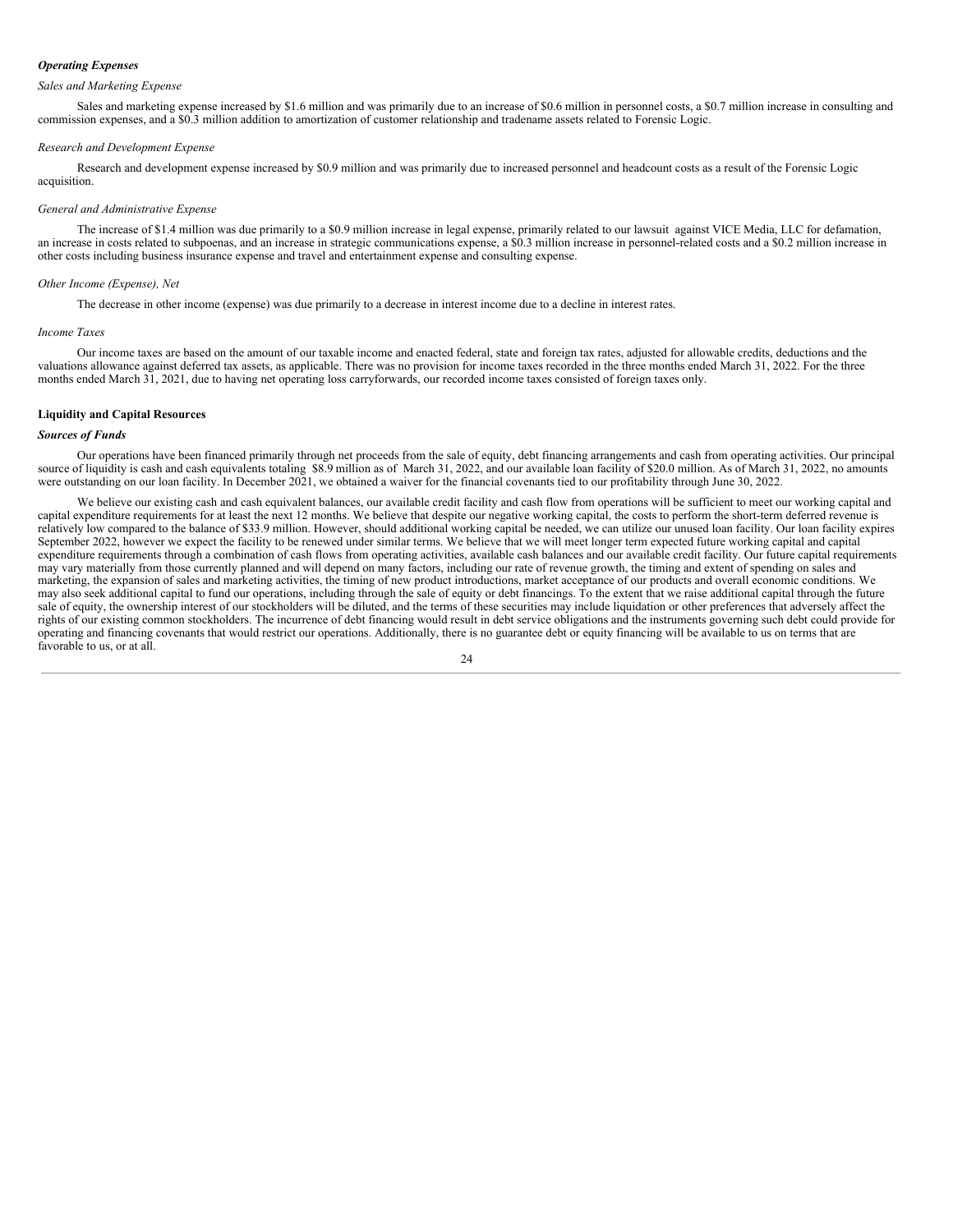### *Use of Funds*

Our historical uses of cash have primarily consisted of cash used for operating activities, such as expansion of our sales and marketing operations, research and development activities and other working capital needs, and cash used in investing activities, such as property and equipment expenditures to install infrastructure in customer cities in order to deliver our solutions. Our expected material cash requirements are similar to our historical uses of cash as well as in connection with contingent earnouts, our stock repurchase program and repayment of any outstanding debt obligations under our credit facility, each as described below.

In January 2022, we acquired Forensic Logic for a purchase consideration of \$31.6 million, consisting of \$4.9 million in cash, subject to working capital adjustments, and 464,540 shares of our common stock valued at \$14.3 million. The purchase consideration also included a contingent earnout payable up to \$20.0 million based on Forensic Logic's revenues generated during the years ended December 31, 2022 and 2023. Up to \$9.5 million in contingent earnout will be payable based on Forensic Logic's revenues generated during 2022. An additional amount up to \$10.5 million contingent earnout will be payable based on Forensic Logic's revenues during 2023. The amounts are payable within approximately 120 days after the end of 2022 and 2023, respectively.

### *Stock Repurchase Program*

In May 2019, we announced that our Board of Directors had approved a stock repurchase program for up to \$15 million of our common stock. The shares may be repurchased from time to time in open market transactions, in privately negotiated transactions or by other methods in accordance with federal securities laws. The actual timing, number and value of shares repurchased under the program will be determined by management in its discretion and will depend on a number of factors, including the market price of our common stock, general market and economic conditions and applicable legal requirements. The stock repurchase program does not obligate us to purchase any particular amount of common stock and may be suspended or discontinued at any time.

During the three months ended March 31, 2022, the Company repurchased 57,623 shares of its common stock at an average price of \$28.34 per share for \$1.6 million. The repurchases were made in open market transactions using cash on hand, and all of the shares repurchased were retired. At March 31, 2022, \$1.5 million remained available for repurchase under the Company's stock repurchase program.

### *Credit Facility*

On September 27, 2018, we entered into the Umpqua Credit Agreement for \$10.0 million, which was amended in August 2020 to increase the size of our available loan facility to \$20.0 million, which allows us to borrow up to \$20.0 million under a revolving loan facility. We intend to use the revolving loan facility for general working capital purposes.

### *Cash Flows*

### **Comparison of Three Months Ended March 31, 2022 and 2021**

The following table presents a summary of our cash flows for the three months ended March 31, 2022 and 2021:

|                                         | Three Months Ended March 31. |  |          |
|-----------------------------------------|------------------------------|--|----------|
|                                         | 2022                         |  | 2021     |
|                                         | (in thousands)               |  |          |
| Net cash provided by (used in):         |                              |  |          |
| Operating activities                    | 1.283                        |  | (1, 496) |
| Investing activities                    | (6,526)                      |  | (1,231)  |
| Financing activities                    | (1,621)                      |  | (2,374)  |
| Net change in cash and cash equivalents | (6,864)                      |  | (5,101)  |

#### *Operating Activities*

Our net income and cash flows provided by operating activities are significantly influenced by our increase in headcount to support our growth, increase in legal expenses, outside services fees, and sales and marketing expenses, and our ability to bill and collect in a timely manner.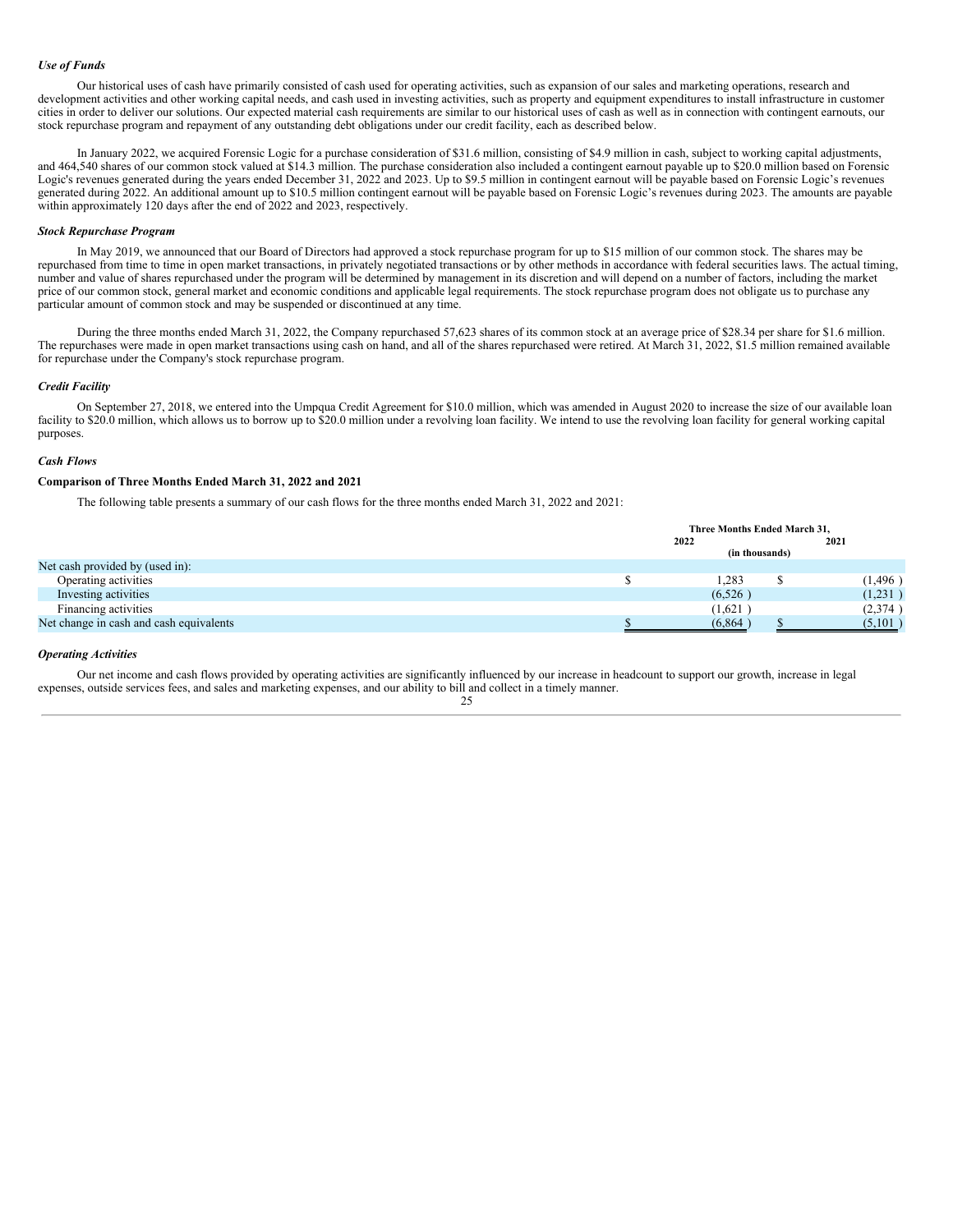Net cash provided by operating activities increased \$2.8 million for the three months ended March 31, 2022 compared to the same period of 2021, primarily due to an increase of \$6.6 million in cash collected from customers, offset by a \$2.1 million increase in payments for personnel costs, an increase of \$1.6 million in professional services, consulting and legal expenses and an increase of \$0.1 million in other expenses.

### *Investing Activities*

Our investing activities consist of business acquisition expenditures, capital expenditures to install our solutions in customer coverage areas, purchases of property and equipment, and investments in intangible assets.

Investing activities used \$6.5 million and \$1.2 million in the three months ended March 31, 2022 and 2021, respectively. During the three months ended March 31, 2022, this was primarily driven by the acquisition of Forensic Logic for \$5.0 million as well as investments in property and equipment installed for new deployments and our solutions in customer coverage areas.

### *Financing Activities*

Cash generated by financing activities includes net proceeds from the exercise of stock options and warrants, proceeds from the employee stock purchase plan purchases offset by payments for repurchases of our common stock and contingent earnout liabilities.

Financing activities used \$1.6 million in cash during the three months ended March 31, 2022, which was driven by \$1.6 million in payments for repurchases of our common stock. Financing activities used \$2.4 million in cash during the three months ended March 31, 2021, which was primarily driven by \$2.2 million in payments for repurchases of our common stock and \$0.4 million in payments for HunchLab's contingent consideration, offset by \$0.2 million in proceeds from the exercise of options and warrants.

#### **Critical Accounting Estimates**

Our condensed consolidated financial statements are prepared in accordance with United States Generally Accepted Accounting Principles. The preparation of our consolidated financial statements requires us to make estimates, assumptions and judgments that affect the reported amounts of revenues, assets, liabilities, costs and expenses. We base our estimates and assumptions on historical experience and other factors that we believe to be reasonable under the circumstances and evaluate our estimates and assumptions on an ongoing basis. Our actual results may differ from these estimates.

Our critical accounting estimates are described under the heading "Management's Discussion and Analysis of Financial Condition and Results of Operations—Critical Accounting Estimates" in our 2021 Annual Report on Form 10-K and the notes to the audited consolidated financial statements appearing in our 2021 Annual Report on Form 10-K. For the significant or material changes in our critical accounting policies during the three months ended March 31, 2022, see Note 2, *Summary of Significant Accounting Policies,* to the notes of our condensed consolidated financial statements included in this Quarterly Report on Form 10-Q.

### **Recently Issued Accounting Pronouncements**

See Note 2, *Summary of Significant Accounting Policies*, to the notes to our consolidated financial statements included in our 2021 Annual Report on Form 10-K for a summary of recently issued accounting pronouncements.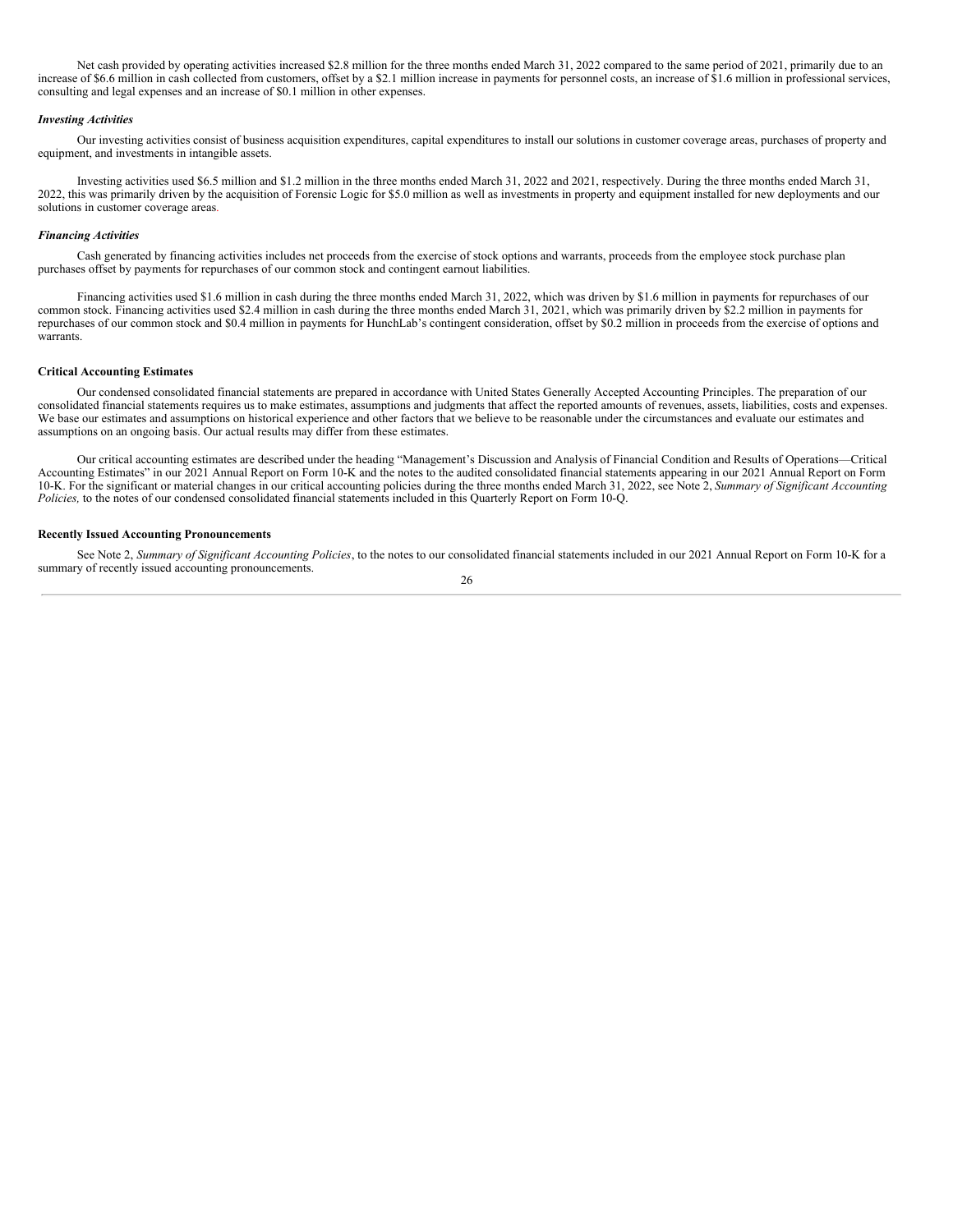#### <span id="page-27-0"></span>**Item 3. Qualitative and Quantitative Disclosures about Market Risk**

Market risk represents the risk of loss that may impact our financial position due to adverse changes in financial market prices and rates. Our market risk exposure is primarily the result of fluctuations in interest rates and foreign exchange rates as well as, to a lesser extent, inflation.

There were no material changes in our market risk during the three months ended March 31, 2022, compared to the market risk disclosed in the Qualitative and Quantitative Disclosures about Market Risk section of our 2021 Annual Report on Form 10-K.

### <span id="page-27-1"></span>**Item 4. Controls and Procedures**

### *Evaluation of Disclosure Controls and Procedures*

Our management has evaluated, under the supervision and with the participation of our Chief Executive Officer and Chief Financial Officer, the effectiveness of our disclosure controls and procedures (as defined in Securities Exchange Act of 1934, as amended (the "Exchange Act") Rules 13-a-15(e) and 15d-15(e)) as of the end of the period covered by this report. Based on this evaluation, our Chief Executive Officer and Chief Financial Officer have concluded that as of March 31, 2022, our disclosure controls and procedures were effective to provide reasonable assurance that the information we are required to file or submit under the Exchange Act is recorded, processed, summarized and reported within the time periods specified in the SEC's rules and forms, and that such information is accumulated and communicated to our management, including our Chief Executive Officer and Chief Financial Officer, to allow timely decisions regarding required disclosure.

#### *Changes in Internal Control over Financial Reporting*

In January 2022, we completed the acquisition of Forensic Logic. We continue to integrate internal controls at Forensic Logic into our control structure. With the exception of these changes, there were no changes in our internal control over financial reporting (as defined in Exchange Act Rule 13a-15(f)) during the quarter ended March 31, 2022 that have materially affected, or are reasonably likely to materially affect, our internal control over financial reporting.

#### *Inherent Limitations on Ef ectiveness of Controls*

Our management, including our principal executive officer and principal financial officer, does not expect that our disclosure controls and procedures or our internal control over financial reporting will prevent or detect all errors and all fraud. A control system, no matter how well conceived and operated, can provide only reasonable, not absolute, assurance that the objectives of the control system are met. Because of the inherent limitations in all control systems, no evaluation of controls can provide absolute assurance that all control issues and instances of fraud, if any, within the Company have been detected. The design of any system of controls also is based in part upon certain assumptions about the likelihood of future events, and there can be no assurance that any design will succeed in achieving its stated goals under all potential future conditions. Over time, controls may become inadequate because of changes in conditions, or the degree of compliance with the policies or procedures may deteriorate. Because of the inherent limitations in a cost-effective control system, misstatements due to error or fraud may occur and not be detected.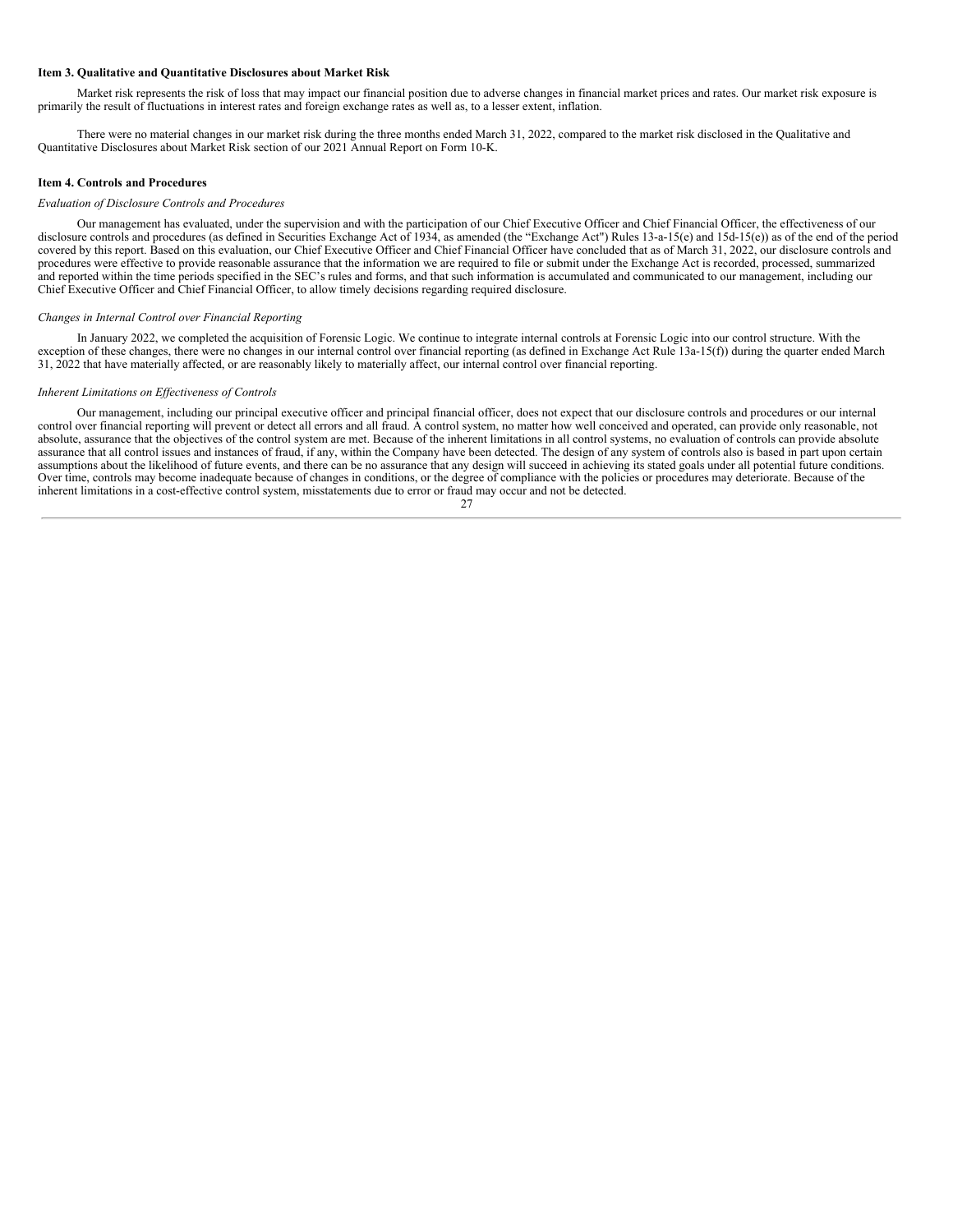### <span id="page-28-0"></span>**PART II – OTHER INFORMATION**

### <span id="page-28-1"></span>**Item 1A. RISK FACTORS**

Investing in our common stock involves a high degree of risk. You should consider carefully the risks and uncertainties described below, together with all of the other information in this report, including our consolidated financial statements and related notes, before deciding whether to purchase shares of our common stock. If any of the following risks is realized, our business, operating results, financial condition and prospects could be materially and adversely affected. In that event, the price of our common stock could decline, and you could lose part or all of your investment. Moreover, the risks described below are not the only ones that we face. Additional risks not presently known to us or that we currently deem immaterial may also affect our business, operating results, prospects or financial condition. You should carefully consider these risk factors, together with all of the other information included in this Quarterly Report on Form 10-Q as well as our other publicly available filings with the SEC.

### **Summary of Risk Factors**

Investing in our common stock involves risks, including those discussed in this section. These risks include, among others:

•The COVID-19 pandemic has resulted in a material adverse effect on our business, the future magnitude or duration of which we cannot predict with accuracy.

•If our business does not grow as we expect, or if we fail to manage our growth effectively, our operating results and business prospects would suffer.

•Interruptions or delays in service from our third-party providers, including delays in the delivery of new sensors as a result of an industry-wide chip shortage, could impair our ability to make our solutions available to our customers, resulting in customer dissatisfaction, damage to our reputation, loss of customers, limited growth and reduction in revenues.

•If we are unable to sell our solutions into new markets, our revenues may not grow.

•Ongoing social unrest may result in a material adverse effect on our business, the future magnitude or duration of which we cannot predict with accuracy.

•Our success depends on maintaining and increasing our sales, which depends on factors we cannot control, including the availability of funding to our customers.

•Our quarterly results of operations may fluctuate significantly due to a wide range of factors, which makes our future results difficult to predict.

•Because we generally recognize our subscription revenues ratably over the term of our contract with a customer, fluctuations in sales will not be fully reflected in our operating results until future periods.

•We have not been profitable recently and may not achieve or maintain profitability in the future.

•We may require additional capital to fund our business and support our growth, and our inability to generate and obtain such capital on acceptable terms, or at all, could harm our business, operating results, financial condition and prospects.

•Contracting with government entities can be complex, expensive, and time-consuming.

•If we are unable to further penetrate the public safety market, our revenues may not grow.

•Our sales cycle can be lengthy, time-consuming and costly, and our inability to successfully complete sales could harm our business.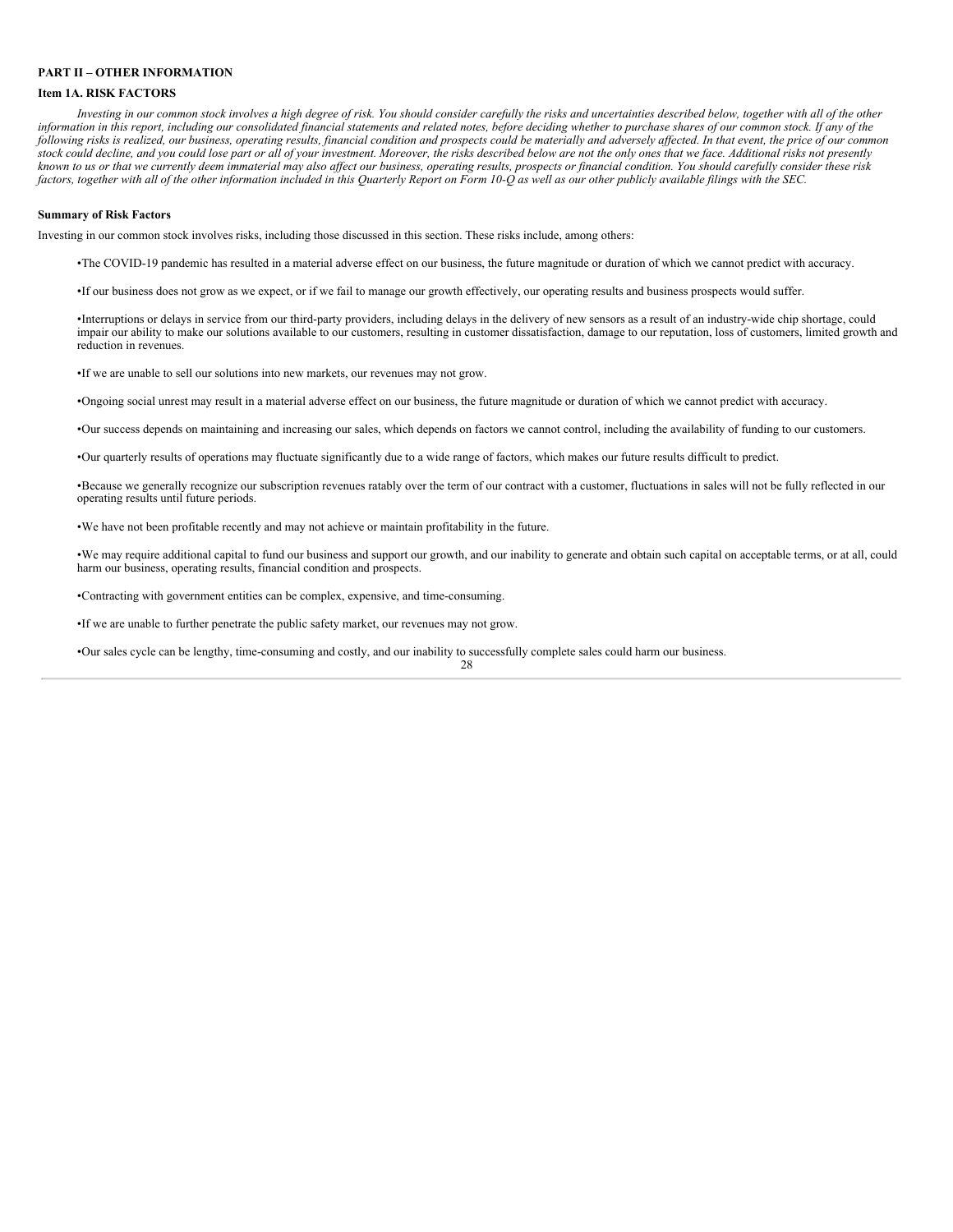•Changes in the availability of federal funding to support local law enforcement efforts could impact our business.

•The failure of our solutions to meet our customers' expectations could harm our reputation, which may have a material adverse effect on our business, operating results and financial condition.

•Real or perceived false positive gunshot alerts or failure or perceived failure to generate alerts for actual gunfire could adversely affect our customers and their operations, damage our brand and reputation and adversely affect our growth prospects and results of operations.

•Economic uncertainties or downturns, or political changes, could limit the availability of funds available to our customers and potential customers, which could materially adversely affect our business.

•The nature of our business exposes us to inherent liability risks.

•As a result of our use of outdoor acoustic sensors, we are subject to governmental regulation and other legal obligations, particularly related to privacy, data protection and information security, and our actual or perceived failure to comply with such obligations could harm our business. Compliance with such laws could impair our efforts to maintain and expand our customer base, and thereby decrease our revenues.

•Failure to protect our intellectual property rights could adversely affect our business.

•Systems and Organizations Controls 2 ("SOC2") and Criminal Justice Information Services ("CJIS") requirements could potentially cause obligations that we are not able to completely perform which could adversely affect our reputation and sales, as well as the availability of our solutions in certain markets.

### **Risks Related to the COVID-19 Pandemic**

#### The COVID-19 pandemic has resulted in a material adverse effect on our business, the future magnitude or duration of which we cannot predict with accuracy.

The COVID-19 pandemic has resulted in a substantial curtailment of business activities worldwide and is causing weakened economic conditions, both in the United States and many countries abroad. As part of intensifying efforts to contain the spread of COVID-19, many companies and state, local and foreign governments have imposed restrictions, including work-from-home policies and travel bans. While some of these companies and jurisdictions have relaxed such restrictions, these restrictions may be put back in place. We expect that the evolving COVID-19 pandemic, associated travel restrictions and social distancing requirements will continue to have an adverse impact on our results of operations. While the ultimate economic impact of the COVID-19 pandemic is highly uncertain, we expect that our business and results of operations, including our revenues, earnings and cash flows from operations, will be adversely impacted for the remainder of 2022, including as a result of:

•Delays in our ability to deploy new "go-live" miles attributable to company policies or customer policies designed to protect employee health and comply with government restrictions;

•Greater funding challenges for our customer base, which may adversely affect customer contract renewals, expansion of existing customer deployments or new customer sales;

•Possible disruption to our supply chain caused by distribution and other logistical issues, including delays in manufacturing chips used in our sensors may further delay our ability to deploy new go-live miles or update our currently deployed technology;

•Potential decrease in productivity or availability of our employees or those of our customers or suppliers due to travel bans or restrictions, work-from-home policies and orders, or vaccine requirements.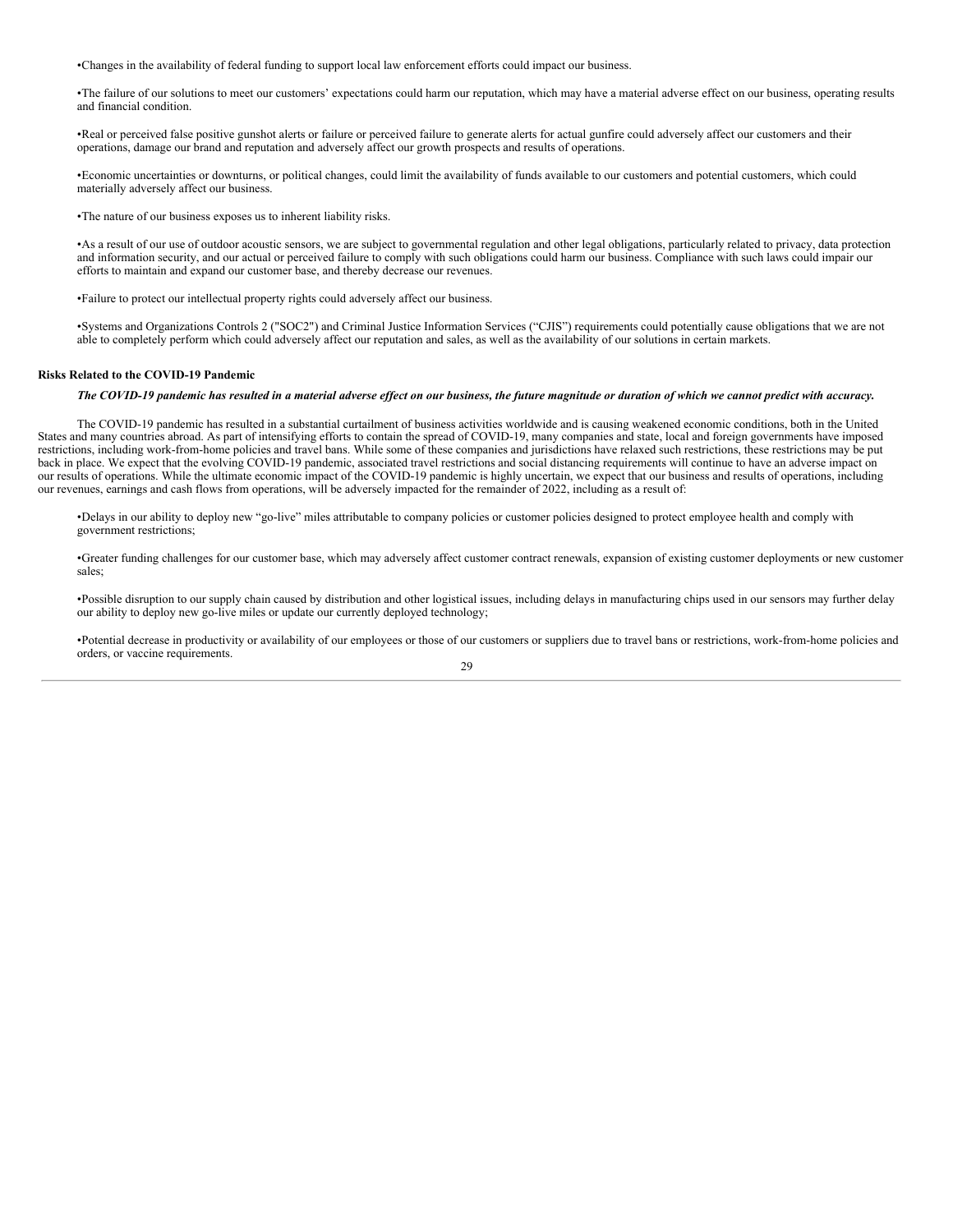It is currently not possible to fully predict the magnitude or duration of the COVID-19 pandemic's impact on our business. The extent to which the COVID-19 pandemic impacts our business will depend on numerous evolving factors that we may not be able to control or accurately predict, including without limitation:

•the duration and scope of the pandemic, including the impact of new variants with varying degree of resistance to vaccines;

•governmental, business and individuals' actions that have been and continue to be taken in response to the pandemic;

•the impact of the pandemic on economic activity and actions taken in response;

•the effect on our customers and demand for our products and services;

•our ability to continue to sell our products and services, including as a result of travel restrictions and people working from home, or restrictions on access to our potential customers;

•the ability of our customers to pay for its products and services;

•any closures of our facilities and the facilities of our customers and suppliers; and

•the degree to which our employees or those of our customers or suppliers become ill with COVID-19.

### *The COVID-19 pandemic has impacted our supply chain, which could adversely impact our business.*

The global supply chain for semiconductor chips, including the type of chips used in the sensors integrated into our gunshot detection solutions, has been disrupted by events related to the COVID-19 pandemic, including business shutdowns and increased demand. As a result, we may experience higher costs to procure the sensors required for our solutions. While we believe these delays are temporary and we have taken steps to mitigate the impact of these delays, if supply chain issues become worse, we may not be able to deploy, update or repair our gunshot detection solutions as expected. If we are unable to deliver our solutions or update or repair existing assets, or if we incur higher than expected costs to do so, our revenues may not grow as expected and our business may be adversely impacted.

### **Risks Related to Our Growth**

If our business does not grow as we expect, or if we fail to manage our growth effectively, our operating results and business prospects would suffer.

Our ability to successfully grow our business depends on a number of factors including our ability to:

•accelerate our acquisition of new customers;

•further sell expansions of coverage areas to our existing customers;

•expand our international footprint;

•expand into new vertical markets, such as precision policing, and security solutions;

•increase awareness of the benefits that our solutions offer;

•maintain our competitive and technology leadership position; and

•manage our business successfully through the COVID-19 pandemic and any resulting impact on economic conditions, including conditions impacting the availability of funding for our public safety solution.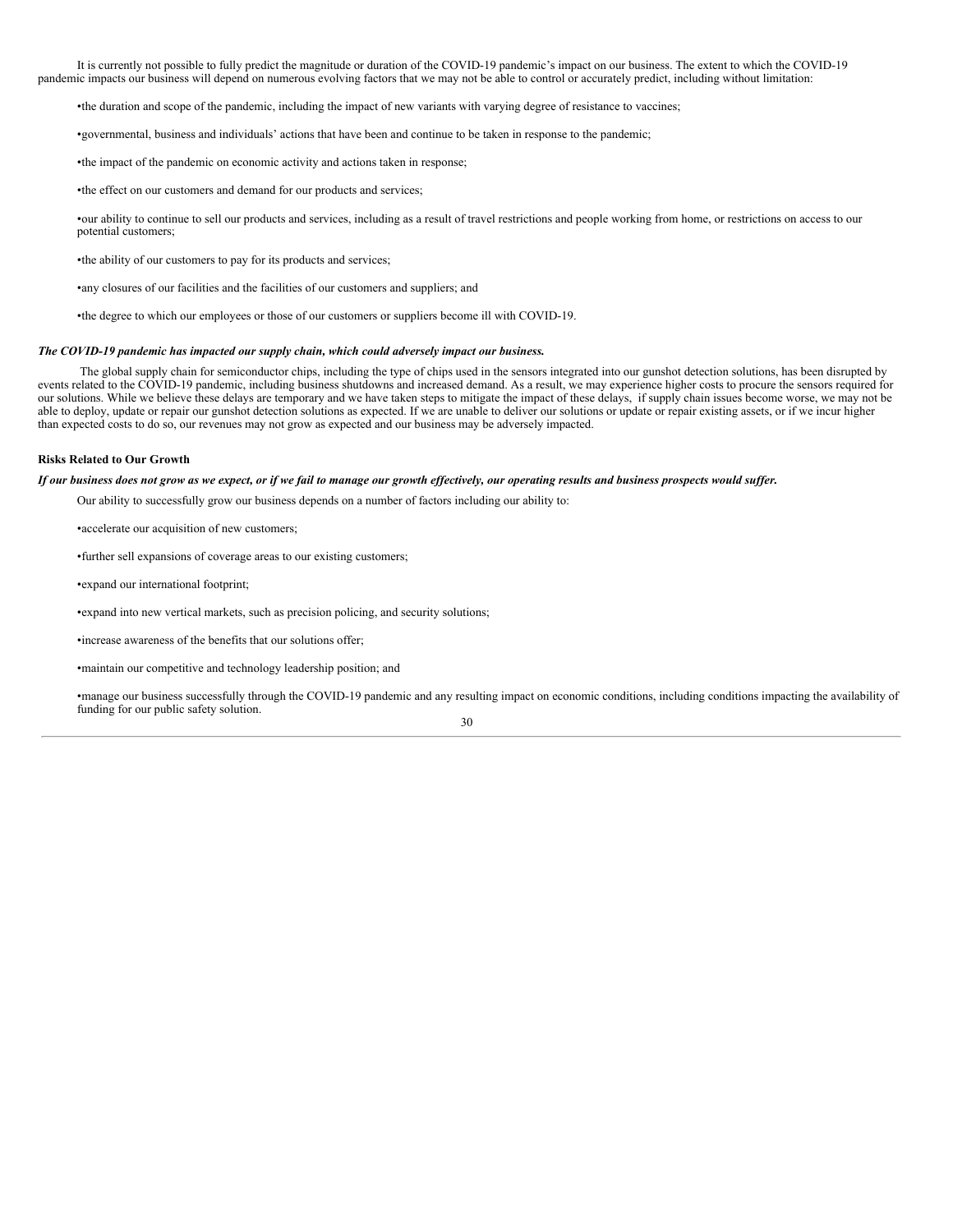As usage of our solutions grows, we will need to continue to make investments to develop and implement new or updated solutions, technologies, security features and cloud-based infrastructure operations. In addition, we will need to appropriately scale our internal business systems and our services organization, including the suppliers of our detection equipment and customer support services, to serve our growing customer base. Any failure of, or delay in, these efforts could impair the performance of our solutions and reduce customer satisfaction.

Further, our growth could increase quickly and place a strain on our managerial, operational, financial and other resources, and our future operating results depend to a large extent on our ability to successfully manage our anticipated expansion and growth. To manage our growth successfully, we will need to continue to invest in sales and marketing, research and development, and general and administrative functions and other areas. We are likely to recognize the costs associated with these investments earlier than receiving some of the anticipated benefits, and the return on these investments may be lower, or may develop more slowly, than we expect, which could adversely affect our operating results.

If we are unable to manage our growth effectively, we may not be able to take advantage of market opportunities or develop new solutions or upgrades to our existing solutions, satisfy customer requirements, maintain the quality and security of our solutions or execute on our business plan, any of which could have a material adverse effect on our business, operating results and financial condition.

### Our quarterly results of operations may fluctuate significantly due to a wide range of factors, which makes our future results difficult to predict.

Our revenues and results of operations could vary significantly from quarter to quarter as a result of various factors, many of which are outside of our control, including:

•the expansion or contraction of our customer base;

•the renewal or nonrenewal of subscription agreements with, and expansion of coverage areas by, existing customers;

•the size, timing, terms and deployment schedules of our sales to both existing and new customers;

•the introduction of products or services that may compete with us for the limited funds available to our customers, and changes in the cost of such products or services;

•changes in our customers' and potential customers' budgets;

- •our ability to control costs, including our operating expenses;
- •our ability to hire, train and maintain our direct sales force;

•the timing of satisfying revenues recognition criteria in connection with initial deployment and renewals;

•fluctuations in our effective tax rate;

•the impact of the COVID-19 pandemic on business operations and economic conditions;

•the concentration of our revenue in a small number of large contracts with the potential for fluctuations and delays; and

•general economic and political conditions, both domestically and internationally.

Any one of these or other factors discussed elsewhere in this report may result in fluctuations in our revenues and operating results, meaning that quarter-to-quarter comparisons of our revenues, results of operations and cash flows may not necessarily be indicative of our future performance.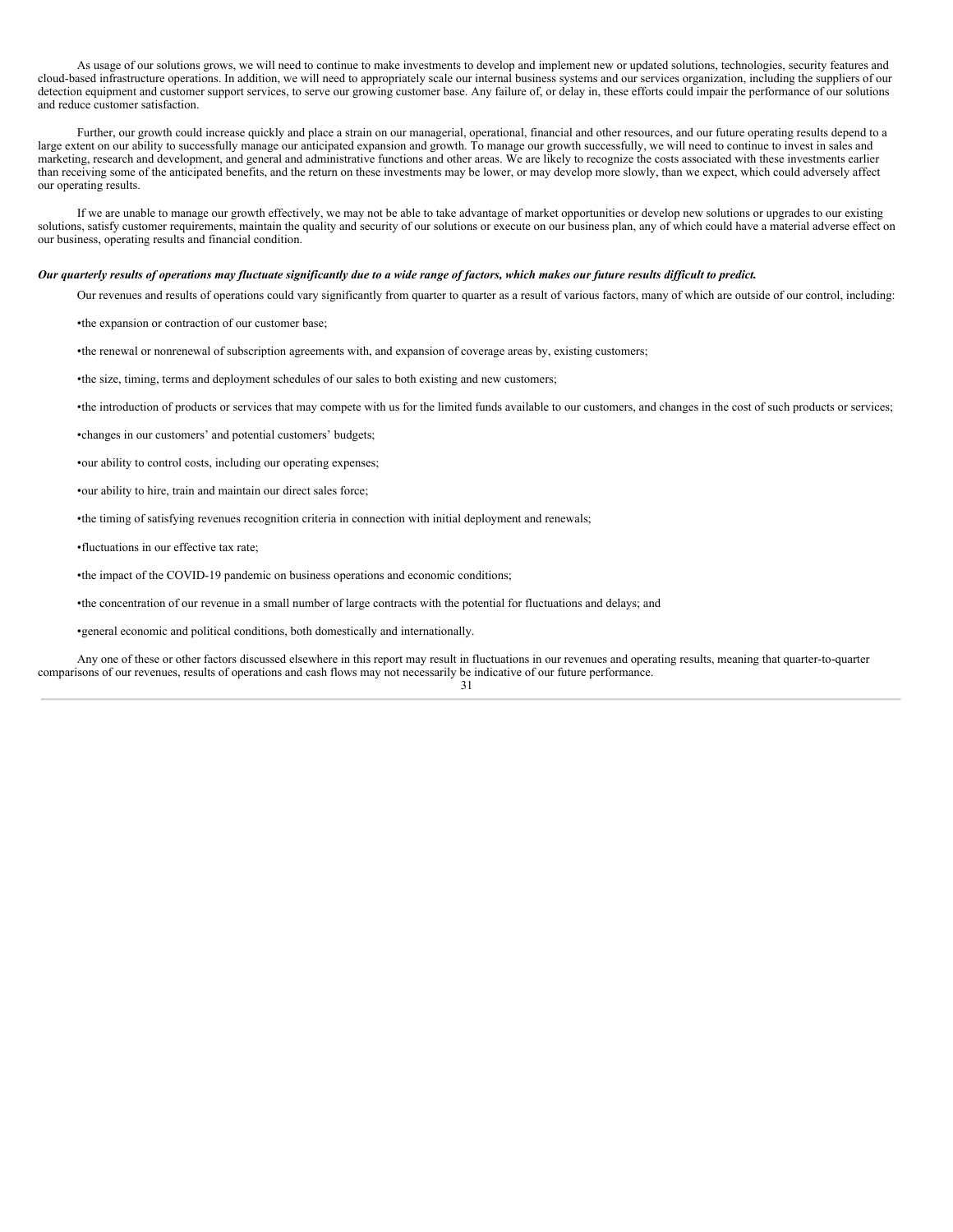Because of the fluctuations described above, our ability to forecast revenues is limited and we may not be able to accurately predict our future revenues or results of operations. In addition, we base our current and future expense levels on our operating plans and sales forecasts, and our operating expenses are expected to increase in the short term. Accordingly, we may not be able to reduce our costs sufficiently to compensate for an unexpected shortfall in revenues, and even a small shortfall in revenues could disproportionately and adversely affect our financial results for that quarter. The variability and unpredictability of these and other factors could result in our failing to meet or exceed financial expectations for a given period.

### Because we generally recognize our subscription revenues ratably over the term of our contract with a customer, fluctuations in sales will not be fully reflected in our *operating results until future periods.*

Our revenues are primarily generated from subscriptions to our solutions. With the exception of a small number of legacy customers, our customers do not have the right to take possession of our equipment or software platform. Revenues from subscriptions to our software platform are recognized ratably over the subscription period beginning on the date that the subscription is made available to the customer, which we refer to as the "go-live" date. Our agreements with our customers typically range from one to three years. As a result, much of the revenues that we report in each quarter are attributable to agreements entered into during previous quarters. Consequently, a decline in sales, customer renewals or market acceptance of our solutions in any one quarter would not necessarily be fully reflected in the revenues in that quarter and would negatively affect our revenues and profitability in future quarters. This ratable revenues recognition also makes it difficult for us to rapidly increase our revenues through additional sales in any period, as revenues from new customers generally are recognized over the applicable agreement term. Our subscription-based approach may result in uneven recognition of revenues.

We recognize subscription revenues over the term of a subscription agreement. Once we enter into a contract with a customer, there is a delay until we begin recognizing revenues while we survey the coverage areas, obtain any required consents for installation, and install our sensors, which together can take up to several months or more. We begin recognizing revenues from a sale only when all of these steps are complete and the solution is live.

While most of our customers elect to renew their subscription agreements following the expiration of a term, in some cases, they may not be able to obtain the proper approvals or funding to complete the renewal prior to such expiration. For these customers, we stop recognizing subscription revenues at the end of the current term, even though we may continue to provide services for a period of time while the renewal process is completed. Once the renewal is complete, we then recognize subscription revenues for the period between the expiration of the term of the agreement and the completion of the renewal process.

The variation in the timeline for deploying our solutions and completing renewals may result in fluctuations in our revenues, which could cause our results to differ from projections. Additionally, while we generally invoice for 50% of the contract cost upon a customer's go-live date, our cash flows may be volatile and will not match our revenues recognition.

### *We have not been profitable recently and may not achieve or maintain profitability in the future.*

We reached our first full year of net income in 2019 and had net income in 2020 as well; prior to that, we posted a net loss in each year since inception and we had a net loss of \$4.4 million for the year ended December 31, 2021. We had net income of \$0.4 million for the three months ended March 31, 2022, and as of March 31, 2022 we had an accumulated deficit of \$98.4 million. We are not certain whether we will be able to maintain enough revenues from sales of our solutions to sustain or increase our growth or maintain profitability in the future. We also expect our costs to increase in future periods, which could negatively affect our future operating results if our revenues do not increase. In particular, we expect to continue to expend substantial financial and other resources on:

•sales and marketing, including a significant expansion of our sales organization, both domestically and internationally;

•research and development related to our solutions, including investments in our engineering and technical teams; 32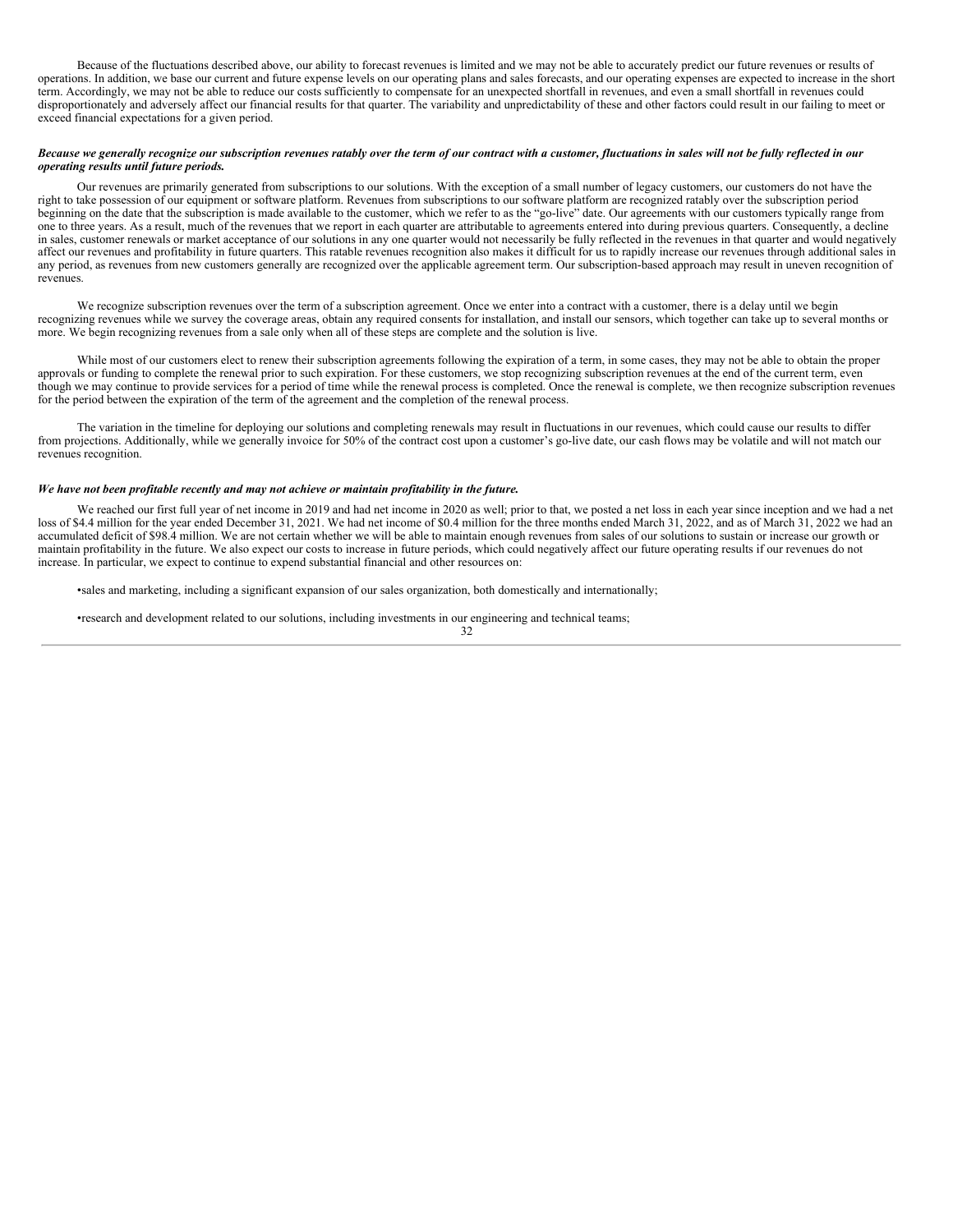•acquisition of complementary technologies or businesses, such as our acquisition of HunchLab technology in October 2018, our acquisition of LEEDS in November 2020, and our acquisition of Forensic Logic in January 2022;

•continued international expansion of our business; and

•general and administrative expenses.

These investments may not result in increased revenues or growth in our business. If we are unable to increase our revenues at a rate sufficient to offset the expected increase in our costs, our business, operating results and financial position may be harmed, and we may not be able to maintain profitability over the long term. In particular, the COVID-19 pandemic and its impact on economic conditions, including supply chain disruptions, may make it more difficult for us to increase revenues sufficient to maintain profitability. Additionally, we may encounter unforeseen operating expenses, difficulties, complications, delays and other unknown factors that may result in losses in future periods. If our revenue growth does not meet our expectations in future periods, our financial performance may be harmed, and we may not maintain profitability in the future.

### We may require additional capital to fund our business and support our growth, and our inability to generate and obtain such capital on acceptable terms, or at all, could *harm our business, operating results, financial condition and prospects.*

We intend to continue to make substantial investments to fund our business and support our growth. In addition, we may require additional funds to respond to business challenges, including the need to develop new features or enhance our solutions, improve our operating infrastructure or acquire or develop complementary businesses and technologies. As a result, in addition to the revenues we generate from our business and our existing cash balances, we may need to engage in additional equity or debt financings to provide the funds required for these and other business endeavors. If we raise additional funds through future issuances of equity or convertible debt securities, our existing stockholders could suffer significant dilution, and any new equity securities we issue could have rights, preferences and privileges superior to those of holders of our common stock. Any debt financing that we may secure in the future could involve restrictive covenants relating to our capital raising activities and other financial and operational matters, which may make it more difficult for us to obtain additional capital and to pursue business opportunities, including potential acquisitions. We may not be able to obtain such additional financing on terms favorable to us, if at all. If we are unable to obtain adequate financing or financing on terms satisfactory to us when we require it, our ability to continue to support our business growth and to respond to business challenges could be significantly impaired, and our business may be adversely affected. In addition, our inability to generate or obtain the financial resources needed may require us to delay, scale back, or eliminate some or all of our operations, which may have a material adverse effect on our business, operating results, financial condition and prospects.

### **Risks Related to Our Public Safety Business**

### Ongoing social unrest may result in a material adverse effect on our business, the future magnitude or duration of which we cannot predict with accuracy.

We may be adversely affected by ongoing social unrest, protests against racial inequality, protests against police brutality and movements such as "Defund the Police" or increases in such unrest that may occur in the future, and such unrest may be exacerbated by inaccurate information or negative publicity regarding our solutions. Although the negativity of some of these events have been reduced, some of these events may still directly or indirectly affect police agency budgets and funding available to current and potential customers. Participants in these events may also attempt to create the perception that our solutions are contributing to the "problem", which may adversely affect our business and results of operations, including our revenues, earnings and cash flows from operations.

### Our success depends on maintaining and increasing our sales, which depends on factors we cannot control, including the availability of funding to our customers.

To date, substantially all of our revenues have been derived from contracts with local governments and their agencies, in particular the police departments of major cities in the United States. To a lesser extent, we also generate revenues from federal agencies, foreign governments and higher education institutions. We believe that the success and

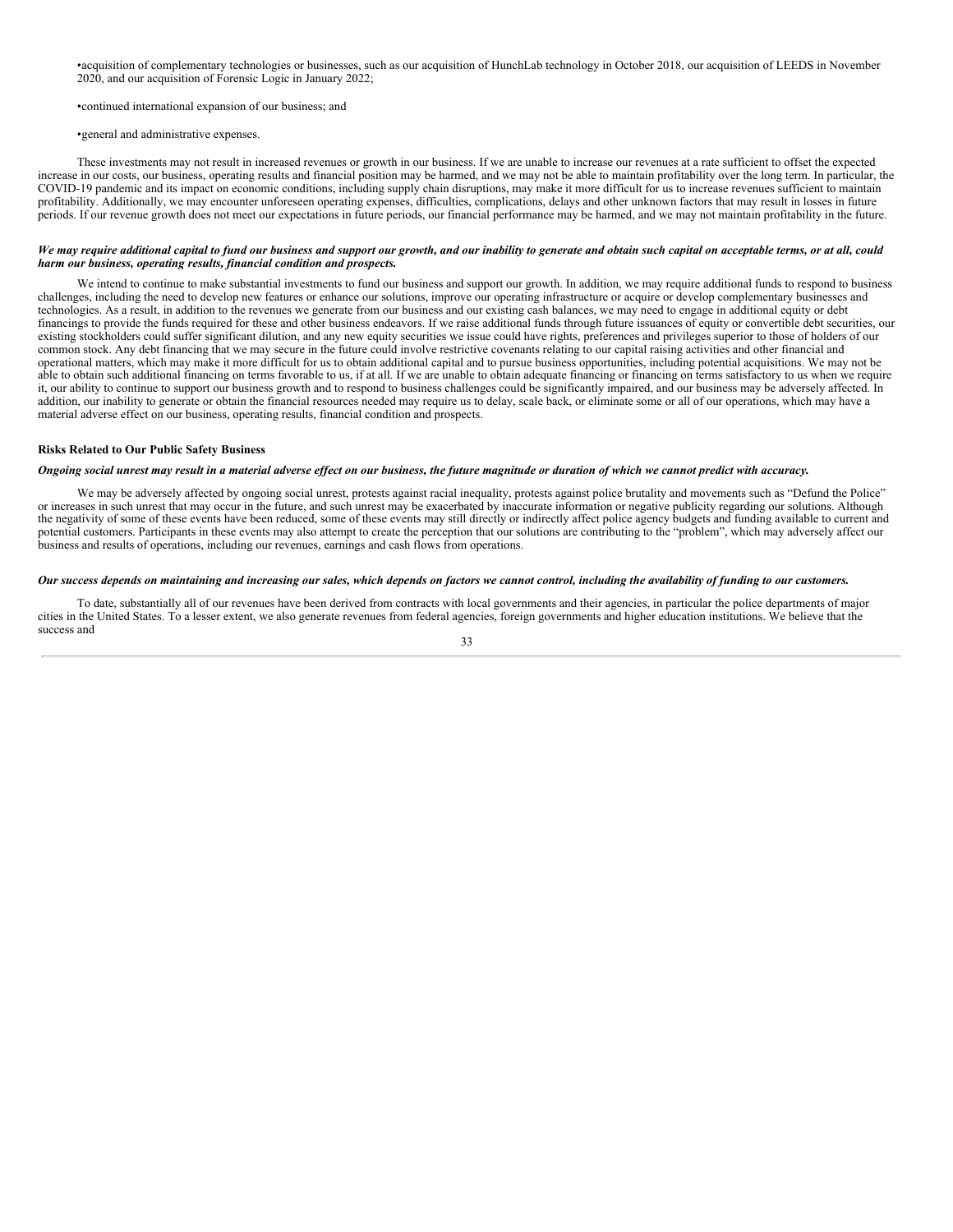growth of our business will continue to depend on our ability to add new police departments and other government agencies, domestically and internationally, as customers of our public safety solution and new universities, corporate campuses and key infrastructure and transportation centers as customers of our security solutions. Many of our target customers have restricted budgets, such that we are forced to compete with programs or solutions that offer an alternative use of the same funds. A number of factors could cause current and/or potential customers to: delay or refrain from purchasing our solutions, prevent expansion of, or reduce coverage areas and/ or terminate use of our solutions, including:

•decreases or changes in available funding, including tax revenues, budgetary allocations, government grants and other government funding programs;

•potential delays or changes in appropriations or other funding authorization processes;

•changes in fiscal or contracting policies;

•macro-and/or local economic changes that may affect customer funding;

•changes in elected or appointed officials;

•changes in public perception of the accuracy of our solutions and the appropriate use of our solutions by law enforcement, including as a result of negative publicity; and

•changes in laws or public sentiment regarding privacy or surveillance.

The COVID-19 pandemic and any associated impact on economic conditions could also cause or exacerbate any of the foregoing. The occurrence of any of the foregoing would impede or delay our ability to maintain or increase the amount of revenues derived from these customers, which could have a material adverse effect on our business, operating results and financial condition.

#### *Contracting with government entities can be complex, expensive, and time-consuming.*

The procurement process for government entities is in many ways more challenging than contracting in the private sector. We must comply with laws and regulations relating to the formation, administration, performance and pricing of contracts with government entities, including U.S. federal, state and local governmental bodies. These laws and regulations may impose added costs on our business or prolong or complicate our sales efforts, and failure to comply with these laws and regulations or other applicable requirements could lead to claims for damages from our customers, penalties, termination of contracts and other adverse consequences. Any such damages, penalties, disruptions or limitations in our ability to do business with government entities could have a material adverse effect on our business, operating results and financial condition.

Government entities often require highly specialized contract terms that may differ from our standard arrangements. For example, if the federal government provides grants to certain state and local governments for our solutions, and such governments do not continue to receive these grants, then these customers have the ability to terminate their contracts with us without penalty. Government entities often impose compliance requirements that are complicated, require preferential pricing or "most favored nation" terms and conditions, or are otherwise time-consuming and expensive to satisfy. Compliance with these special standards or satisfaction of such requirements could complicate our efforts to obtain business or increase the cost of doing so. Even if we do meet these special standards or requirements, the increased costs associated with providing our solutions to government customers could harm our margins. Additionally, even once we have secured a government contract, the renewal process can be lengthy and as timeconsuming as the initial sale, and we may be providing our service for months past the contract expiration date without certainty if the renewal agreement will be signed or not. During the COVID-19 pandemic and any associated impact on economic conditions, these risks are more pronounced than usual, as government entities struggle with reduced levels of resources related to implications of the pandemic.

Changes in the underlying regulatory conditions, political landscape or required procurement procedures that affect these types of customers could be introduced prior to the completion of our sales cycle, making it more difficult or costly to finalize a contract with a new customer or expand or renew an existing customer relationship. For example, customers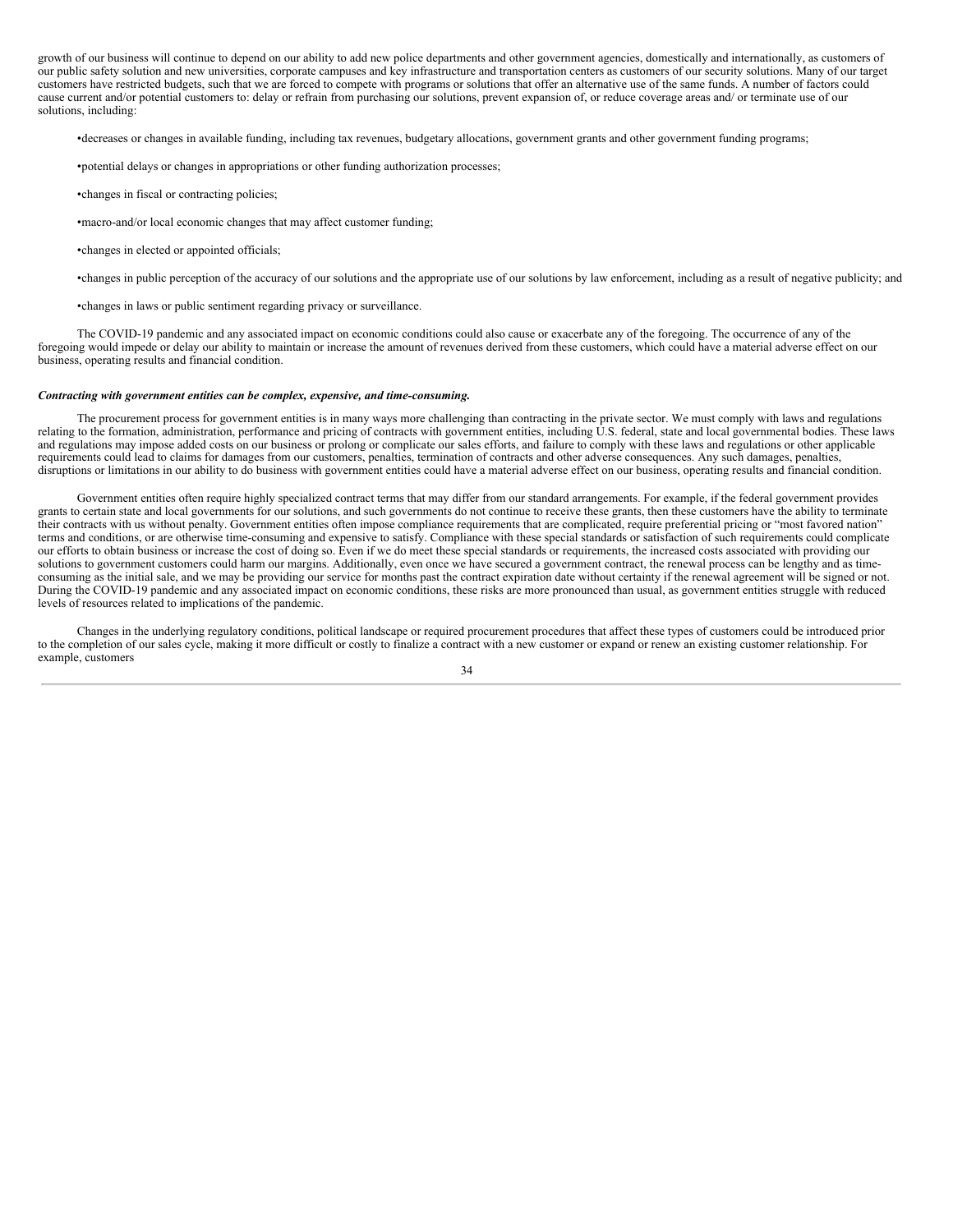may require a competitive bidding process with extended response deadlines, review or appeal periods, or customer attention may be diverted to other government matters, postponing the consideration of the purchase of our products. Such delays could harm our ability to provide our solutions efficiently and to grow or maintain our customer base.

### *If we are unable to further penetrate the public safety market, our revenues may not grow.*

Our ability to increase revenues will depend in large part on our ability to sell our current and future public safety solutions. For example, our ability to have our ShotSpotter Respond customers renew their annual subscriptions and expand their mileage coverage or purchase and implement our new products such as ShotSpotter Connect and ultimately ShotSpotter Investigate drives our ability to increase our revenues. Most of our ShotSpotter Respond customers begin using our solution in a limited coverage area. Our experience has been, and we expect will continue to be, that after the initial implementation of our solutions, our new customers typically renew their annual subscriptions, and many also choose to expand their coverage area. However, some customers may choose to not renew or reduce their coverage. If existing customers do not choose to renew or expand their coverage areas, or choose to reduce their coverage, our revenues will not grow as we anticipate, or may even decline. During the COVID-19 pandemic and any associated impact on economic conditions, this risk is more pronounced than usual, as our customers' priorities may change or they may have greater uncertainty regarding the availability of funding for our solutions as a result.

Our ability to further penetrate the market for our public safety solutions depends on several factors, including: maintaining a high level of customer satisfaction and a strong reputation among law enforcement; increasing the awareness of our ShotSpotter solutions and their benefits; the effectiveness of our marketing programs; the availability of funding to our customers, particularly in challenging economic conditions we anticipate from the COVID-19 pandemic; our ability to expand ShotSpotter Investigate; and the costs of our solutions. Some potential public safety customers may be reluctant or unwilling to use our solution for a number of reasons, including concerns about additional costs, unwillingness to expose or lack of concern regarding the extent of gun violence in their community, uncertainty regarding the reliability and security of cloud-based offerings or lack of awareness of the benefits of our public safety solutions. If we are unsuccessful in expanding the coverage of ShotSpotter solutions by existing public safety customers or adding new customers, our revenues and growth prospects would suffer.

### Our sales cycle can be lengthy, time-consuming and costly, and our inability to successfully complete sales could harm our business.

Our sales process involves educating prospective customers and existing customers about the use, technical capabilities and benefits of our solutions. Prospective customers, especially government agencies, often undertake a prolonged evaluation process that may last up to nine months or more and that typically involves comparing the benefits of our solutions to alternative uses of funds. We may spend substantial time, effort and money on our sales and marketing efforts without any assurance that our efforts will produce any sales.

In addition, in 2011 the Federal Bureau of Investigation's (the "FBI") Criminal Justice Information Services Division (the "CJIS") issued the CJIS Security Policy, a set of standards for organizations that access criminal justice information ("CJI"). CJIS developed this policy to better protect the data it delivers to federal, state and local law enforcement agencies, from services like the National Crime Information Center, the Integrated Automated Fingerprint Identification System and the National Incident Based Reporting System. The policy is also designed to protect CJI that comes from sources other than the FBI. As part of the process of implementing ShotSpotter Investigate for a customer, we will have to complete a rigorous application process to become an approved CJIS compliant vendor. While this CJIS compliant vendor approval process is based upon the FBI's CJIS Security Policy, a separate process will have to be completed in each state where ShotSpotter Investigate will be implemented.

We are continually improving our security, compliance, and processes. Our general processes are based on the NIST-800-53 standard with some aspects also being controlled by CJIS. In 2022, we will formally audit our processes in a SOC2 type II audit. These initiatives will require fiscal and time investments. Failure to obtain a SOC2 Type 2 audit report or to be compliant with the CJIS standard could adversely affect our reputation and sales, as well as the availability of our solutions in certain markets.

Additionally, events affecting our customers' budgets or missions may occur during the sales cycle that could negatively impact the size or timing of a purchase after we have invested substantial time, effort and resources into a potential sale, contributing to more unpredictability in the growth of our business. If we are unable to succeed in closing

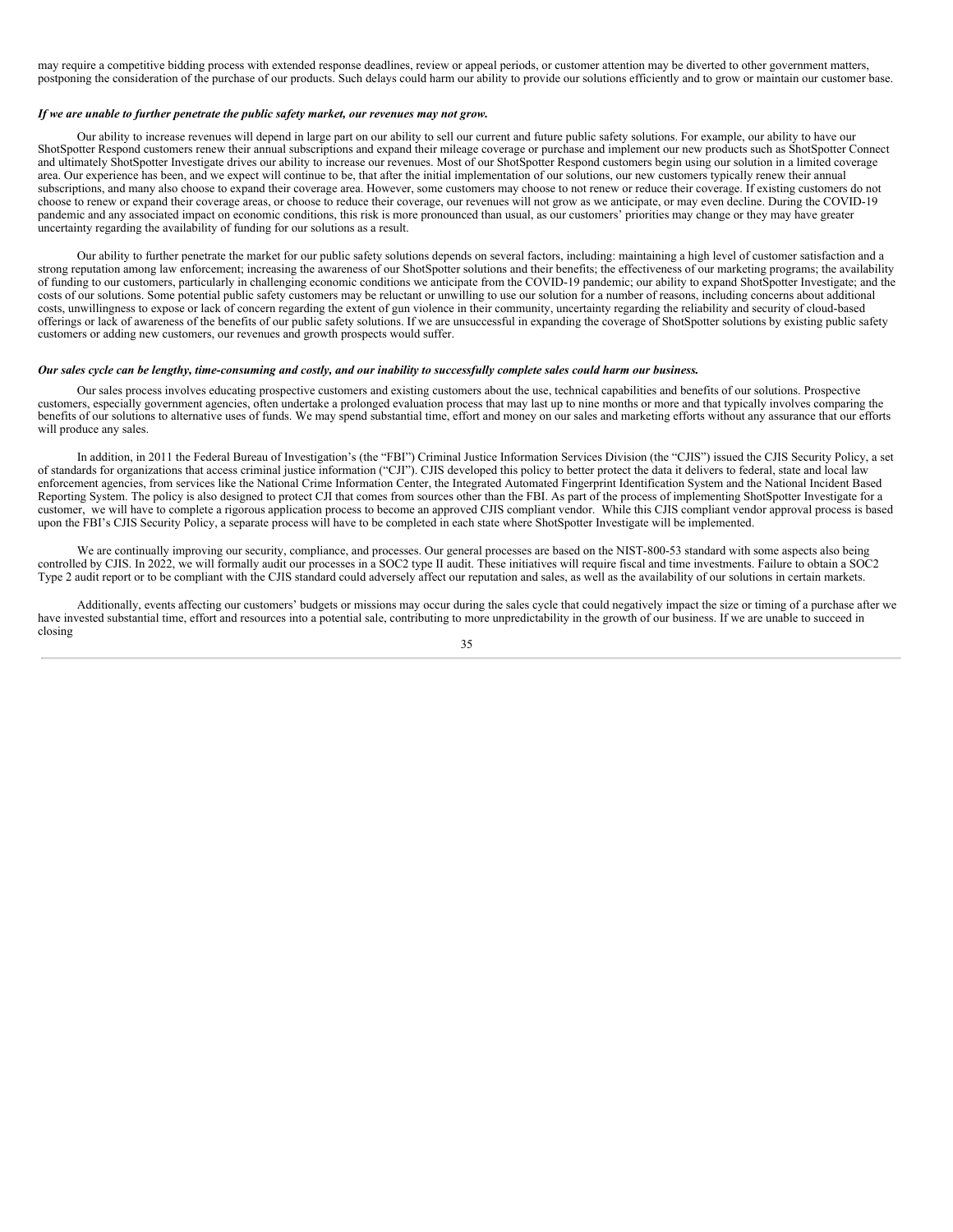sales with new and existing customers, our business, operating results and financial condition will be harmed. During the COVID-19 pandemic and any associated impact on economic conditions, this risk is more pronounced than usual, as our customers' priorities may change or they may have greater uncertainty regarding the availability of funding for our solutions as a result.

### Changes in the availability of federal funding to support local law enforcement efforts could impact our business.

Many of our customers rely to some extent on funds from the U.S. federal government in order to purchase and pay for our solutions. Any reduction in federal funding for local law enforcement efforts could result in our customers having less access to funds required to continue, renew, expand or pay for our solutions. Increasing social unrest, protests against racial inequality, protests against police brutality and movements such as "Defund the Police" have increased in recent years. These events may directly or indirectly affect municipal and police agency budgets, including federal funding available to current and potential customers. If federal funding is reduced or eliminated and our customers cannot find alternative sources of funding to purchase our solutions, our business will be harmed.

Federal stimulus funding or earnings as a result of the COVID-19 pandemic does exist; however, we do not know whether additional stimulus funding will be made available to our existing or potential customers, and many state and local governments anticipate budget shortfalls without additional funding. Further, the allocation of and prioritization of stimulus funds or earnings is uncertain and may change. There is no guarantee that additional funding will be made available to fund our solutions.

### Real or perceived false positive gunshot alerts or failure or perceived failure to generate alerts for actual gunfire could adversely affect our customers and their operations, *damage our brand and reputation and adversely af ect our growth prospects and results of operations.*

A false positive alert, in which a non-gunfire incident is reported as gunfire, could result in an unnecessary rapid deployment of police officers and first responders, which may raise unnecessary fear among the occupants of a community or facility, and may be deemed a waste of police and first responder resources. A failure to alert law enforcement or security personnel of actual gunfire (false negative) could result in a less rapid or no response by police officers and first responders, increasing the probability of injury or loss of life. Both false positive alerts and the failure to generate alerts of actual gunfire (false negative) may result in customer dissatisfaction, potential loss of confidence in our solutions, and potential liabilities to customers or other third parties, any of which could harm our reputation and adversely impact our business and operating results. Additionally, third parties may misunderstand or misrepresent what constitutes a false positive or false negative and generate negative publicity regarding our solutions. For example, a May 2021 report by the MacArthur Center for Justice appears to argue that any incident that does not result in a police report is a false positive. The perception of a false positive alert or of a failure to generate an alert, even where our customers understand that our solutions were utilized correctly, could lead to negative publicity or harm the public perception of our solutions, which could harm our reputation and adversely impact our business and operating results.

### *The nature of our business may result in undesirable press coverage or other negative publicity.*

Our solutions are used to assist law enforcement and first responders in the event that gunfire is detected. Even when our solutions work as intended, the incidents detected by our solutions could lead to injury, loss of life and other negative outcomes, and such events are likely to receive negative publicity. If we fail to detect an incident, or if we detect an incident, such as a terrorist attack or active-shooter event, but the response time of law enforcement or first responders is not sufficiently quick to prevent injury, loss of life, property damage or other adverse outcomes, we may receive negative media attention. At times, our data or information concerning our techniques and processes may become a matter of public record due to legal or other obligations (for example, as a result of public-records requests or subpoenas to provide information or to testify in court), and we may receive negative media attention as a result.

Our reputation and our business may be harmed by inaccurate reporting which could have an adverse impact on new sales or renewals or expansions of coverage areas by existing customers, which would adversely impact our financial results and future prospects. For example, in July 2021, VICE Media, LLC ("VICE") falsely accused us of illegal behavior, which has had a material adverse effect on our business. We are pursuing a defamation lawsuit against VICE, but the outcome of that litigation cannot be assured.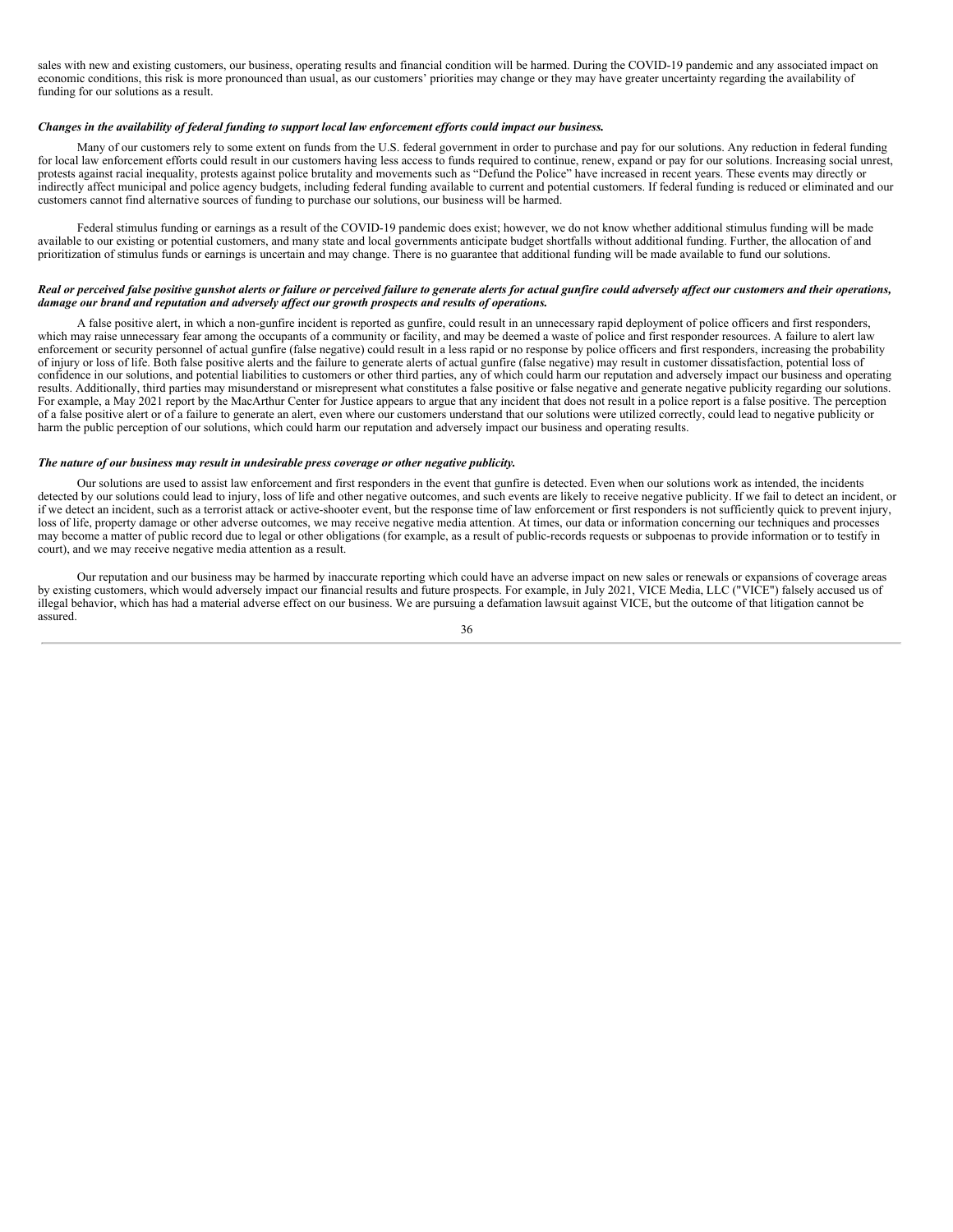The role of our solutions and our personnel in criminal prosecutions or other court proceedings may result in unfavorable judicial rulings that generate negative publicity or otherwise adversely impact new sales or renewals or expansions of coverage areas by existing customers, which would adversely impact our financial results and future prospects. For instance, a court ruling limiting or excluding evidence related to information gathered through our systems or to the operation of our systems in a judicial proceeding could harm public perceptions of our business and solutions.

### Economic uncertainties or downturns, or political changes, could limit the availability of funds available to our customers and potential customers, which could materially *adversely af ect our business.*

Economic uncertainties or downturns could adversely affect our business and operating results. Negative conditions in the general economy both in the United States and abroad, including conditions resulting from changes in gross domestic product growth, inflation, financial and credit market fluctuations, political deadlock, natural catastrophes, warfare, geopolitical tensions, such as Russia's recent incursion into Ukraine, terrorist attacks and infectious disease outbreaks, such as the COVID-19 pandemic, could cause a decrease in funds available to our customers and potential customers and negatively affect the rate of growth of our business.

These economic conditions may make it extremely difficult for our customers and us to forecast and plan future budgetary decisions or business activities accurately, and they could cause our customers to reevaluate their decisions to purchase our solutions, which could delay and lengthen our sales cycles or result in cancellations of planned purchases. Furthermore, during challenging economic times or as a result of political changes, our customers may tighten their budgets and face constraints in gaining timely access to sufficient funding or other credit, which could result in an impairment of their ability to make timely payments to us. In turn, we may be required to increase our allowance for doubtful accounts, which would adversely affect our financial results.

We cannot predict the timing, strength or duration of any economic slowdown, instability or recovery, generally or within any particular industry, or the impact of political changes. If the economic conditions of the general economy or industries in which we operate worsen from present levels, or if recent political changes result in less funding being available to purchase our solutions, our business, operating results, financial condition and cash flows could be adversely affected.

#### *New competitors may enter the market for our public safety solution.*

If cities and other government entities increase their efforts to reduce gun violence or our solutions gain visibility in the market, companies could decide to enter into the public safety solution market and thereby increase the competition we face. In addition to other gunshot detection products, we also compete with other technologies and solutions targeting our public safety customers' resources for law enforcement and crime prevention. Our competitors could benefit from the disclosure of our data or information concerning our techniques and processes due to legal or other obligations (for example, as a result of public-records requests or subpoenas to provide information or to testify in court). Because there are several possible uses for these limited budgetary resources, if we are not able to compete successfully for these limited resources, our business may not grow as we expect, which could adversely impact our revenues and operating results.

### *Concerns regarding privacy and government-sponsored surveillance may deter customers from purchasing our solutions.*

Governmental agencies and private citizens have become increasingly sensitive to real or perceived government or third-party surveillance and may wrongly believe that our outdoor sensors allow customers to listen to private conversations and monitor private citizen activity. Our sensors are not designed for "live listening" and are triggered only by loud impulsive sounds that may likely be gunfire. However, perceived privacy concerns may result in negative media coverage and efforts by private citizens to persuade municipalities, educational institutions or other potential customers not to purchase our precision policing solutions for their communities, campuses or facilities. In addition, laws may exist or be enacted to address such concerns that could impact our ability to deploy our solutions. For example, the City of Toronto, Canada decided against using ShotSpotter solutions because the Ministry of the Attorney General of Ontario indicated that it may compromise Section 8 of Canada's Charter of Rights and Freedoms, which relates to unreasonable search and seizure. If customers choose not to purchase our solutions due to privacy or surveillance concerns, then the market for our solutions may develop more slowly than we expect, or it may not achieve the growth potential we expect, any of which would adversely affect our business and financial results. 37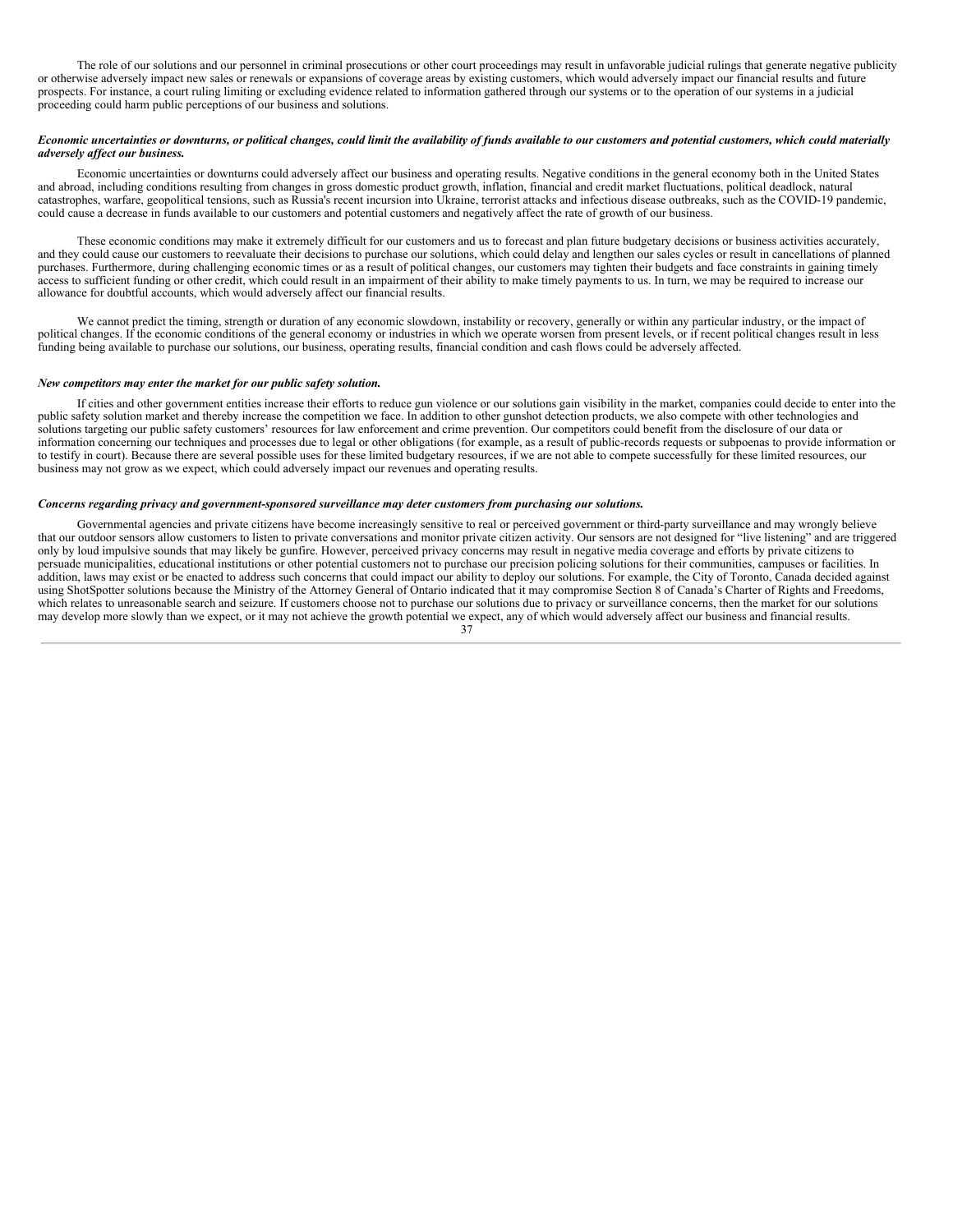### **Strategic and Operational Risks**

### *If we are unable to sell our solutions into new markets, our revenues may not grow.*

Part of our growth strategy depends on our ability to increase sales of our security and public safety solutions in markets outside of the United States. We are focused on expanding the sales of these solutions into new markets, but customers in these new markets may not be receptive or sales may be delayed beyond our expectations, causing our revenue growth and growth prospects to suffer. During the COVID-19 pandemic and any associated impact on economic conditions, this risk is more pronounced than usual.

Our ability to successfully face these challenges depends on several factors, including increasing the awareness of our solutions and their benefits; the effectiveness of our marketing programs; the costs of our solutions; our ability to attract, retain and effectively train sales and marketing personnel; and our ability to develop relationships with communication carriers and other partners. If we are unsuccessful in developing and marketing our solutions into new markets, new markets for our solutions might not develop or might develop more slowly than we expect, either of which would harm our revenues and growth prospects.

### The failure of our solutions to meet our customers' expectations could harm our reputation, which may have a material adverse effect on our business, operating results *and financial condition.*

Promoting and demonstrating the utility of our solutions as useful, reliable and important tools for law enforcement and security personnel is critical to the success of our business. Our ability to secure customer renewals, expand existing customer coverage areas, and enter into new customer contracts is dependent on our reputation and our ability to deliver our solutions effectively. We believe that our reputation among police departments using ShotSpotter solutions is particularly important to our success. Our ability to meet customer expectations will depend on a wide range of factors, including:

•our ability to continue to offer high-quality, innovative and accurate precision policing solutions;

•our ability to maintain continuous gunshot detection monitoring during high outdoor-noise activity periods such as New Year's Day, the Fourth of July and Cinco de Mayo, and Carnival for international deployments;

•our ability to maintain high customer satisfaction, including meeting our service level agreements standards;

•the perceived value and quality of our solutions;

•differences in opinion regarding the metrics that measure the success of our solutions;

•our ability to successfully communicate the unique value proposition of our solutions;

•our ability to provide high-quality customer support;

•any misuse or perceived misuse of our solutions;

•interruptions, delays or attacks on our platform;

•litigation- or regulation-related developments; and

•damage to or degradation of our sensors or sensor network by third parties.

### Interruptions or performance problems associated with our technology and infrastructure may adversely affect our business and results of operations.

We have in the past experienced, and may in the future experience, performance issues due to a variety of factors, including infrastructure changes, human or software errors, intentional or accidental damage to our technology (including sensors), website or third-party hosting disruptions or capacity constraints due to a number of potential causes including technical failures, natural disasters or security attacks. If our security is compromised, our platform is unavailable or our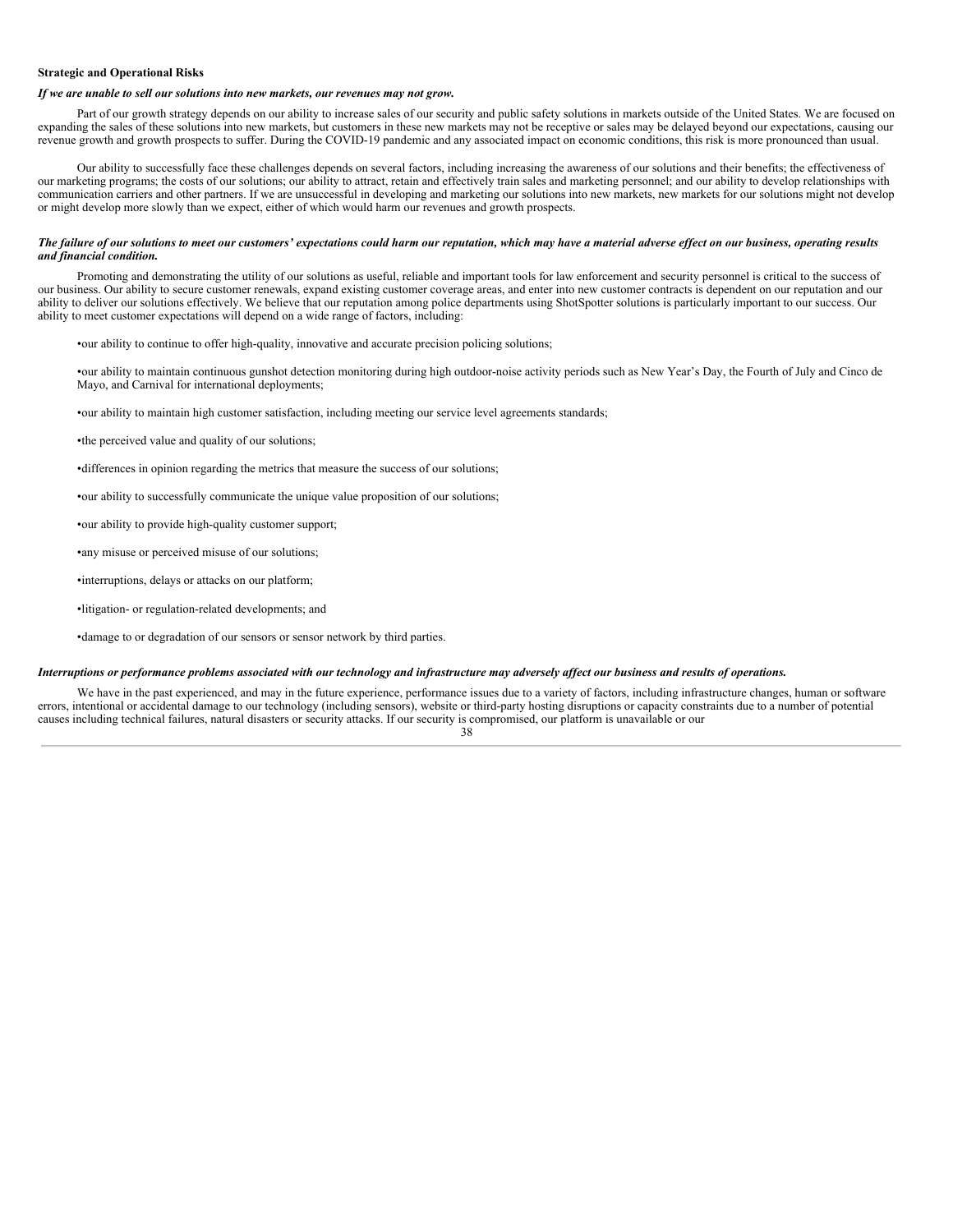users are unable to receive our alerts or otherwise communicate with our IRC reviewers, within a reasonable amount of time or at all, our business could be negatively affected. In some instances, we may not be able to identify the cause or causes of these performance problems within an acceptable period of time.

In addition, our IRC department personnel operate either remotely or out of our offices. Any interruption or delay in service from our IRC, such as from a communications or power outage, could limit our ability to deliver our solutions. In addition, it may become increasingly difficult to maintain and improve the performance of our solutions, especially during peak usage times as the capacity of our IRC operations reaches its limits. If there is an interruption or delay in service from our IRC operations and a gunshot is detected but not reviewed in the allotted time, our software will flag the incident for off-line review. This may result in delayed notifications to our customers and as a result, we could experience a decline in customer satisfaction with our solutions and our reputation and growth prospects could be harmed.

We expect to continue to make significant investments to maintain and improve the performance of our solutions. To the extent that we do not effectively address capacity constraints, upgrade our systems as needed and continually develop our technology to accommodate actual and anticipated changes in technology, our business, operating results and financial condition may be adversely affected.

### We rely on wireless carriers to provide access to wireless networks through which our acoustic sensors communicate with our cloud-based backend and with which we *provide our notification services to customers, and any interruption of such access would impair our business.*

We rely on wireless carriers, mainly AT&T and Verizon, to provide access to wireless networks for machine-to-machine data transmissions, which are an integral part of our services. Our wireless carriers may suspend wireless service to expand, maintain or improve their networks. These wireless carriers perform routine maintenance and periodic software and firmware updates that may damage our sensors or make them inoperable. Any suspension or other interruption of services would adversely affect our ability to provide our services to our customers and may adversely affect our reputation. In addition, the terms of our agreements with these wireless carriers provide that either party can cancel or terminate the agreement for convenience. If one of our wireless carriers were to terminate its agreement with us, we would need to source a different wireless carrier and/or modify our equipment during the notice period in order to minimize disruption in the performance of our solutions. Price increases or termination by our wireless carriers or changes to existing contract terms could have a material adverse effect on our business, operating results and financial condition.

### Natural disasters, infectious disease outbreaks, power outages or other events impacting us or our customers could harm our operating results and financial condition.

We recognize revenue on a subscription basis as our solutions are provided to our customers over time. If our services are disrupted due to natural disasters, infectious disease outbreaks, power outages or other events that we cannot control, we may not be able to continue providing our solutions as expected. For example, during the COVID-19 pandemic, certain of our employees, including our IRC reviewers, are being required to work remotely, which may negatively impact productivity of our employees and effectiveness of our solutions.

When we stop providing coverage, we also stop recognizing revenues as a result of the affected subscription agreement. If we are forced to discontinue our services due to natural disasters, power outages and other events outside of our control, our revenues may decline, which would negatively impact our results of operations and financial condition. In addition, we may face liability for damages caused by our sensors in the event of heavy weather, hurricanes or other natural disasters. We may also incur additional costs to repair or replace installed sensor networks damaged by heavy weather, hurricanes or other natural disasters.

Any of our facilities or operations may be harmed or rendered inoperable by natural or man-made disasters, including earthquakes, tornadoes, hurricanes, wildfires, floods, nuclear disasters, acts of terrorism or other criminal activities, infectious disease outbreaks, such as COVID-19, and power outages, which may render it difficult or impossible for us to operate our business for some period of time or decrease productivity. For example, our primary IRC and a data center that hosts some of our customer services are located in the San Francisco Bay Area, a region known for seismic activity. Our facilities would likely be costly to repair or replace, and any such efforts would likely require substantial time. In addition, like many companies, we have implemented a work from home policy as a result of the COVID-19 pandemic. This policy may negatively impact productivity of our employees.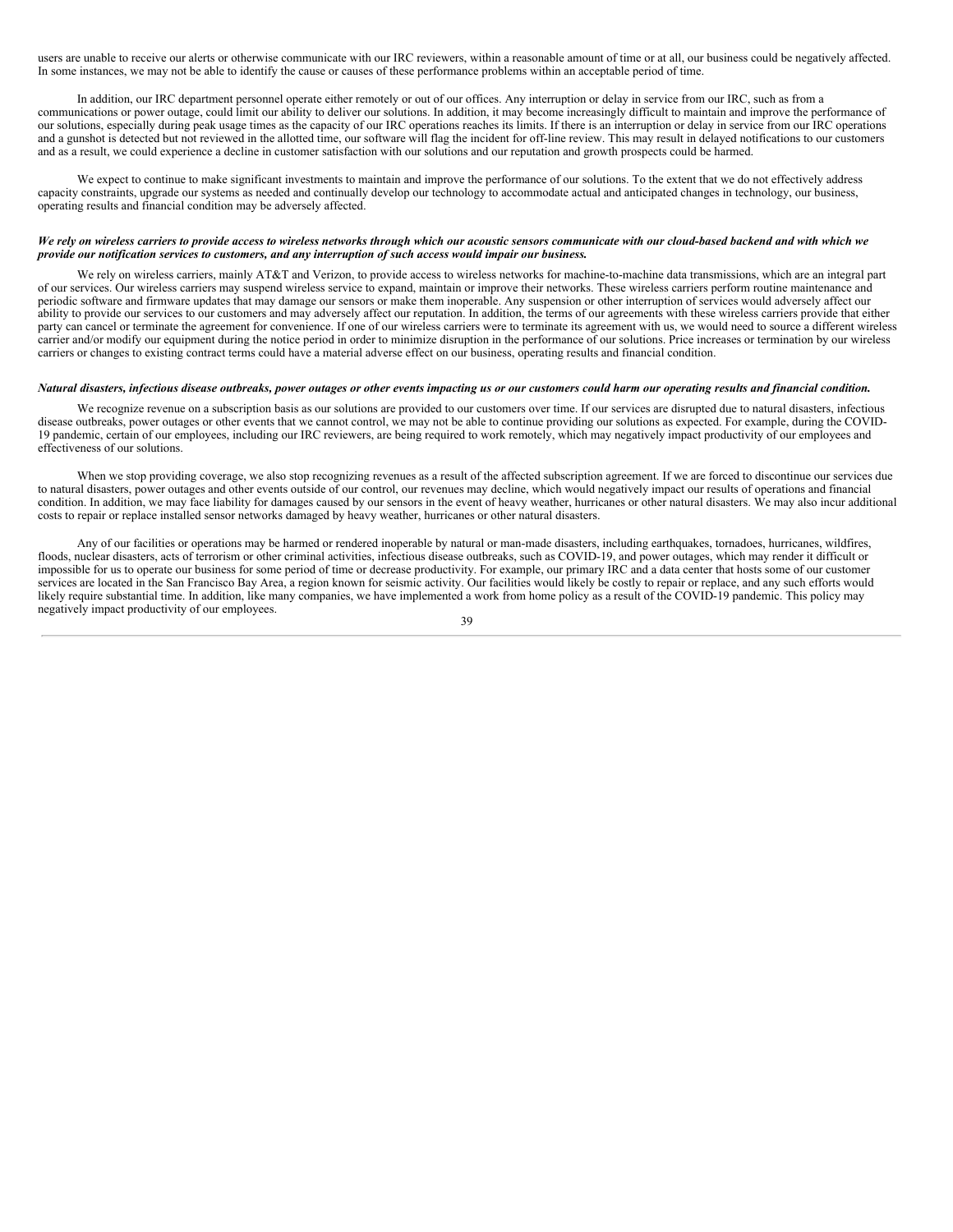Any disruptions in our operations could negatively impact our business and operating results and harm our reputation. In addition, we may not carry business insurance or may not carry sufficient business insurance to compensate for losses that may occur. Any such losses or damages could have a material adverse effect on our business, operating results and financial condition. In addition, the facilities of significant vendors, including the manufacturer of our proprietary acoustic sensor, may be harmed or rendered inoperable by such natural or man-made disasters, which may cause disruptions, difficulties or material adverse effects on our business.

### The incurrence of debt may impact our financial position and subject us to additional financial and operating restrictions.

On September 27, 2018, we entered into a senior secured revolving credit facility with Umpqua Bank (the "Umpqua Credit Agreement"), which we increased to \$20.0 million in August 2020 and which we intend to use for general working capital purposes. As of March 31, 2022, we had no outstanding amounts due on nor any usage of the Umpqua Credit Agreement.

Under the Umpqua Credit Agreement, we are subject to various negative covenants that limit, subject to certain exclusions, our ability to incur indebtedness, make loans, invest in or secure the obligations of other parties, pay or declare dividends, make distributions with respect to our securities, redeem outstanding shares of our stock, create subsidiaries, materially change the nature of our business, enter into related party transactions, engage in mergers and business combinations, the acquisition or transfer of our assets outside of the ordinary course of business, grant liens or enter into collateral relationships involving company assets or reincorporate, reorganize or dissolve the company. These covenants could adversely affect our financial health and business and future operations by, among other things:

•making it more difficult to satisfy our obligations, including under the terms of the Umpqua Credit Agreement;

•limiting our ability to refinance our debt on terms acceptable to us or at all;

•limiting our flexibility to plan for and adjust to changing business and market conditions and increasing our vulnerability;

•limiting our ability to use our available cash flow to fund future acquisitions, working capital, business activities, and other general corporate requirements; and

•limiting our ability to obtain additional financing for working capital to fund growth or for general corporate purposes, even when necessary to maintain adequate liquidity.

We are also required to maintain certain financial covenants tied to our leverage, interest charges and profitability. Our ability to meet such covenants (those negative covenants discussed in the preceding paragraph) or other restrictions can be affected by events beyond our control, and our failure to comply with the financial and other covenants would be an event of default under the Umpqua Credit Agreement. If an event of default under the Umpqua Credit Agreement, has occurred and is continuing, the outstanding borrowings thereunder could become immediately due and payable, and we would then be required to cash collateralize any letters of credit then outstanding, and the lender could refuse to permit additional borrowings under the facility. In December 2021, we obtained a waiver for the financial covenant tied to our profitability through June 30, 2022. We cannot assure you that we would have sufficient assets to repay those borrowings and, if we are unable to repay those amounts, the lender could proceed against the collateral granted to them to secure such indebtedness. We have pledged substantially all of our assets as collateral, and an event of default would likely have a material adverse effect on our business.

### *The competitive landscape for our security solutions is evolving.*

The market for security solutions for university campuses, corporate campuses and transportation and key infrastructure centers includes a number of available options, such as video surveillance and increased human security presence. Because there are several possible uses of funds for security needs, we may face increased challenges in demonstrating or distinguishing the benefits of ShotSpotter SecureCampus and ShotSpotter SiteSecure. In particular, while we have seen growing interest in our security solutions, interest in the indoor gunshot detection offering was limited, and as a result, in June 2018, we made the strategic decision to cease indoor coverage as part of our service offering.

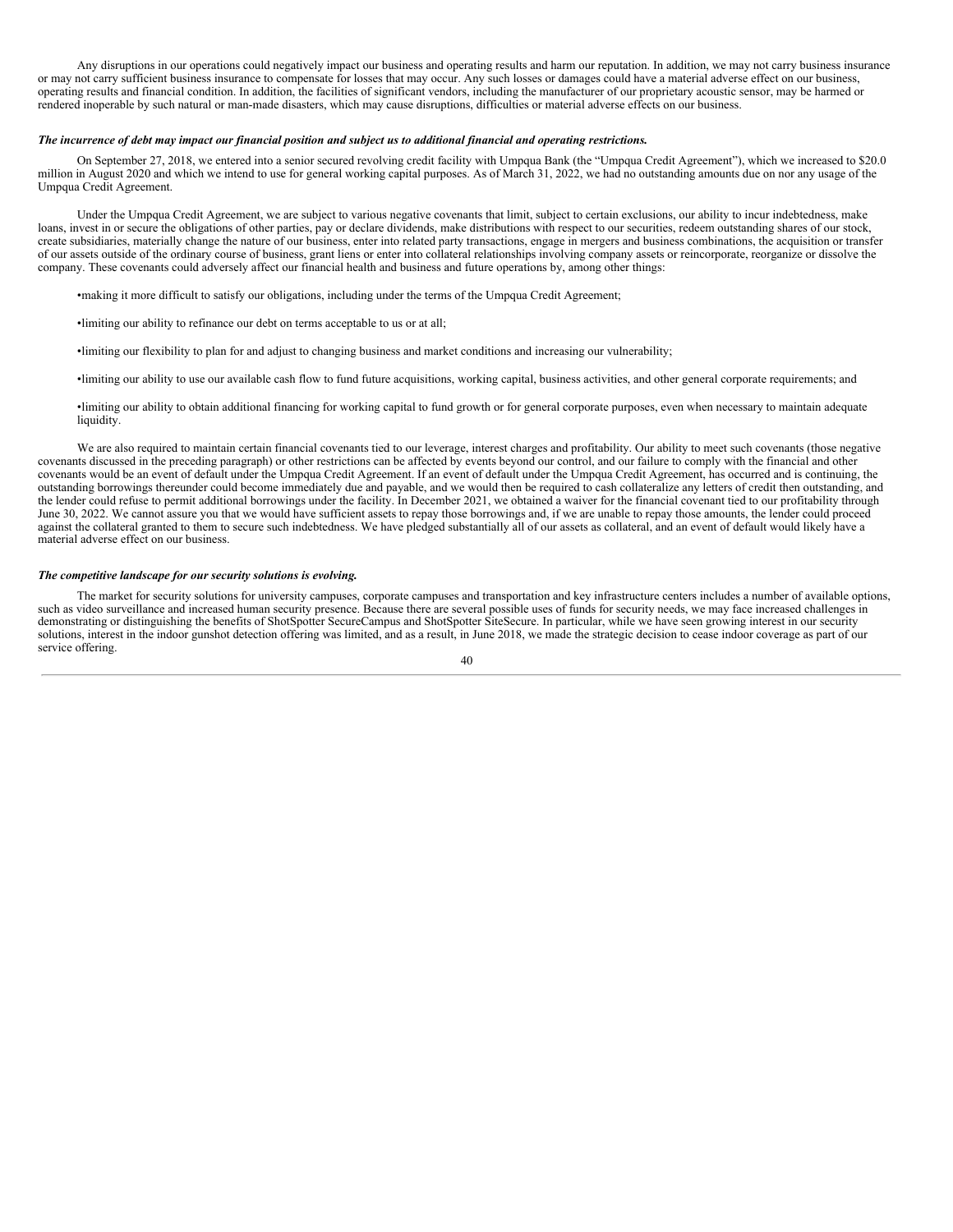### Failure to effectively develop and expand our sales and marketing capabilities could harm our ability to increase our customer base and achieve broader market acceptance *of our solutions.*

To increase total customers and customer coverage areas and to achieve broader market acceptance of our solutions, we will need to expand our sales and marketing organization and increase our business development resources, including the vertical and geographic distribution of our sales force and our teams of account executives focused on new accounts and responsible for renewal and growth of existing accounts.

Our business requires that our sales personnel have particular expertise and experience in working with law enforcement agencies, other government organizations and higher education institutions. We may not achieve revenue growth from expanding our sales force if we are unable to hire, develop and retain talented sales personnel with appropriate experience, if our new sales personnel are unable to achieve desired productivity levels in a reasonable period of time or if our sales and marketing programs are not effective.

During the COVID-19 pandemic, this risk is more pronounced than usual, as our sales and marketing organization has been unable to travel and meetings with our current and potential customers have been more difficult to conduct.

### Our strategy includes pursuing acquisitions, and our inability to successfully integrate newly-acquired technologies, assets or businesses may harm our financial results. Future acquisitions of technologies, assets or businesses, which are paid for partially or entirely through the issuance of stock or stock rights, could dilute the ownership of *our existing stockholders.*

We acquired LEEDS in November 2020 and Forensic Logic in January 2022 in order to enhance our precision policing platform. We will continue to evaluate and consider potential strategic transactions, including acquisitions of, or investments in, businesses, technologies, services, products and other assets in the future. We also may enter into relationships with other businesses to expand our platform and applications, which could involve preferred or exclusive licenses, additional channels of distribution, discount pricing or investments in other companies.

We believe that part of our continued growth will be driven by acquisitions of other companies or their technologies, assets, businesses and teams. Acquisitions in the future that we complete will give rise to risks, including:

•incurring higher than anticipated capital expenditures and operating expenses;

•failing to assimilate the operations and personnel or failing to retain the key personnel of the acquired company or business;

•failing to integrate the acquired technologies, or incurring significant expense to integrate acquired technologies, into our platform and applications;

•disrupting our ongoing business;

•diverting our management's attention and other company resources;

•failing to maintain uniform standards, controls and policies;

•incurring significant accounting charges;

•impairing relationships with our customers and employees;

•finding that the acquired technology, asset or business does not further our business strategy, that we overpaid for the technology, asset or business or that we may be required to write off acquired assets or investments partially or entirely;

•failing to realize the expected synergies of the transaction;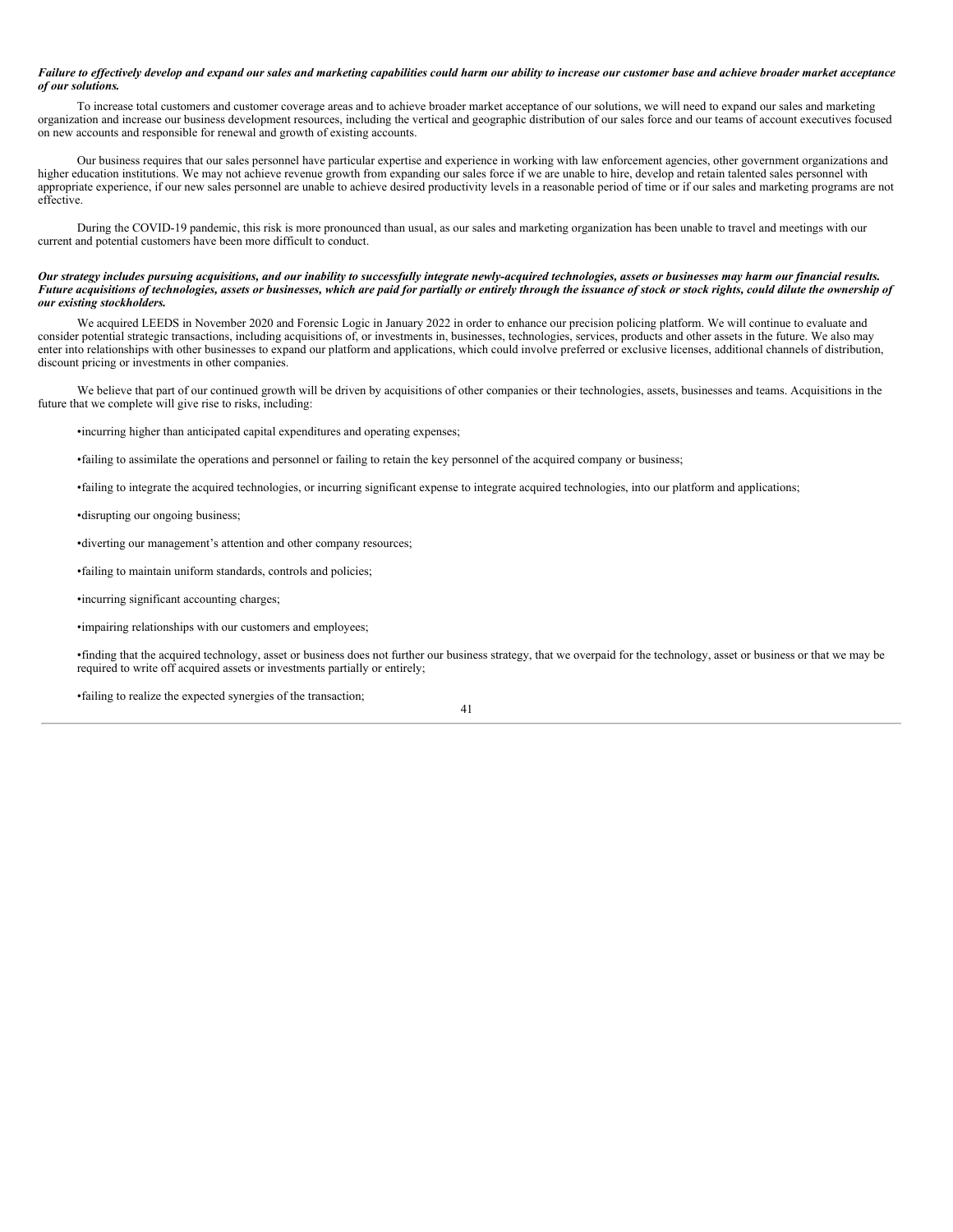•being exposed to unforeseen liabilities and contingencies that were not identified prior to acquiring the company; and

•being unable to generate sufficient revenues and profits from acquisitions to offset the associated acquisition costs.

Fully integrating an acquired technology, asset or business into our operations may take a significant amount of time. We may not be successful in overcoming these risks or any other problems encountered with the acquisition of and integration of LEEDS, Forensic Logic, or any future acquisitions. To the extent that we do not successfully avoid or overcome the risks or problems related to any such acquisitions, our results of operations and financial condition could be harmed. Acquisitions also could impact our financial position and capital requirements or could cause fluctuations in our quarterly and annual results of operations. Acquisitions could include significant goodwill and intangible assets, which may result in future impairment charges that would reduce our stated earnings. We may incur significant costs in our efforts to engage in strategic transactions and these expenditures may not result in successful acquisitions.

We expect that the consideration we might pay for any future acquisitions of technologies, assets, businesses or teams could include stock, rights to purchase stock, cash or some combination of the foregoing. If we issue stock or rights to purchase stock in connection with future acquisitions, net income per share and then-existing holders of our common stock may experience dilution.

### *The nature of our business exposes us to inherent liability risks.*

Our gunshot detection solutions are designed to communicate real-time alerts of gunfire incidents to police officers and first responders. Due to the nature of such applications, we are potentially exposed to greater risks of liability for employee acts or omissions or system failures than may be inherent in other businesses. Although substantially all of our customer agreements contain provisions limiting our liability to our customers, we cannot be certain that these limitations will be enforced or that the costs of any litigation related to actual or alleged omissions or failures would not have a material adverse effect on us even if we prevail. Further, certain of our insurance policies and the laws of some states may limit or prohibit insurance coverage for punitive or certain other types of damages or liability arising from gross negligence, or other issues, such as damages caused due to installation of our sensors on buildings owned by third parties, and we cannot assure you that we are adequately insured against the risks that we face.

### Real or perceived errors, failures or bugs in our software could adversely affect our operating results and growth prospects.

Because our software is complex, undetected errors, failures or bugs may occur. Our software is often installed and used with different operating systems, system management software, and equipment and networking configurations, which may cause errors or failures of our software or other aspects of the computing environment into which it is deployed. In addition, deployment of our software into computing environments may expose undetected errors, compatibility issues, failures or bugs in our software. Despite our testing, errors, failures or bugs may not be found in our software until it is released to our customers. Moreover, our customers could incorrectly implement or inadvertently misuse our software, which could result in customer dissatisfaction and adversely impact the perceived utility of our products as well as our brand. Any of these real or perceived errors, compatibility issues, failures or bugs in our software could result in negative publicity, reputational harm, loss of or delay in market acceptance of our software, loss of competitive position or claims by customers for losses sustained by them. In any such event, we may be required, or may choose, for customer relations or other reasons, to expend additional resources in order to correct the problem. Alleviating any of these problems could require significant expenditures of our capital and other resources and could cause interruptions or delays in the use of our solutions, which could cause us to lose existing or potential customers and could adversely affect our operating results and growth prospects.

### Interruptions or delays in service from our third-party providers could impair our ability to make our solutions available to our customers, resulting in customer *dissatisfaction, damage to our reputation, loss of customers, limited growth and reduction in revenues.*

We currently use third-party data center hosting facilities to host certain components of our solutions. Our operations depend, in part, on our third-party providers' abilities to protect these facilities against damage or interruption from natural disasters, power or communications failures, cyber incidents, criminal acts and similar events. In the event that any of our

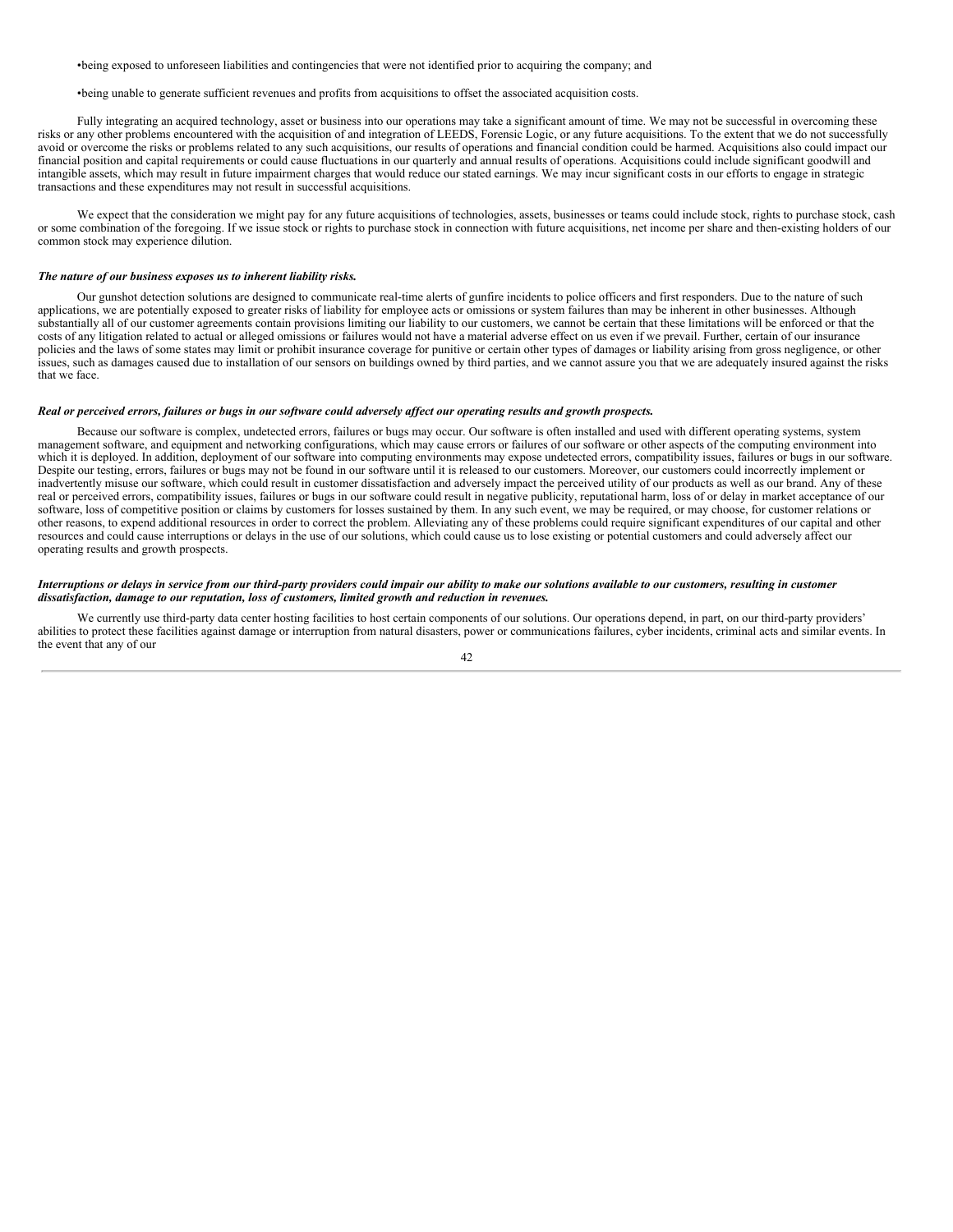third-party facility arrangements is terminated, or if there is a lapse of service or damage to a facility, we could experience service interruptions in our solutions as well as delays and additional expenses in arranging new facilities and services. The COVID-19 pandemic and its associated travel bans and work-from-home policies may increase the likelihood of service interruptions or cyber incidents at these data center hosting facilities. Any changes in third-party service levels at our data centers or any errors, defects, disruptions, cyber incidents or other performance problems with our solutions could harm our reputation.

Any damage to, or failure of, the systems of the communications providers with whom our data center provider contracts could result in interruptions to our solutions. The occurrence of spikes in usage volume, natural disasters, cyber incidents, acts of terrorism, vandalism or sabotage, closure of a facility without adequate notice or other unanticipated problems could result in lengthy interruptions in the availability of our services. Problems faced by these network providers, or with the systems by which they allocate capacity among their customers, including us, could adversely affect the experience of our customers. The COVID-19 pandemic and its associated shelter-in-place orders, travel bans and work-from-home policies may increase the likelihood of these problems with such network providers and their capacity allocation systems. Interruptions in our services might cause us to issue refunds to customers and subject us to potential liability.

Further, our insurance policies may not adequately compensate us for any losses that we may incur in the event of damage or interruption, and therefore the occurrence of any of the foregoing could subject us to liability, cause us to issue credits to customers or cause customers not to renew their subscriptions for our applications, any of which could materially adversely affect our business.

### If our security measures or those of our customers or third-party providers are compromised, or if our data or data of our customers is otherwise compromised, our solutions may be perceived as not being secure, our customers may be harmed and may curtail or cease their use of our solutions, our reputation may be damaged and we *may incur significant liabilities.*

Our operations involve the storage and transmission of proprietary, confidential, and sensitive data, such as gunfire incident data, including date, time, address and GPS coordinates, occurring in our customer's coverage area. Additionally, our systems read, write, store and transfer information from third parties including criminal justice information. Access to some of this data is contingent on complying with federal and applicable state security policies, which requires background checks, the use of encryption and compliance with other information security policies.

Security incidents, whether as a result of third-party action, employee or customer error, technology impairment or failure, malfeasance or criminal activity, could result in unauthorized access to, or loss or unauthorized disclosure of, data which could result in; inability to obtain approvals to sell our products, litigation expenses or damages, indemnity and other contractual obligations and other possible liabilities, including but not limited to government fines and penalties and mitigation expenses, as well as negative publicity, which could damage our reputation, impair our sales and harm our customers and our business.

Cyber incidents, malicious internet-based activity, and online and offline fraud are prevalent and continue to increase generally, and providers of cloud-based services have been targeted. Threats to our information systems and data, and those of third parties upon which we rely, come from a variety of sources. In addition to traditional computer "hackers," threat actors, personnel (such as through theft or misuse), sophisticated nation-states and nation-state-supported actors also engage in attacks. We and the third parties upon which we rely may be subject to a variety of evolving threats, including but not limited to social-engineering attacks (including through phishing attacks), malicious code (such as viruses and worms), malware (including as a result of advanced persistent threat intrusions), denial-of-service attacks (such as credential stuffing), personnel misconduct or error, and supply-chain attacks. Ransomware attacks are becoming increasingly prevalent and severe and can lead to significant interruptions in our operations, loss of data and income, reputational harm, and diversions of funds. Extortion payments may alleviate the negative impact of a ransomware attack, but we may be unwilling or unable to make such payments due to, for example, applicable laws or regulations prohibiting such payments.

If third parties with whom we work, such as vendors or developers, violate applicable laws or our security policies, such violations may also put our systems and data at risk and could in turn have an adverse effect on our business. In addition, such a violation could expose sensitive data including; criminal justice information, and other data we are contractually obliged to keep confidential. The COVID-19 pandemic may increase the likelihood of such cyber incidents.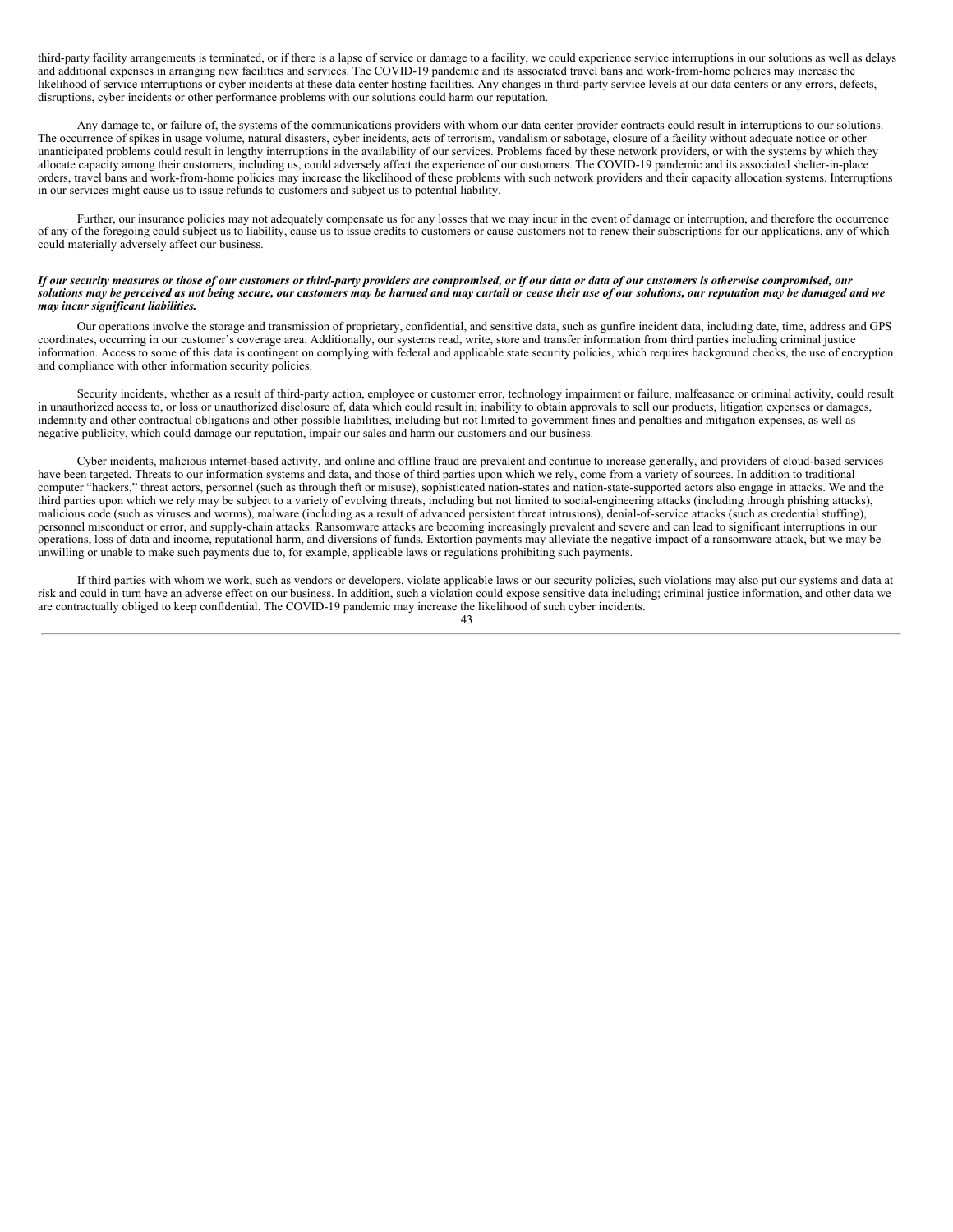We may be unable to anticipate or prevent techniques used to obtain unauthorized access or to sabotage systems because such techniques change frequently and often are not detected until after an incident has occurred. As we increase our customer base and our brand becomes more widely known and recognized, third parties may increasingly seek to compromise our security controls or gain unauthorized access to customer data or other sensitive information. Further, because of the nature of the services that we provide to our customers, we may be a unique target for attacks.

Many governments have enacted laws requiring companies to notify individuals of data security incidents or unauthorized transfers involving certain types of personal information. In addition, some of our customers contractually require notification of any data security incident. Accordingly, security incidents experienced by our competitors, by our customers or by us may lead to public disclosures, which may lead to widespread negative publicity and significant costs. Any security compromise in our industry, whether actual or perceived, could harm our reputation, erode customer confidence in the effectiveness of our security measures, negatively impact our ability to attract new customers, cause existing customers to elect not to renew their subscriptions or subject us to third-party lawsuits, regulatory fines or other action or liability, which could materially and adversely affect our business and operating results. Further, the costs of compliance with notification laws and contractual obligations may be significant and any requirement that we provide such notifications as a result of an actual or alleged compromise could have a material and adverse effect on our business. Our contracts may not contain limitations of liability, and even where they do, there can be no assurance that limitations of liability in our contracts are sufficient to protect us from liabilities, damages, or claims related to our data privacy and security incidents.

While we maintain general liability insurance coverage and coverage for errors or omissions, we cannot assure you that such coverage would be adequate or would otherwise protect us from liabilities or damages with respect to claims alleging compromise or loss of data, or that such coverage will continue to be available on acceptable terms or at all.

#### We rely on the cooperation of customers and third parties to permit us to install our ShotSpotter sensors on their facilities, and failure to obtain these rights could increase *our costs or limit the ef ectiveness of our ShotSpotter Respond solution.*

Our ShotSpotter Respond solution requires us to deploy ShotSpotter sensors in our customer coverage areas, which typically entails the installation of approximately 20 to 25 sensors per square mile. The ShotSpotter sensors are mounted on city facilities and third-party buildings, and occasionally on city or utility-owned light poles, and installing the sensors requires the consent of the property owners, which can be time-consuming to obtain and can delay deployment. Generally, we do not pay a site license fee in order to install our sensors, and our contractual agreements with these facility owners provide them the right to revoke permission to use their facility with notice of generally 60 days.

To the extent that required consents delay our ability to deploy our solutions or facility owners do not grant permission to use their facilities, revoke previously granted permissions, or require us to pay a site license fee in order to install our sensors, our business may be harmed. If we were required to pay a site license fee in order to install sensors, our deployment expenses would increase, which would impact our gross margins. If we cannot obtain a sufficient number of sensor mounting locations that are appropriately dispersed in a coverage area, the effectiveness of our ShotSpotter Respond solution would be limited, and we may need to reduce the coverage area of the solution. During the COVID-19 pandemic, our installation team has been unable to travel at times. Additionally, both our installation team and our third-party providers are facing greater challenges in obtaining permissions to install and in installing our sensors. To the extent our deployments are delayed for these reasons, we may not be able to meet our service level requirements, any of which could result in customer dissatisfaction or have a material adverse impact on our reputation, our business and our financial results.

### *If we fail to of er high-quality customer support, our business and reputation may suf er.*

We offer customer support 24 hours a day, seven days a week, as well as training on best practices, forensic expertise and expert witness services. Providing these services requires that our personnel have specific experience, knowledge and expertise, making it more difficult for us to hire qualified personnel and to scale up our support operations. The importance of high-quality customer support will increase as we expand our business and pursue new customers. We may be unable to respond quickly enough to accommodate short-term increases in customer demand for support services or scale our services if our business grows. Increased customer demand for these services, without corresponding revenues, could increase our costs and harm our operating results. If we do not help our customers use applications within our solutions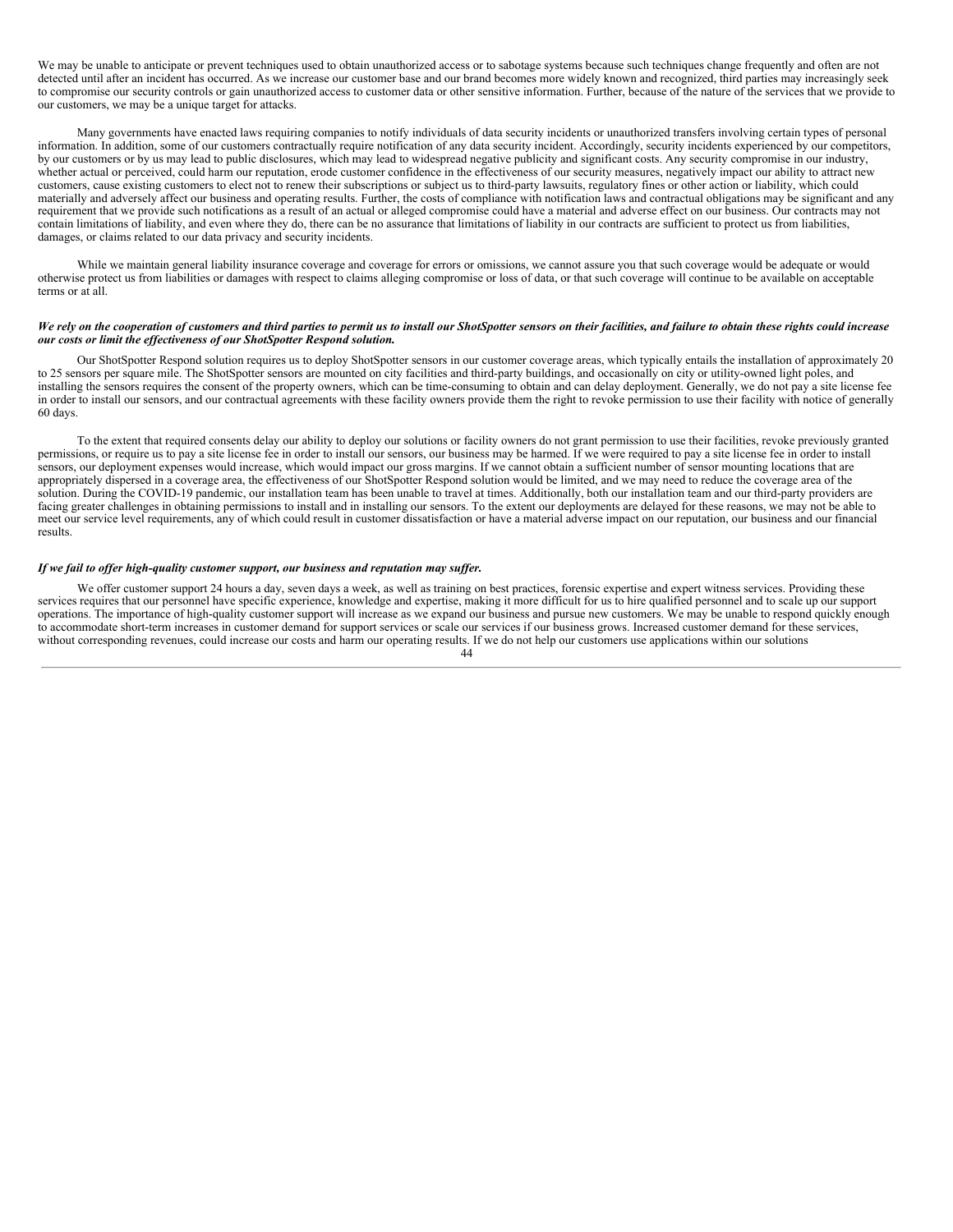and provide effective ongoing support, our ability to sell additional applications to, or to retain, existing customers may suffer and our reputation with existing or potential customers may be harmed.

### Our reliance on wireless carriers will require updates to our technology, and making such updates could result in disruptions in our service or increase our costs of *operations.*

Approximately 90% of our installed ShotSpotter sensors use fourth-generation Long-Term Evolution ("LTE") wireless technology and 10% use third-generation ("3G") cellular communications. Our U.S. wireless carriers have advised us that they will discontinue their 3G services in the future and our ShotSpotter sensors will not be able to transmit on these networks. As a result, we are upgrading the sensors that use 3G cellular communications at no additional cost to our customers prior to the discontinuation of 3G services. As our wireless carriers phase out their 3G services or make changes to their spectrum allocation, we may experience reduced service performance, which may require us to complete upgrading our 3G sensors sooner than planned. If we are unable to complete these upgrades, we could experience disruptions in our ability to provide our solutions, which would adversely impact our business. These sensor replacements require significant capital expenditures, which may reduce our gross margins and also divert management's attention and other important resources away from our customer service and sales efforts for new customers.

In the future, we may not be able to successfully implement new technologies or adapt existing technologies to changing market demands. If we are unable to adapt timely to changing technologies, market conditions or customer preferences, our business, operating results and financial condition could be materially and adversely affected.

### We rely on a limited number of suppliers and contract manufacturers, and our proprietary ShotSpotter sensors are manufactured by a single contract manufacturer.

We rely on a limited number of suppliers and contract manufacturers. In particular, we use a single manufacturer, with which we have no long-term contract and from which we purchase on a purchase-order basis, to produce our proprietary ShotSpotter sensors. Our reliance on a sole contract manufacturer increases our risks since we do not currently have any alternative or replacement manufacturers, and we do not maintain a high volume of inventory. In the event of an interruption in our supply from our sole contract manufacturer, we may not be able to develop alternate or secondary sources without incurring material additional costs and substantial delays. Furthermore, these risks could materially and adversely affect our business if one of our contract manufacturers is impacted by a natural disaster or other interruption at a particular location because each of our contract manufacturers produces our products from a single location. Although each of our contract manufacturers has alternative manufacturing locations, transferring manufacturing to another location may result in significant delays in the availability of our sensors. Also, many standardized components used broadly in our sensors are manufactured in significant quantities in concentrated geographic regions, particularly in Greater China. As a result, protracted regional crises, issues with manufacturing facilities, or the COVID-19 pandemic, could lead to eventual shortages of necessary components. It could be difficult, costly and time consuming to obtain alternative sources for these components, or to change product designs to make use of alternative components. In addition, difficulties in transitioning from an existing supplier to a new supplier could create delays in component availability that would have a significant impact on our ability to fulfill orders for our products.

Many of the key components used to manufacture our proprietary ShotSpotter sensors also come from limited or sole sources of supply. Our contract manufacturer generally purchases these components on our behalf, and we do not have any long-term arrangements with our suppliers. We are therefore subject to the risk of shortages and long lead times in the supply of these components and the risk that suppliers discontinue or modify components used in our products. In addition, the lead times associated with certain components are lengthy and preclude rapid changes in quantities and delivery schedules. Currently, the supply of chips required for our sensors is being adversely impacted by disruptions to the global supply chain and we are not able to procure the required number of sensors on our desired timeline as a result. Developing alternate sources of supply for these components may be time-consuming, difficult, and costly, and we or our suppliers may not be able to source these components on terms that are acceptable to us, or at all, which may undermine our ability to fill our orders in a timely manner.

For example, for our ShotSpotter sensors, it may take a significant amount of time to identify a contract manufacturer that has the capability and resources to build the sensors to our specifications. Identifying suitable suppliers and contract manufacturers is an extensive process that requires us to become satisfied with their quality control, technical capabilities, responsiveness and service, financial stability, regulatory compliance, and labor and other ethical practices. Accordingly,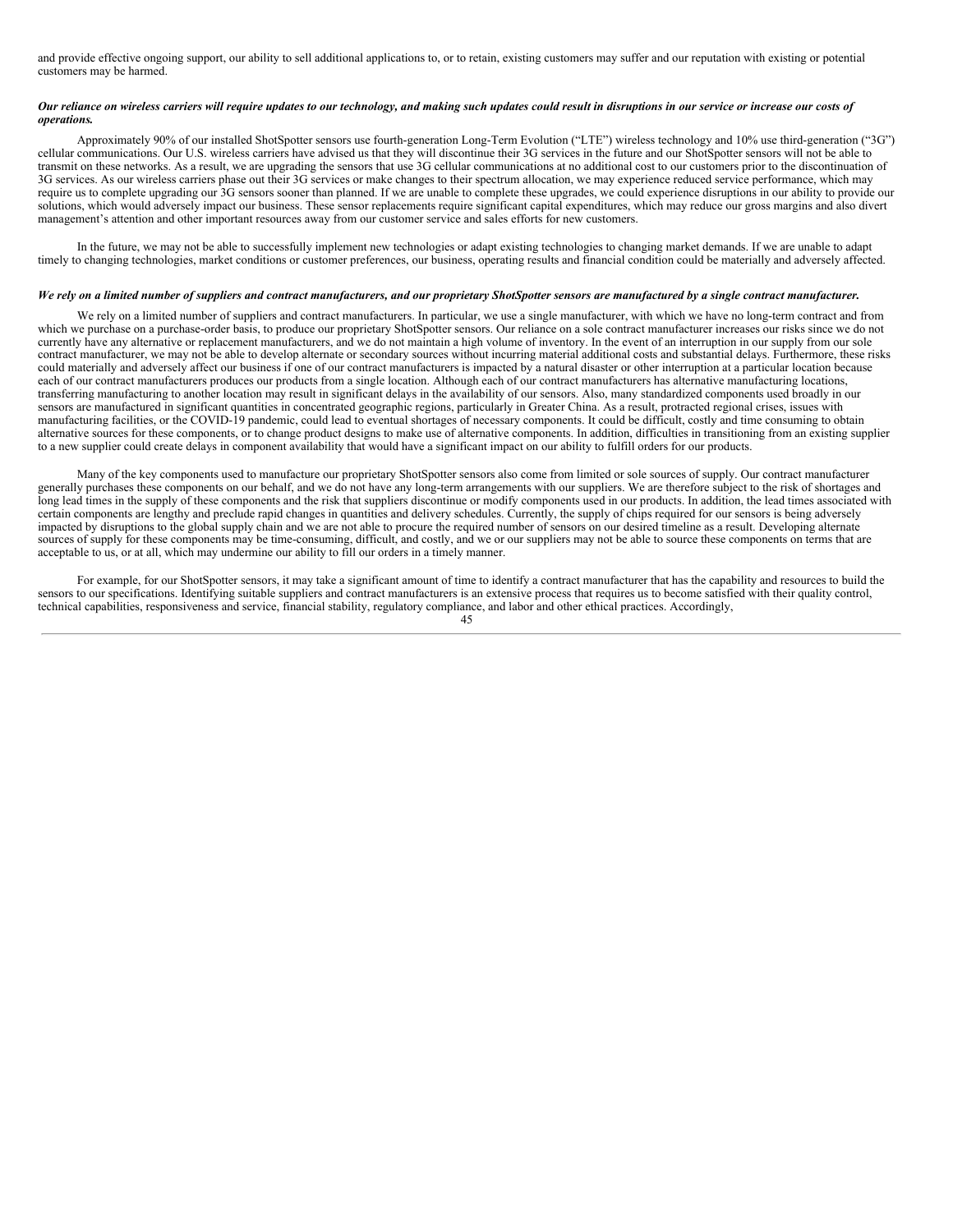### Our solutions use third-party software and services that may be difficult to replace or cause errors or failures of our solutions that could lead to a loss of customers or harm *to our reputation and our operating results.*

We license third-party software and depend on services from various third parties for use in our solutions. In the future, such software or services may not be available to us on commercially reasonable terms, or at all. Any loss of the right to use any of the software or services could result in decreased functionality of our solutions until equivalent technology is either developed by us or, if available from another provider, is identified, obtained and integrated, which could harm our business. In addition, any errors or defects in or failures of the third-party software or services could result in errors or defects in our solutions or cause our solutions to fail, which could harm our business and be costly to correct. Many of these providers attempt to impose limitations on their liability for such errors, defects or failures, and if enforceable, we may have additional liability to our customers or third-party providers that could harm our reputation and increase our operating costs.

We will need to maintain our relationships with third-party software and service providers, and obtain from such providers software and services that do not contain any errors or defects. Any failure to do so could adversely impact our ability to deliver effective products to our customers and could harm our operating results.

### If we do not or cannot maintain the compatibility of our platform with applications that our customers use, our business could suffer.

Some of our customers choose to integrate our solutions with certain other systems used by our customers, such as real-time LEEDS or Forensic Logic platforms or computer-aided dispatch systems. The functionality and popularity of our solutions depend, in part, on our ability to integrate our solutions into these systems. Providers of these systems may change the features of their technologies, restrict our access to their applications or alter the terms governing use of their applications in an adverse manner. Such changes could functionally limit or terminate our ability to use these technologies in conjunction with our solutions, which could negatively impact our customer service and harm our business. If we fail to integrate our solutions with applications that our customers use, we may not be able to offer the functionality that our customers need, and our customers may not renew their agreements, which would negatively impact our ability to generate revenues and adversely impact our business.

#### *We are in the process of expanding our international operations, which exposes us to significant risks.*

We currently operate in limited number of locations outside the United States. A key component to our business strategy is to expand our international operations to increase our revenues from customers outside of the United States as part of our growth strategy. Operating in international markets requires significant resources and management attention and will subject us to regulatory, economic and political risks in addition to those we already face in the United States. In addition, we will need to invest time and resources in understanding the regulatory framework and political environments of our potential customers overseas in order to focus our sales efforts. Because such regulatory and political considerations are likely to vary across jurisdictions, this effort will require additional time and attention from our sales team and could lead to a sales cycle that is longer than our typical process for sales in the United States. We also may need to hire additional employees and otherwise invest in our international operations in order to reach new customers. Because of our limited experience with international operations as well as developing and managing sales in international markets, our international expansion efforts may be delayed or may not be successful.

In addition, we face and will continue to face risks in doing business internationally that could adversely affect our business, including:

- •the potential impact of currency exchange fluctuations;
- •the need to comply with local data residency requirements;

•the availability and reliability of local data centers and internet bandwidth providers;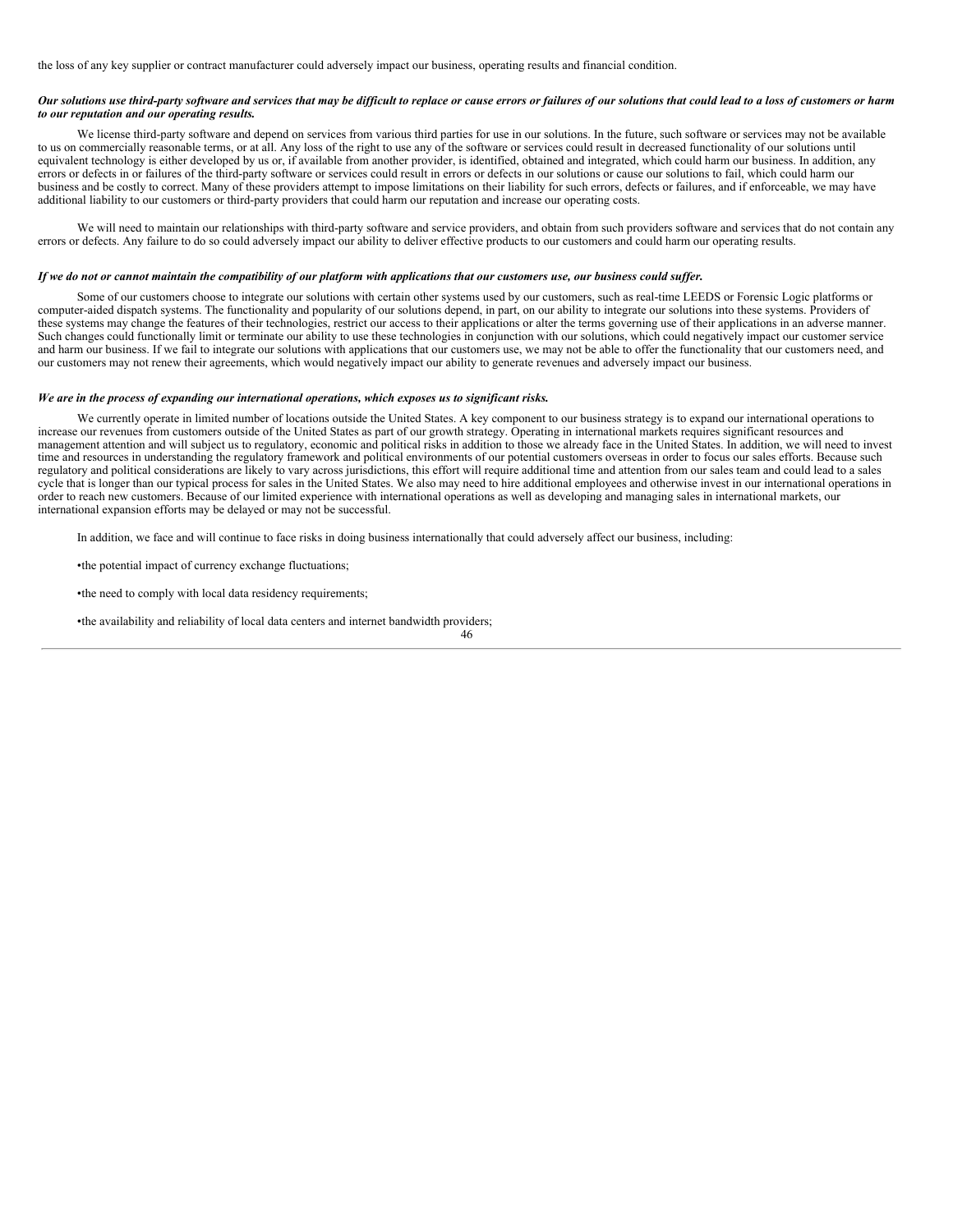•the difficulty of staffing and managing international operations and the increased operations, travel, shipping and compliance costs associated with having customers in numerous international locations;

•potentially greater difficulty collecting accounts receivable and longer payment cycles;

•the availability and cost of coverage by wireless carriers in international markets;

•higher or more variable costs associated with wireless carriers and other service providers;

•the need to offer customer support in various languages;

•challenges in understanding and complying with local laws, regulations and customs in foreign jurisdictions, including laws regarding privacy and government surveillance;

•export controls and economic sanctions administered by the Department of Commerce Bureau of Industry and Security and the Treasury Department's Office of Foreign Assets Control;

•compliance with various anti-bribery and anti-corruption laws such as the Foreign Corrupt Practices Act and United Kingdom Bribery Act of 2010;

•tariffs and other non-tariff barriers, such as quotas and local content rules;

•more limited protection for our intellectual property in some countries;

•adverse or uncertain tax consequences as a result of international operations;

•currency control regulations, which might restrict or prohibit our conversion of other currencies into U.S. dollars;

•restrictions on the transfer of funds;

•deterioration of political relations between the United States and other countries; and

•political or social unrest, global pandemics such as the COVID-19 pandemic or economic instability in a specific country or region in which we operate, which could have an adverse impact on our operations in that location.

Also, we expect that due to costs related to our international expansion efforts and the increased cost of doing business internationally, we will incur higher costs to secure sales to international customers than the comparable costs for domestic customers. As a result, our financial results may fluctuate as we expand our operations and customer base worldwide.

Our failure to manage any of these risks successfully could harm our international operations, and adversely affect our business, operating results and financial condition.

### We are dependent on the continued services and performance of our senior management and other key personnel, the loss of any of whom could adversely affect our *business.*

Our future success depends in large part on the continued contributions of our senior management and other key personnel. In particular, the leadership of key management personnel is critical to the successful management of our company, the development of our products, and our strategic direction. We also depend on the contributions of key technical personnel.

We do not maintain "key person" insurance for any member of our senior management team or any of our other key employees. Our senior management and key personnel are all employed on an at-will basis, which means that they could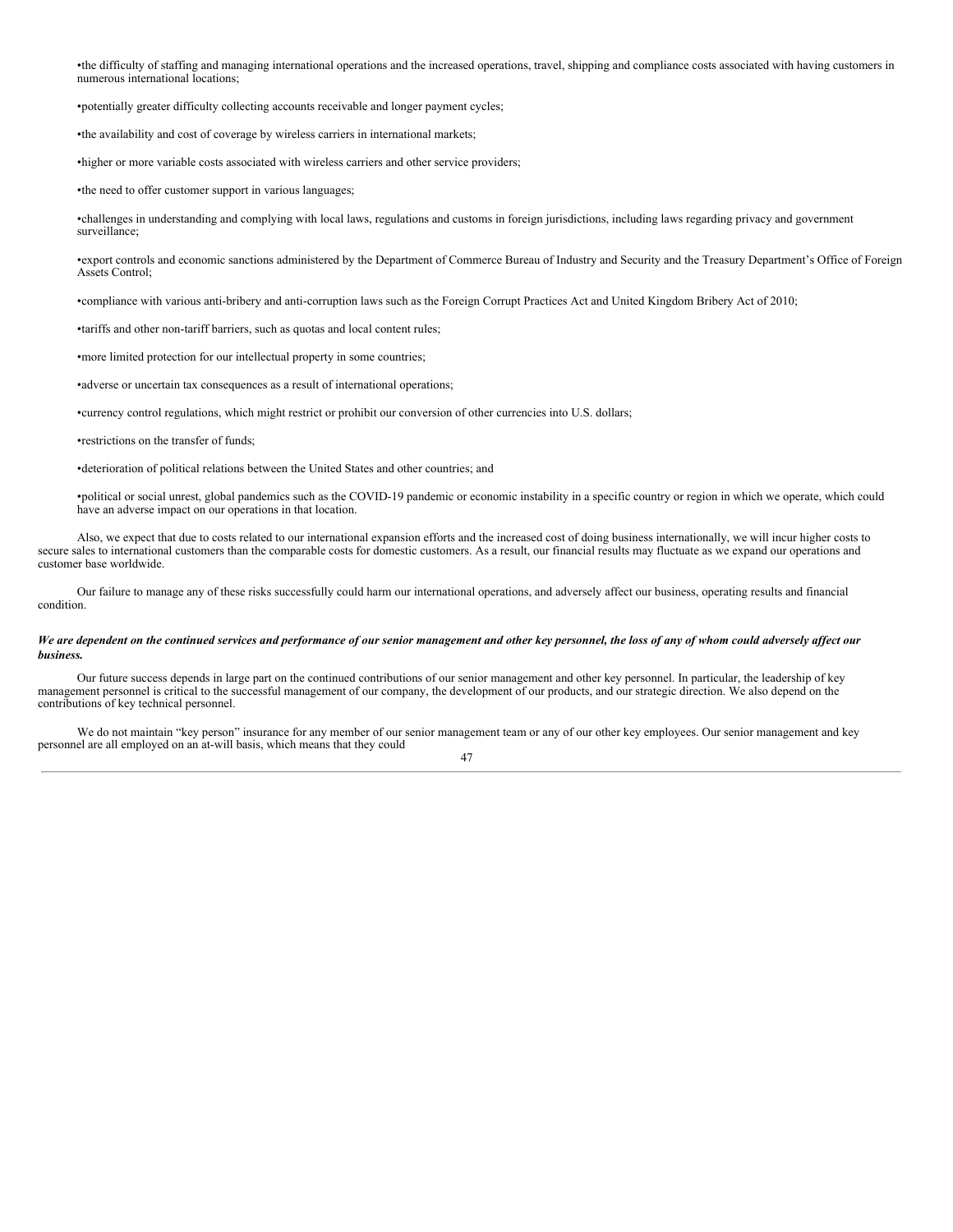terminate their employment with us at any time, for any reason and without notice. The loss of any of our key management personnel could significantly delay or prevent the achievement of our development and strategic objectives and adversely affect our business.

### If we are unable to attract, integrate and retain additional qualified personnel, including top technical talent, our business could be adversely affected.

Our future success depends in part on our ability to identify, attract, integrate and retain highly skilled technical, managerial, sales and other personnel. We face intense competition for qualified individuals from numerous other companies, including other software and technology companies, many of whom have greater financial and other resources than we do. Some of these characteristics may be more appealing to high-quality candidates than those we have to offer. In addition, new hires often require significant training and, in many cases, take significant time before they achieve full productivity. We may incur significant costs to attract and retain qualified personnel, including significant expenditures related to salaries and benefits and compensation expenses related to equity awards, and we may lose new employees to our competitors or other companies before we realize the benefit of our investment in recruiting and training them. Moreover, new employees, especially those who work from home, may not be or become as productive as we expect, as we may face challenges in adequately or appropriately integrating them into our workforce and culture. If we are unable to attract, integrate and retain suitably qualified individuals who are capable of meeting our growing technical, operational and managerial requirements, on a timely basis or at all, our business will be adversely affected.

Volatility or lack of positive performance in our stock price may also affect our ability to attract and retain our key employees. Many of our senior management personnel and other key employees have become, or will soon become, vested in a substantial amount of stock or stock options. Employees may be more likely to leave us if the shares they own or the shares underlying their vested options have significantly appreciated in value relative to the original purchase prices of the shares or the exercise prices of the options, or, conversely, if the exercise prices of the options that they hold are significantly above the market price of our common stock. If we are unable to appropriately incentivize and retain our employees through equity compensation, or if we need to increase our compensation expenses in order to appropriately incentivize and retain our employees, our business, operating results and financial condition would be adversely affected.

#### **Legal and Regulatory Risks**

### We and our use of outdoor acoustic sensors, are subject to governmental regulation and other legal obligations, particularly related to privacy, data protection and information security, and our actual or perceived failure to comply with such obligations could harm our business. Compliance with such laws could impair our efforts to *maintain and expand our customer base, and thereby decrease our revenues.*

Our outdoor sensors are acoustic devices that are designed to recognize impulsive sounds that are likely to be gunfire. ShotSpotter sensors do not use high gain, directional or other specialized microphones, or have the ability to live stream audio. Typically, sounds, noises or voices captured on the secure sensors are cached temporarily but are written over and permanently deleted within 30 hours. When a sensor is triggered by a loud impulsive sound, it creates what we refer to as a potential gunshot "incident" that contains a recording, which includes no more than one second before the incident and one second after the incident. This incident audio snippet is preserved indefinitely for potential evidentiary use. We also use information collected to support, expand and improve our software algorithms as well as our gunfire detection and notification methods.

Our sensors are not designed or tuned to capture human voices, but are often installed in densely populated urban areas and it is possible they could pick up a human voice that is audible at the same time as the loud impulsive sound. Human voices are not impulsive and do not typically trigger the sensors, and unless accompanied by an impulsive sound no audio snippet would be transmitted out of the sensor and preserved as an incident audio snippet. Any human voice not associated with a loud impulsive sound would be temporarily cached on the sensor for 30 hours and would then be written over and permanently deleted. Information derived from loud impulsive sounds ("incidents") and the associated audio snippet of the loud impulsive sounds are provided to our customers. Audio shared with our customers is limited, by both our technology and our privacy policies, to the audio snippet containing the incident.

Our handling and storage of data is subject to a variety of local, state, federal and foreign laws and regulations, including restrictions on audio monitoring and the collection, use, storage and disclosure of personal information. In the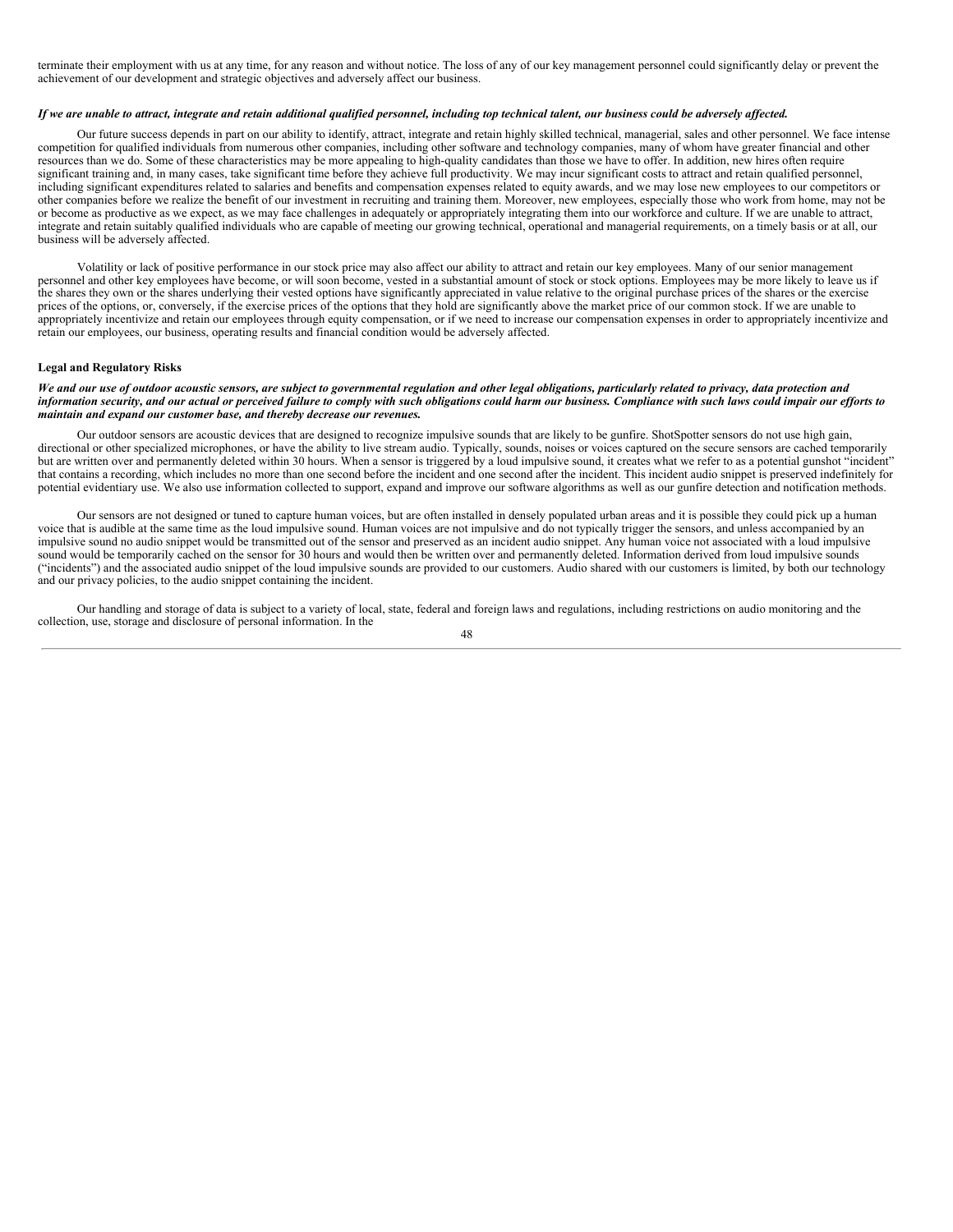United States, such laws include federal and state consumer protection laws under which the Federal Trade Commission and state attorneys general have imposed standards for the collection, use, disclosure and security of personal information.

In addition, states are beginning to adopt and consider proposals for new comprehensive privacy laws and regulations. While these laws vary, they generally require companies to implement privacy policies and security measures, permit users to access, correct and delete personal information, inform individuals of security breaches that affect their personal information, and, in some cases, obtain individuals' consent to use personal information for certain purposes. For example, California enacted the California Consumer Privacy Act of 2018 ("CCPA"), which took effect on January 1, 2020. The CCPA provides for civil penalties for violations, as well as a private right of California Consumer Privacy Act of 2018 ("CCPA"), action for statutory damages in connection with certain data breaches. Further, in November 2020, California voters passed the California Privacy Rights Act ("CPRA"), which will expand the CCPA when it takes effect on January 1, 2023. Among other things, the CPRA will introduce data minimization and storage limitation requirements and create a new regulatory agency to implement and enforce the law. Virginia and Colorado have similarly enacted comprehensive privacy laws, the Consumer Data Protection Act and the Colorado Privacy Act, which are similar to the CCPA and CPRA in many respects. Legislative proposals to adopt comprehensive privacy laws in other states are under consideration.

In addition, foreign laws and regulations pertaining to privacy, data protection and information security – including in South Africa, Europe, Brazil and Japan – have becoming increasingly stringent in recent years and legislative proposals for similar requirements are being considered in several other major foreign economies. Many of these countries are also beginning to impose or increase restrictions on the transfer of personal information to other countries. Data protection restrictions in these countries may limit the services we can offer in them, which in turn may limit demand for our services in such countries.

Many of the new and proposed laws and regulations concerning privacy, data protection and information security are in their early stages, and we cannot yet determine how these laws and regulations may be interpreted or impact our business. The lack of a clear and universal standard for handling and protecting such information means that these obligations may be interpreted and applied in a manner that is inconsistent from one jurisdiction to another and may conflict with other requirements or our practices. Any failure or perceived failure by us to comply with privacy or security laws, policies, legal obligations or industry standards or any security incident that results in the unauthorized access to or disclosure of personal information or customer data may result in governmental enforcement actions, litigation, fines and penalties and/or adverse publicity, and could cause our customers to lose trust in us, which could have a material adverse effect on our reputation and on our business, financial condition and results of operations.

Some proposed laws or regulations concerning privacy, data protection and information security are in their early stages, and we cannot yet determine how these laws and regulations may be interpreted nor can we determine the impact these proposed laws and regulations, may have on our business. Such proposed laws and regulations may require companies to implement privacy and security policies, permit users to access, correct and delete personal information stored or maintained by such companies, inform individuals of security breaches that affect their personal information, and, in some cases, obtain individuals' consent to use personal information for certain purposes. In addition, a foreign government could require that any personal information collected in a country not be disseminated outside of that country, and we may not be currently equipped to comply with such a requirement. Our failure to comply with federal, state and foreign data privacy laws and regulators could harm our ability to successfully operate our business and pursue our business goals.

### We may be subject to additional obligations to collect and remit certain taxes, and we may be subject to tax liability for past activities, which could harm our business.

State, local and foreign jurisdictions have differing rules and regulations governing sales, use, value added and other taxes, and these rules and regulations are subject to varying interpretations that may change over time, particularly with respect to software-as-a-service products like our solutions. Further, these jurisdictions' rules regarding tax nexus are complex and vary significantly. If one or more jurisdictions were to assert that we have failed to collect taxes for sales of our solutions, we could face the possibility of tax assessments and audits. A successful assertion that we should be collecting additional sales, use, value added or other taxes in those jurisdictions where we have not historically done so and do not accrue for such taxes could result in substantial tax liabilities and related penalties for past sales or otherwise harm our business and operating results.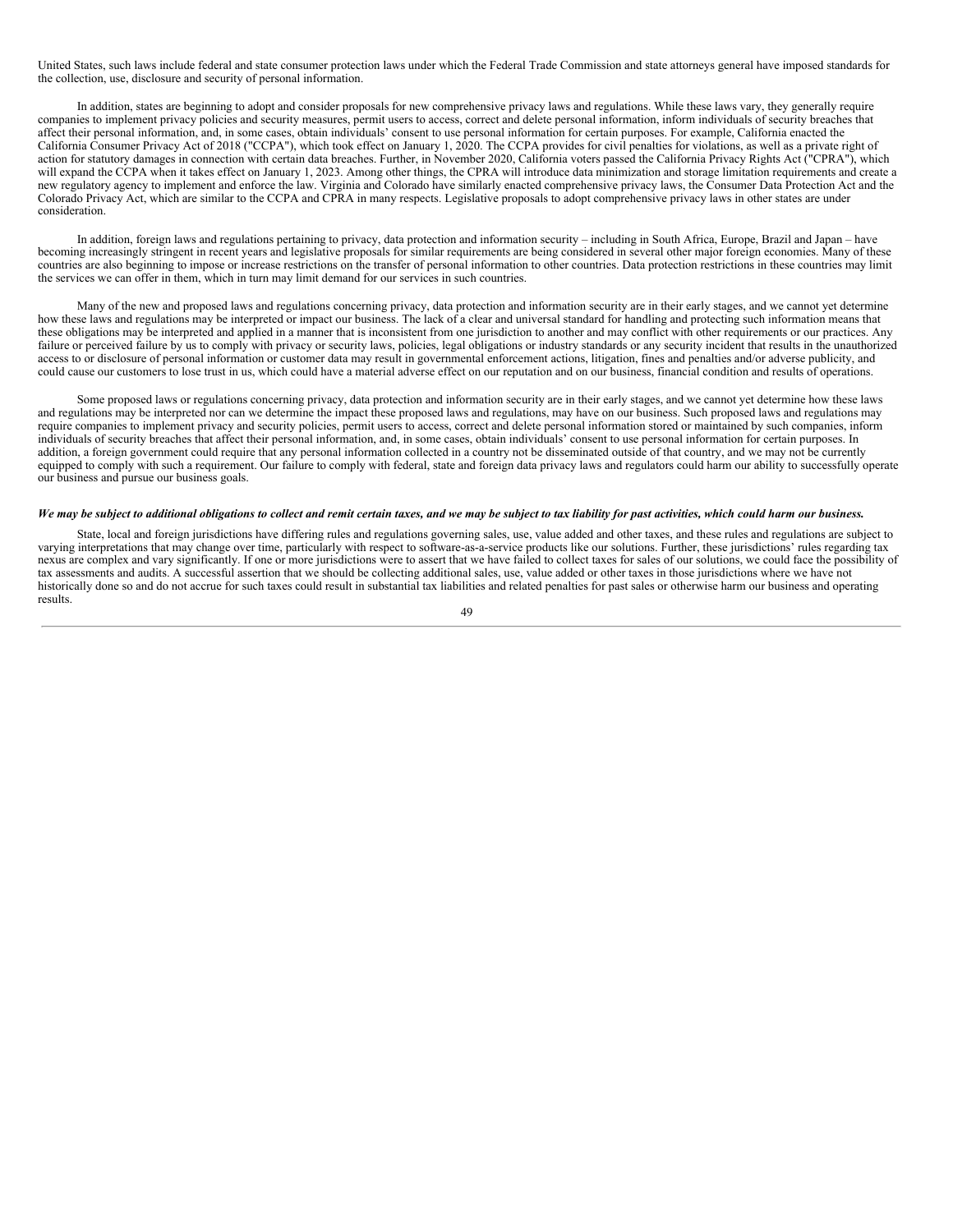#### Our ability to use our net operating losses to offset future taxable income may be subject to certain limitations.

As of March 31, 2022, we had federal net operating loss carryforwards ("NOLs") of approximately \$78.4 million, of which \$73.5 million will begin to expire in 2027, if not utilized. The remaining net operating losses of \$4.9 million can be carried forward indefinitely under the Tax Cuts and Jobs Act. As of March 31, 2022, we also had state NOLs of approximately \$50.1 million, which will expire, if not utilized, between 2022 through 2039. These federal and state NOLs may be available to reduce future income subject to income taxes. In general, under Section 382 of the Internal Revenue Code of 1986, as amended, a corporation that undergoes an "ownership change" is subject to limitations on its ability to utilize its NOLs to offset future taxable income. Past or future changes in our stock ownership, some of which are outside of our control, may have resulted or could result in an ownership change. State NOLs generated in one state cannot be used to offset income generated in another state. In addition, at the state level, there may be periods during which the use of NOLs is suspended or otherwise limited, such as the 2020 temporary suspension of the ability to use California NOLs and limitation on the use of certain tax credits to offset California income and tax liabilities, which could accelerate or permanently increase state taxes owed.

### We may be subject to litigation for a variety of claims or to other legal requests, which could adversely affect our results of operations, harm our reputation or otherwise *negatively impact our business.*

We may be subject to litigation for a variety of claims arising from our normal business activities. These may include claims, suits, and proceedings involving labor and employment, wage and hour, commercial and other matters. The outcome of any litigation, regardless of its merits, is inherently uncertain. Any claims and lawsuits, and the disposition of such claims and lawsuits, could be time-consuming and expensive to resolve, divert management attention and resources, and lead to attempts on the part of other parties to pursue similar claims. Any adverse determination related to litigation could adversely affect our results of operations, harm our reputation or otherwise negatively impact our business. In addition, depending on the nature and timing of any such dispute, a resolution of a legal matter could materially affect our future operating results, our cash flows or both.

An unfavorable outcome on any litigation matters could require us to pay substantial damages, or, in connection with any intellectual property infringement claims, could require us to pay ongoing royalty payments or could prevent us from selling certain of our products. As a result, a settlement of, or an unfavorable outcome on, any of the matters referenced above or other litigation matters could have a material adverse effect on our business, operating results, financial condition and cash flows.

We, or our customers, may be subject to requests for our data or information concerning our techniques and processes, pursuant to state or federal law (for example, public-records requests or subpoenas to provide information or to testify in court). This data and information, some of which we may deem to be confidential or trade secrets, could therefore become a matter of public record and also become accessible by competitors, which could negatively impact our business.

### Changes in financial accounting standards may cause adverse and unexpected revenues fluctuations and impact our reported results of operations.

The accounting rules and regulations that we must comply with are complex and subject to interpretation by the Financial Accounting Standards Board, the Securities and Exchange Commission and various bodies formed to promulgate and interpret appropriate accounting principles. In addition, many companies' accounting disclosures are being subjected to heightened scrutiny by regulators and the public. Further, the accounting rules and regulations are continually changing in ways that could impact our financial statements.

Changes to accounting principles or our accounting policies on our financial statements going forward are difficult to predict, could have a significant effect on our reported financial results, and could affect the reporting of transactions completed before the announcement of the change. In addition, were we to change our critical accounting estimates, including the timing of recognition of subscription and professional services revenues and other revenues sources, our results of operations could be significantly impacted.

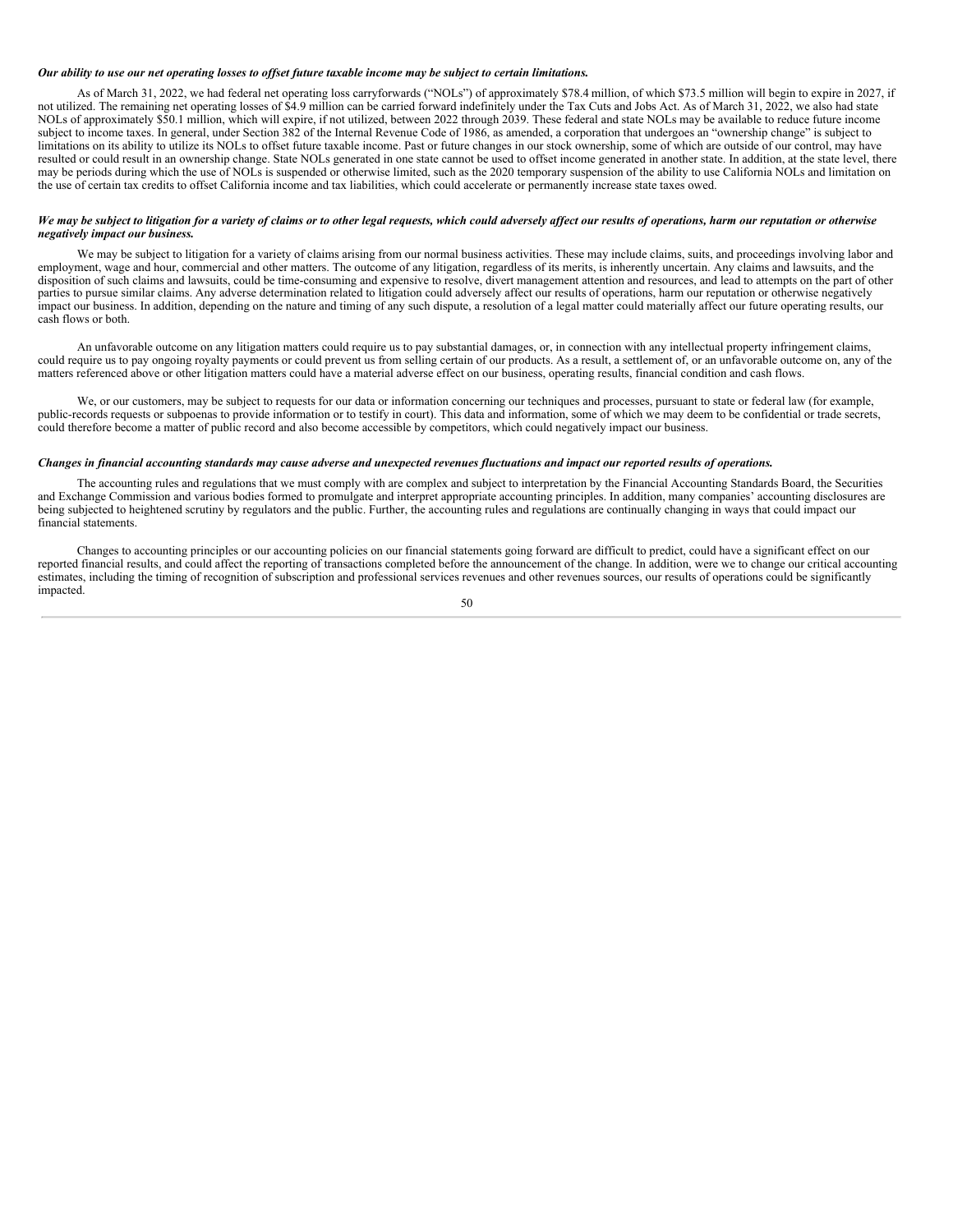### *Failure to protect our intellectual property rights could adversely af ect our business.*

Our success depends, in part, on our ability to protect proprietary methods and technologies that we develop or license under patent and other intellectual property laws of the United States, as well as our brands, so that we can prevent others profiting from them. We rely on a combination of contractual and intellectual property rights, including non-disclosure agreements, patents, trade secrets, copyrights and trademarks, to establish and protect our intellectual property rights in our names, services, innovations, methodologies and related technologies. If we fail to protect our intellectual property rights adequately, our competitors might gain access to our technology and our business might be adversely affected.

As of March 31, 2022 we had 40 issued patents directed to our technologies, 33 in the United States, four in the European Union and one each in Israel, Brazil and Mexico. The issued patents expire on various dates from 2022 to 2034. We also license one patent from a third party, which expires in 2023. We have patent applications pending for examination in the United States, Europe, Mexico and Brazil, but we cannot guarantee that these patent applications will be granted. We also license one other U.S. patent from one third party. The patents that we own or those that we license from others (including those that may be issued in the future) may not provide us with any competitive advantages or may be challenged by third parties.

The process of obtaining patent protection is expensive and time-consuming, and we may not be able to prosecute all necessary or desirable patent applications at a reasonable cost or in a timely manner. Even if issued, there can be no assurance that these patents will adequately protect our intellectual property, as the legal standards relating to the validity, enforceability and scope of protection of patent and other intellectual property rights are uncertain.

Any patents that are issued may subsequently be invalidated or otherwise limited, allowing other companies to develop offerings that compete with ours, which could adversely affect our competitive business position, business prospects and financial condition. In addition, issuance of a patent does not guarantee that we have a right to practice the patented invention. Patent applications in the United States are typically not published until 18 months after their earliest priority date or, in some cases, not at all, and publications of discoveries in industry-related literature lag behind actual discoveries. We cannot be certain that third parties do not have blocking patents that could be used to prevent us from marketing or practicing our software or technology.

Effective patent, trademark, copyright and trade secret protection may not be available to us in every country in which our software is available. The laws of some foreign countries may not be as protective of intellectual property rights as those in the United States (in particular, some foreign jurisdictions do not permit patent protection for software), and mechanisms for enforcement of intellectual property rights may be inadequate. Additional uncertainty may result from changes to intellectual property legislation enacted in the United States, including the recent America Invents Act, or to the laws of other countries and from interpretations of the intellectual property laws of the United States and other countries by applicable courts and agencies. Accordingly, despite our efforts, we may be unable to prevent third parties from infringing upon or misappropriating our intellectual property.

We rely in part on trade secrets, proprietary know-how and other confidential information to maintain our competitive position. Although we endeavor to enter into nondisclosure agreements with our employees, licensees and others who may have access to this information, we cannot assure you that these agreements or other steps we have taken will prevent unauthorized use, disclosure or reverse engineering of our technology. Moreover, third parties may independently develop technologies or products that compete with ours, and we may be unable to prevent this competition. Third parties also may seek access to our trade secrets, proprietary know-how and other confidential information through legal measures (for example, public-records requests or subpoenas to provide information or to testify in court) and it could be expensive to defend against those requests. Disclosure of our trade secrets, proprietary know-how and other confidential information could negatively impact our business.

We might be required to spend significant resources to monitor and protect our intellectual property rights. We may initiate claims or litigation against third parties for infringement of our proprietary rights or to establish the validity of our proprietary rights. We may also engage in litigation in response to public-records requests or subpoenas that seek our intellectual property. Litigation also puts our patents at risk of being invalidated or interpreted narrowly and our patent applications at risk of not issuing. Additionally, we may provoke third parties to assert counterclaims against us. We may not prevail in any lawsuits that we initiate or other legal proceedings in which we participate, and the damages or other remedies awarded, if any, may not be commercially viable. Any litigation, whether or not resolved in our favor, could 51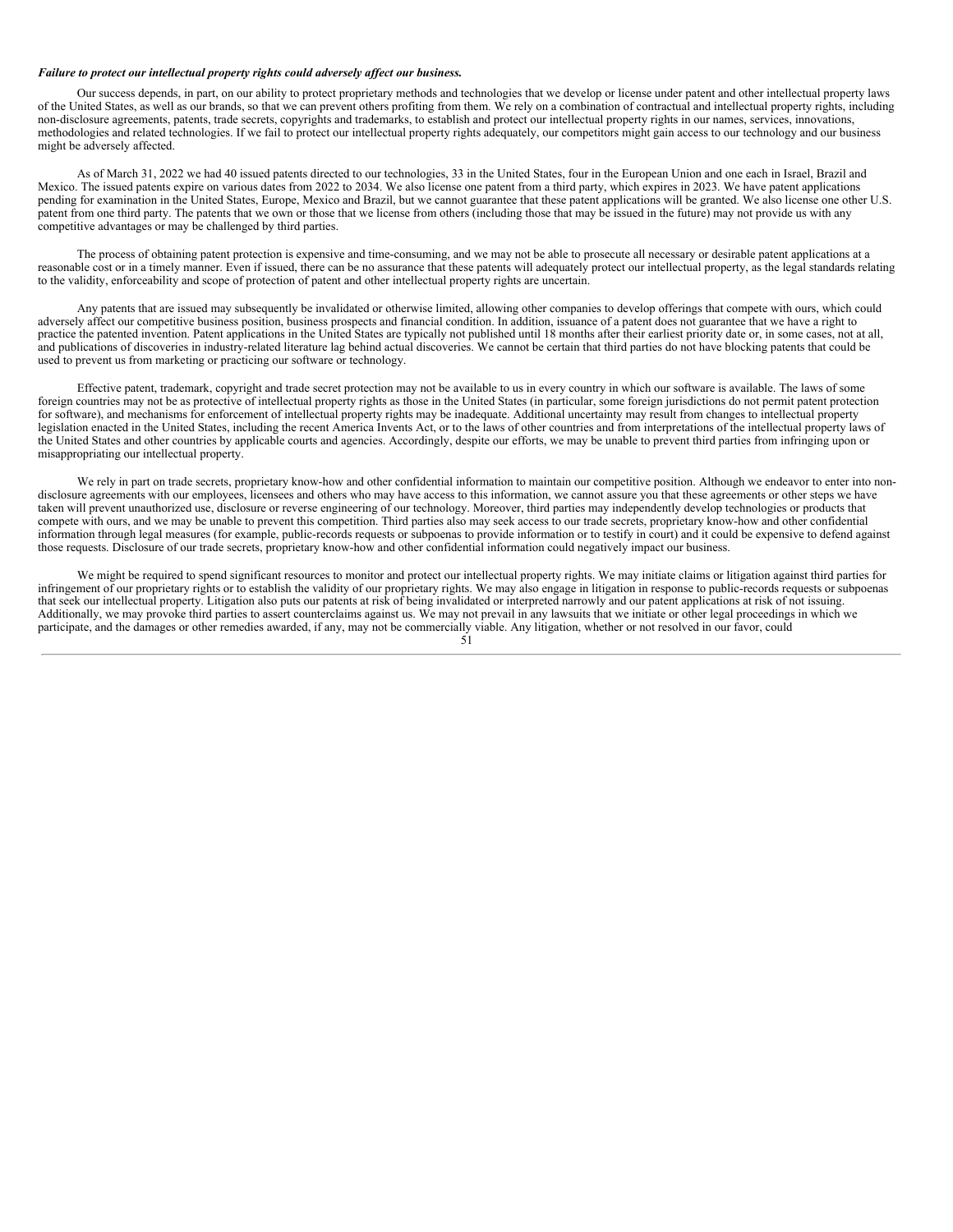result in significant expense to us and divert the efforts of our technical and management personnel, which may adversely affect our business, operating results, financial condition and cash flows.

### We may be subject to intellectual property rights claims by third parties, which are extremely costly to defend, could require us to pay significant damages and could limit *our ability to use certain technologies.*

Companies in the software and technology industries, including some of our current and potential competitors, own large numbers of patents, copyrights, trademarks and trade secrets and frequently enter into litigation based on allegations of infringement or other violations of intellectual property rights. In addition, many of these companies have the capability to dedicate substantially greater resources to enforce their intellectual property rights and to defend claims that may be brought against them. The litigation may involve patent holding companies or other adverse patent owners that have no relevant product revenues and against which our patents may therefore provide little or no deterrence. We may have previously received, and may in the future receive, notices that claim we have misappropriated, misused, or infringed other parties' intellectual property rights, and, to the extent we gain greater market visibility, we face a higher risk of being the subject of intellectual property infringement claims.

There may be third-party intellectual property rights, including issued or pending patents that cover significant aspects of our technologies or business methods. Any intellectual property claims, with or without merit, could be very time-consuming, could be expensive to settle or litigate and could divert our management's attention and other resources. These claims could also subject us to significant liability for damages, potentially including treble damages if we are found to have willfully infringed patents or copyrights. These claims could also result in our having to stop using technology found to be in violation of a third party's rights. We might be required to seek a license for the intellectual property, which may not be available on a timely basis, on reasonable terms or at all. We also may be required to modify our products, services, internal systems or technologies. Even if a license were available, we could be required to pay significant royalties, which would increase our operating expenses. As a result, we may be required to develop alternative non-infringing technology, which could require significant effort and expense. If we cannot license or develop technology for any infringing aspect of our business, we would be forced to limit or stop sales of our software and may be unable to compete effectively. Any of these results would adversely affect our business, operating results, financial condition and cash flows.

### *Our use of open source software could subject us to possible litigation.*

A portion of our technologies incorporates open source software, and we expect to continue to incorporate open source software into our platform in the future. Few of the licenses applicable to open source software have been interpreted by courts, and their application to the open source software integrated into our proprietary technology platform may be uncertain. If we fail to comply with these licenses, then pursuant to the terms of these licenses, we may be subject to certain requirements, including requirements that we make available the source code for our software that incorporates the open source software. We cannot assure you that we have not incorporated open source software in our software in a manner that is inconsistent with the terms of the applicable licenses or our current policies and procedures. If an author or other third party that distributes such open source software were to allege that we had not complied with the conditions of one or more of these licenses, we could incur significant legal expenses defending against such allegations. Litigation could be costly for us to defend, have a negative effect on our operating results and financial condition or require us to devote additional research and development resources to change our technology platform.

### **Risks Related to the Ownership of Our Common Stock**

Our stock price may be volatile or may decline regardless of our operating performance, resulting in substantial losses for investors.

The market price of our common stock has fluctuated and may continue to fluctuate significantly in response to numerous factors, many of which are beyond our control, including the factors listed below and other factors described in this "Risk Factors" section:

•actual or anticipated fluctuations in our operating results;

•the financial projections we may provide to the public, any changes in these projections or our failure to meet these projections;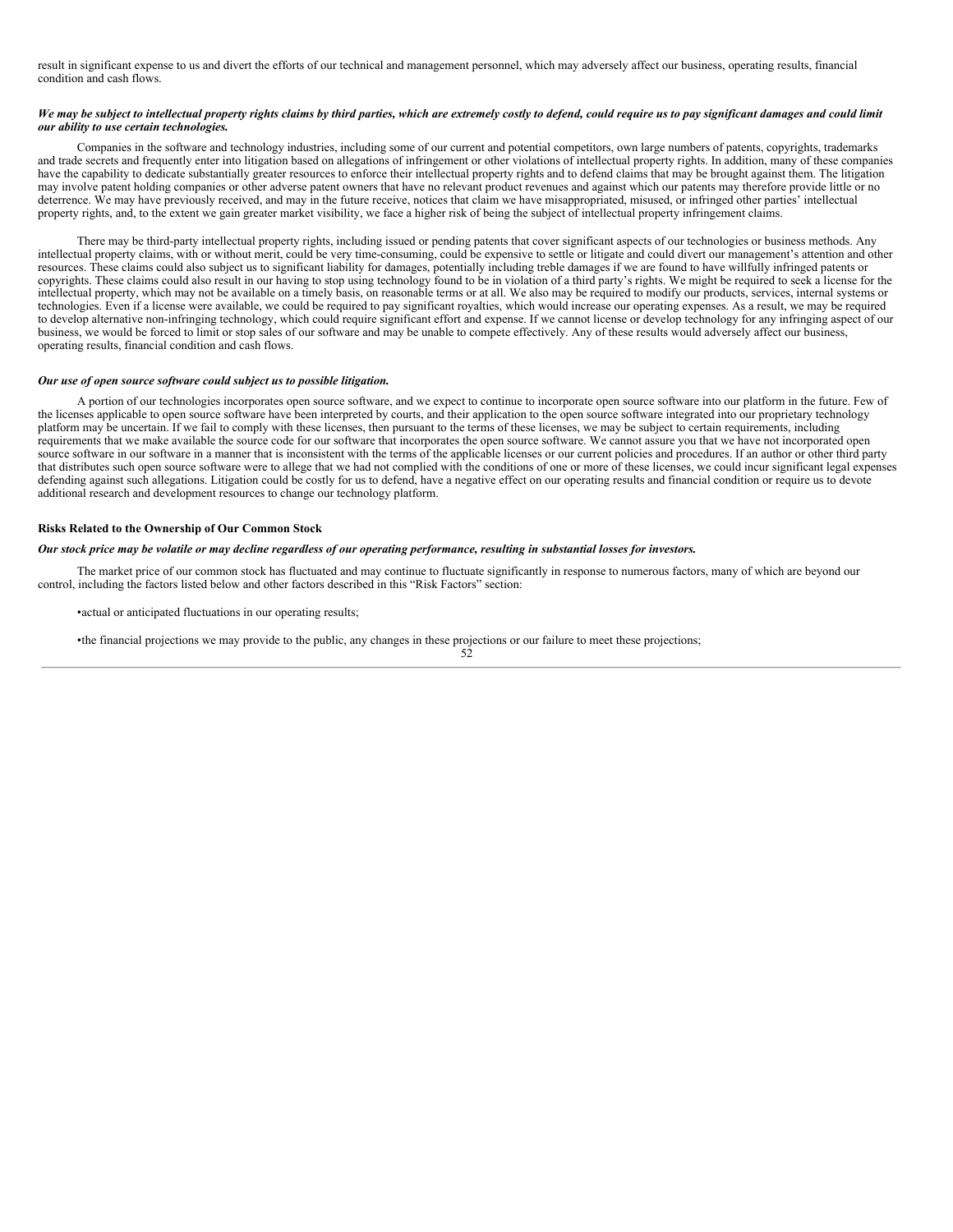•failure of securities analysts to initiate or maintain coverage of our company, changes in financial estimates by any securities analysts who follow our company, or our failure to meet these estimates or the expectations of investors;

•ratings changes by any securities analysts who follow our company;

•changes in the availability of federal funding to support local law enforcement efforts, or local budgets;

•announcements by us of significant technical innovations, acquisitions, strategic partnerships, joint ventures or capital commitments;

•changes in operating performance and stock market valuations of other software companies generally;

•price and volume fluctuations in the overall stock market, including as a result of trends in the economy as a whole;

•changes in our board of directors or management;

•sales of large blocks of our common stock, including sales by our executive officers, directors and significant stockholders;

•lawsuits threatened or filed against us;

•novel and unforeseen market forces and trading strategies, as well as short sales, hedging and other derivative transactions involving our capital stock;

•the impact of the COVID-19 pandemic;

•general economic conditions in the United States and abroad;

•other events or factors, including those resulting from pandemics, protests against racial inequality, protests against police brutality and movements such as "Defund the Police", war, incidents of terrorism or responses to these events; and

•negative publicity, including false information, regarding our solutions.

In addition, stock markets have experienced extreme price and volume fluctuations that have affected and continue to affect the market prices of equity securities of many software companies. Stock prices of many software companies have fluctuated in a manner unrelated or disproportionate to the operating performance of those companies. Broad market and industry fluctuations, as well as general economic, political, regulatory and market conditions, may negatively impact the market price of our common stock. In the past, stockholders have instituted securities action litigation following periods of market volatility. If we were to become involved in securities litigation, it could subject us to substantial costs, divert resources and the attention of management from our business and adversely affect our business, operating results, financial condition and cash flows.

### Substantial future sales of shares of our common stock could cause the market price of our common stock to decline.

Certain holders of our shares of common stock have the right, subject to various conditions and limitations, to include their shares of our common stock in registration statements relating to our securities. If the offer and sale of these shares are registered, they will be freely tradable without restriction under the Securities Act of 1933, as amended (the "Securities Act"). In addition, non-affiliates have the ability to sell shares of our common stock in the open market or through block trades without being subject to volume restrictions under Rule 144 of the Securities Act. In addition, in the future we may issue common stock or other securities if we need to raise additional capital. The number of new shares of our common stock issued in connection with raising additional capital could constitute a material portion of the then outstanding shares of our common stock. In the event a large number of shares of common stock are sold in the public market, such share sales could reduce the trading price of our common stock. 53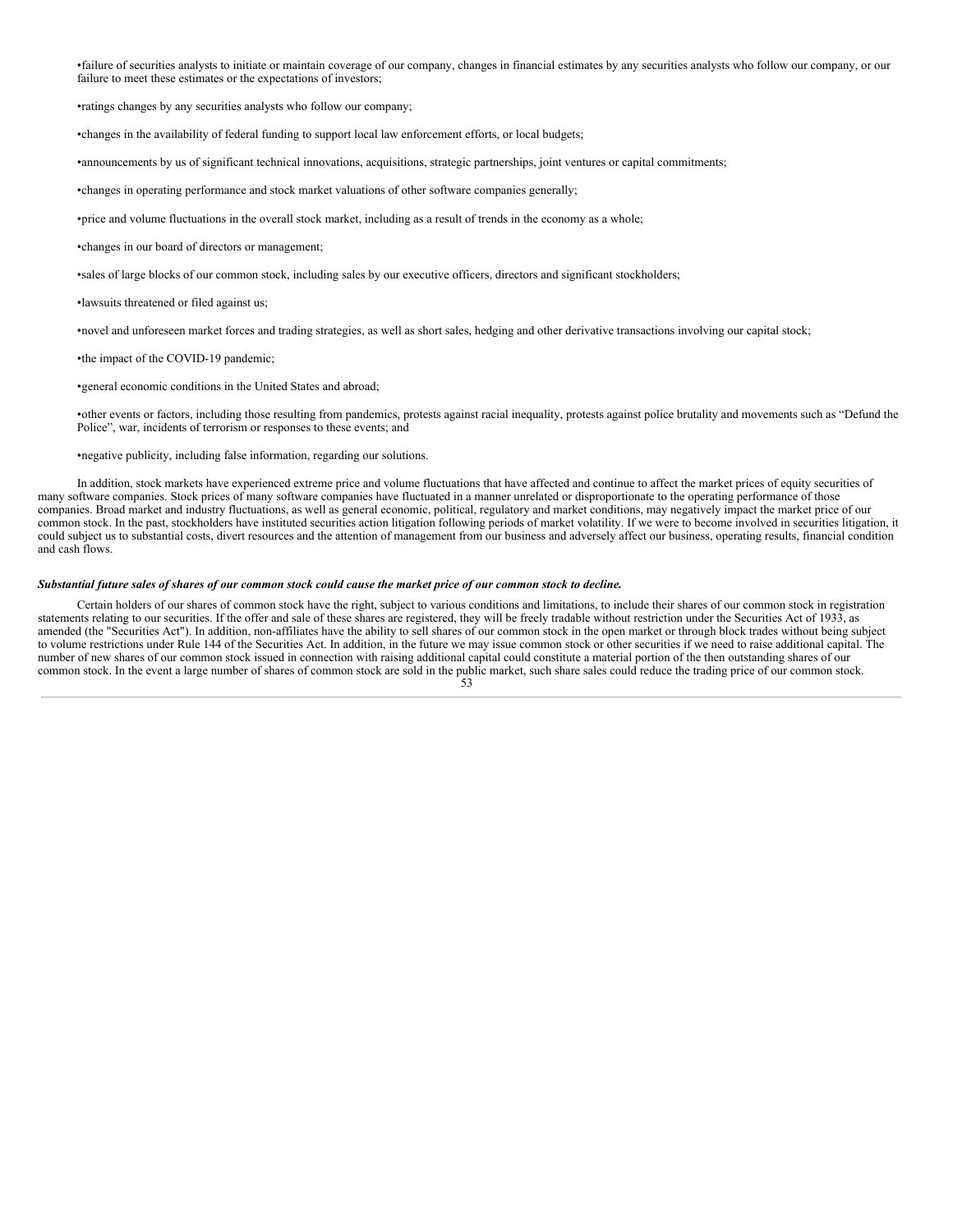### Stock repurchases could increase the volatility of the trading price of our common stock and diminish our cash reserves, and we cannot guarantee that our stock *repurchase program will enhance long-term stockholder value.*

In May 2019, our board of directors adopted a stock repurchase program for up to \$15 million of our common stock, of which \$13.6 million had been utilized as of March 31, 2022, leaving \$1.4 million remaining. Although our board of directors has authorized the stock repurchase program, it does not obligate us to repurchase any specific dollar amount or number of shares, there is no expiration date for the stock repurchase program, and the stock repurchase program may be modified, suspended or terminated at any time and for any reason. The timing and actual number of shares repurchased under the stock repurchase program will depend on a variety of factors, including the acquisition price of the shares, our liquidity position, general market and economic conditions, legal and regulatory requirements and other considerations. Our ability to repurchase shares may also be limited by restrictive covenants in our existing credit agreement or in future borrowing arrangements we may enter into from time to time.

Repurchases of our shares could increase the volatility of the trading price of our stock, which could have a negative impact on the trading price of our stock. Similarly, the future announcement of the termination or suspension of the stock repurchase program, or our decision not to utilize the full authorized repurchase amount under the stock repurchase program, could result in a decrease in the trading price of our stock. In addition, the stock repurchase program could have the impact of diminishing our cash reserves, which may impact our ability to finance our growth, complete acquisitions and execute our strategic plan. There can be no assurance that any share repurchases we do elect to make will enhance stockholder value because the market price of our common stock may decline below the levels at which we repurchased our shares. Although our stock repurchase program is intended to enhance long-term stockholder value, we cannot guarantee that it will do so and short-term stock price fluctuations could reduce the effectiveness of the stock repurchase program.

### If securities or industry analysts do not publish research or reports about our business, or publish negative reports about our business, our share price and trading volume *could decline.*

The trading market for our common stock depends in part on the research and reports that securities or industry analysts publish about us or our business, our market and our competitors. We do not have any control over these analysts. If one or more of the analysts who cover us downgrade our shares of common stock or change their opinion of our shares of common stock, our share price would likely decline. If one or more of these analysts cease coverage of our company or fail to regularly publish reports on us, we could lose visibility in the financial markets, which could cause our share price or trading volume to decline.

### We are an "emerging growth company" and we cannot be certain if the reduced disclosure requirements applicable to emerging growth companies will make our common *stock less attractive to investors.*

We are an "emerging growth company," as defined in the Jumpstart Our Business Startups Act (the "JOBS Act"), and we take advantage of certain exemptions from various reporting requirements that are applicable to other public companies that are not "emerging growth companies" including, but not limited to, not being required to comply with the auditor attestation requirements of Section 404 of the Sarbanes-Oxley Act, reduced disclosure obligations regarding executive compensation in our periodic reports and proxy statements, and exemptions from the requirements of holding a nonbinding advisory vote on executive compensation and stockholder approval of any golden parachute payments not previously approved. We will remain an "emerging growth company" for up to five years, although we will cease to be an "emerging growth company" upon the earliest of (i) December 31, 2022, (ii) the last day of the first fiscal year in which our annual gross revenues are \$1.07 billion or more, (iii) the date on which we have, during the previous rolling three-year period, issued more than \$1 billion in non-convertible debt securities or (iv) the date on which we are deemed to be a "large accelerated filer" as defined in the Exchange Act. We cannot predict if investors will find our common stock less attractive or our company less comparable to certain other public companies because we will rely on these exemptions. If some investors find our common stock less attractive as a result, there may be a less active trading market for our common stock and our stock price may be more volatile.

### *We incur substantial costs as a result of being a public company.*

As a public company, we are incurring significant levels of legal, accounting, insurance and other expenses that we did not incur as a private company. We are subject to the reporting requirements of the Exchange Act, the Sarbanes-Oxley Act, the Dodd-Frank Act, the listing requirements of the Nasdaq Capital Market, and other applicable securities rules and

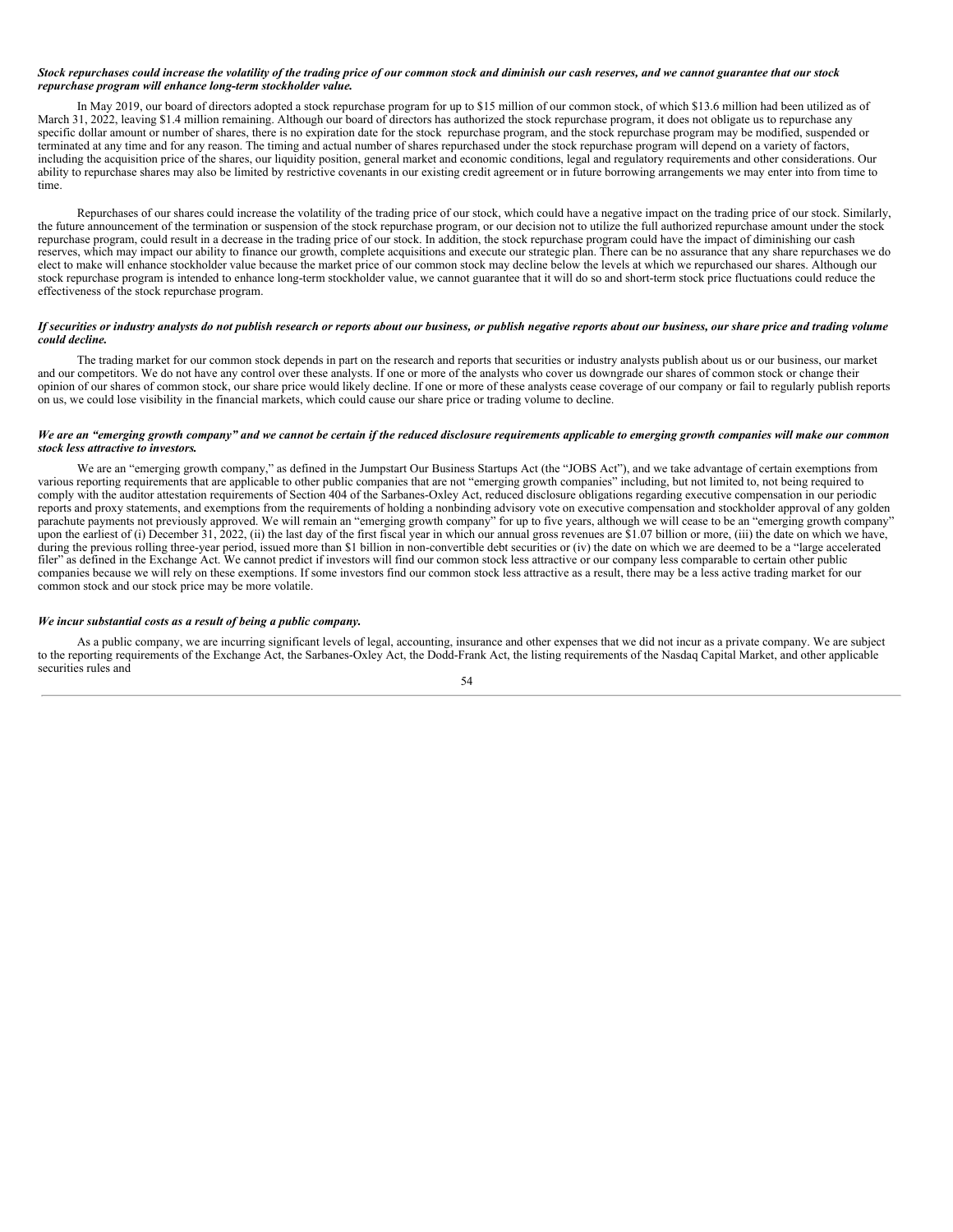regulations. Compliance with these rules and regulations increases our legal and financial compliance costs, makes some activities more difficult, time-consuming or costly and increases demand on our systems and resources as compared to when we operated as a private company. The Exchange Act requires, among other things, that we file annual, quarterly and current reports with respect to our business and operating results. The Sarbanes-Oxley Act requires, among other things, that we maintain effective disclosure controls and procedures and internal control over financial reporting. In order to maintain and, if required, improve our disclosure controls and procedures and internal control over financial reporting to meet this standard, significant resources and management oversight may be required. As a result, management's attention may be diverted from other business concerns, which could adversely affect our business and operating results. Although we have already hired additional corporate employees to comply with these requirements, we may need to hire more corporate employees in the future or engage outside consultants, which would increase our costs and expenses.

In addition, changing laws, regulations and standards relating to corporate governance and public disclosure are creating uncertainty for public companies, increasing legal and financial compliance costs and making some activities more time-consuming. These laws, regulations and standards are subject to varying interpretations, in many cases due to their lack of specificity, and, as a result, their application in practice may evolve over time as new guidance is provided by regulatory and governing bodies. This could result in continuing uncertainty regarding compliance matters and higher costs necessitated by ongoing revisions to disclosure and governance practices. We intend to invest resources to comply with evolving laws, regulations and standards, and this investment may result in increased general and administrative expenses and a diversion of management's time and attention from revenue-generating activities to compliance activities. If our efforts to comply with new laws, regulations and standards differ from the activities intended by regulatory or governing bodies due to ambiguities related to their application and practice, regulatory authorities may initiate legal proceedings against us and our business may be adversely affected.

As a result of disclosure of information in this report and in the filings that we are required to make as a public company, our business, operating results and financial condition have become more visible, which has resulted in, and may in the future result in threatened or actual litigation, including by competitors and other third parties. If any such claims are successful, our business, operating results and financial condition could be adversely affected, and even if the claims do not result in litigation or are resolved in our favor, these claims, and the time and resources necessary to resolve them, could divert the resources of our management and adversely affect our business, operating results and financial condition.

#### *We do not intend to pay dividends for the foreseeable future.*

We have never declared or paid any cash dividends on our common stock and do not intend to pay any cash dividends in the foreseeable future. We anticipate that we will retain all of our future earnings for use in the development of our business and for general corporate purposes. Any determination to pay dividends in the future will be at the discretion of our board of directors. Accordingly, investors must rely on sales of their common stock after price appreciation, which may never occur, as the only way to realize any future gains on their investments.

### Anti-takeover provisions in our charter documents and under Delaware law could make an acquisition of our company more difficult, limit attempts by our stockholders to *replace or remove our current management and limit the market price of our common stock.*

Provisions in our certificate of incorporation and bylaws may have the effect of delaying or preventing a change of control or changes in our management. Our certificate of incorporation and bylaws include provisions that:

•establish a classified board of directors so that not all members of our board of directors are elected at one time;

•permit the board of directors to establish the number of directors and fill any vacancies and newly-created directorships;

•provide that directors may only be removed for cause;

•require super-majority voting to amend some provisions in our certificate of incorporation and bylaws;

55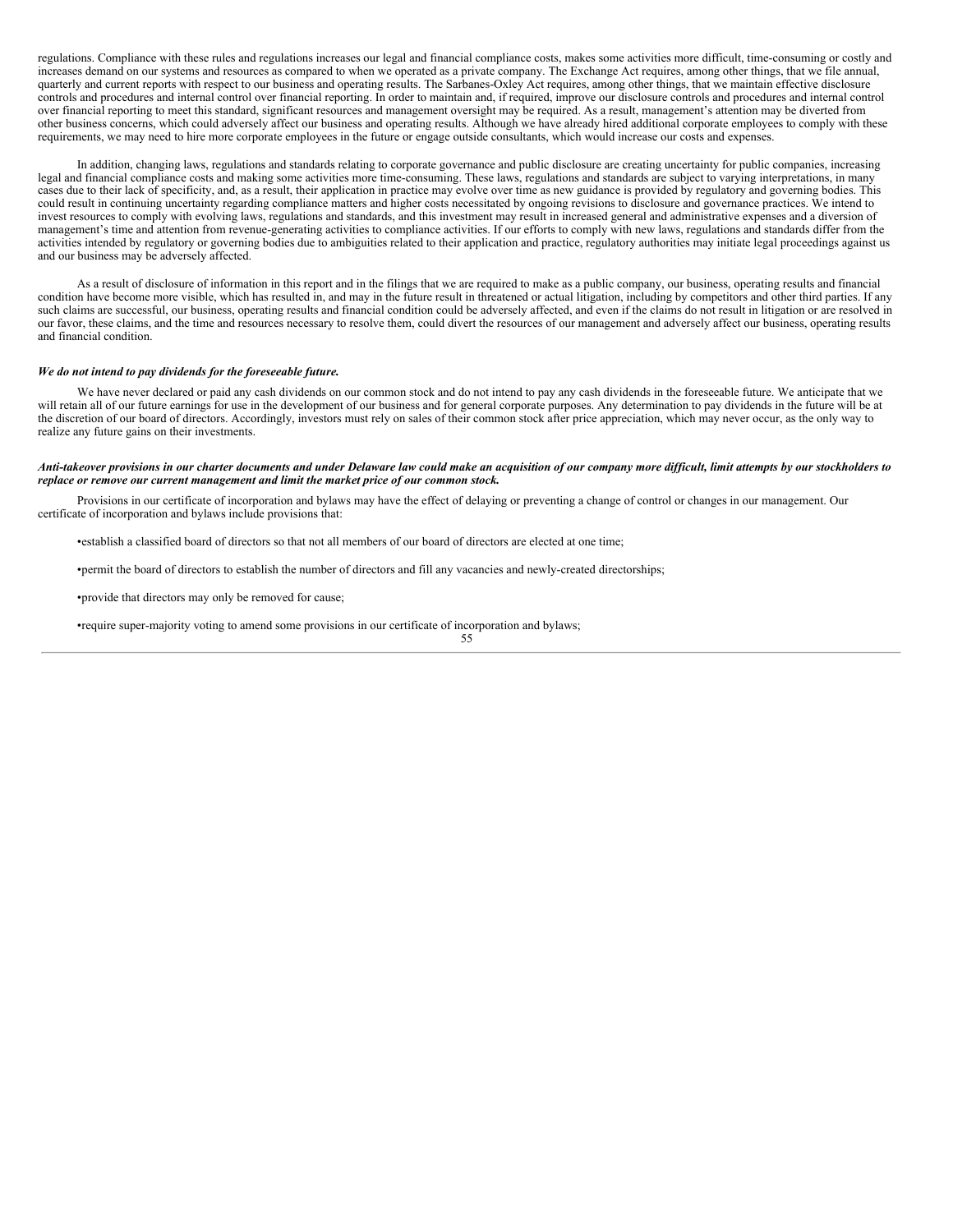•authorize the issuance of "blank check" preferred stock that our board of directors could use to implement a stockholder rights plan;

•eliminate the ability of our stockholders to call special meetings of stockholders;

•prohibit stockholder action by written consent, which requires all stockholder actions to be taken at a meeting of our stockholders;

•provide that the board of directors is expressly authorized to make, alter or repeal our bylaws; and

•establish advance notice requirements for nominations for election to our board of directors or for proposing matters that can be acted upon by stockholders at annual stockholder meetings.

In addition, we are governed by the provisions of Section 203 of the Delaware General Corporation Law, which generally prohibits stockholders owning 15% or more of our outstanding voting stock from merging or otherwise combining with us for a period of three years following the date on which the stockholder became a 15% stockholder without the consent of our board of directors. These provisions may frustrate or prevent any attempts by our stockholders to replace or remove our current management by making it more difficult for stockholders to replace members of our board of directors, which is responsible for appointing the members of our management, and otherwise discourage management takeover attempts.

### Our certificate of incorporation contains exclusive forum provisions that could limit our stockholders' ability to obtain a favorable judicial forum for disputes with us.

Pursuant to our certificate of incorporation, unless we consent in writing to the selection of an alternative forum, the Court of Chancery of the State of Delaware is the sole and exclusive forum for (1) any derivative action or proceeding brought on our behalf, (2) any action asserting a claim of breach of a fiduciary duty owed by any of our directors, officers or other employees to us or our stockholders, (3) any action asserting a claim arising pursuant to any provision of the Delaware General Corporation Law, our certificate of incorporation or our bylaws or (4) any action asserting a claim governed by the internal affairs doctrine. Our certificate of incorporation further provides that any person or entity purchasing or otherwise acquiring any interest in shares of our common stock is deemed to have notice of and consented to the foregoing provision.

Our certificate of incorporation further provides that the federal district courts of the United States of America will be the exclusive forum for resolving any complaint asserting a cause of action arising under the Securities Act. These forum selection clauses in our certificate of incorporation may limit our stockholders' ability to obtain a favorable judicial forum for disputes with us. While the Delaware courts have determined that such choice of forum provisions are facially valid and several state trial courts have enforced such provisions and required that suits asserting Securities Act claims be filed in federal court, there is no guarantee that courts of appeal will affirm the enforceability of such provisions and a stockholder may nevertheless seek to bring a claim in a venue other than those designated in the exclusive forum provisions. In such instance, we would expect to vigorously assert the validity and enforceability of the exclusive forum provisions of our certificate of incorporation. This may require significant additional costs associated with resolving such action in other jurisdictions and there can be no assurance that the provisions will be enforced by a court in those other jurisdictions. If a court were to find either exclusive forum provision in our certificate of incorporation to be inapplicable or unenforceable in an action, we may incur further significant additional costs associated with litigating Securities Act claims in state court, or both state and federal court, which could seriously harm our business, financial condition, results of operations, and prospects.

56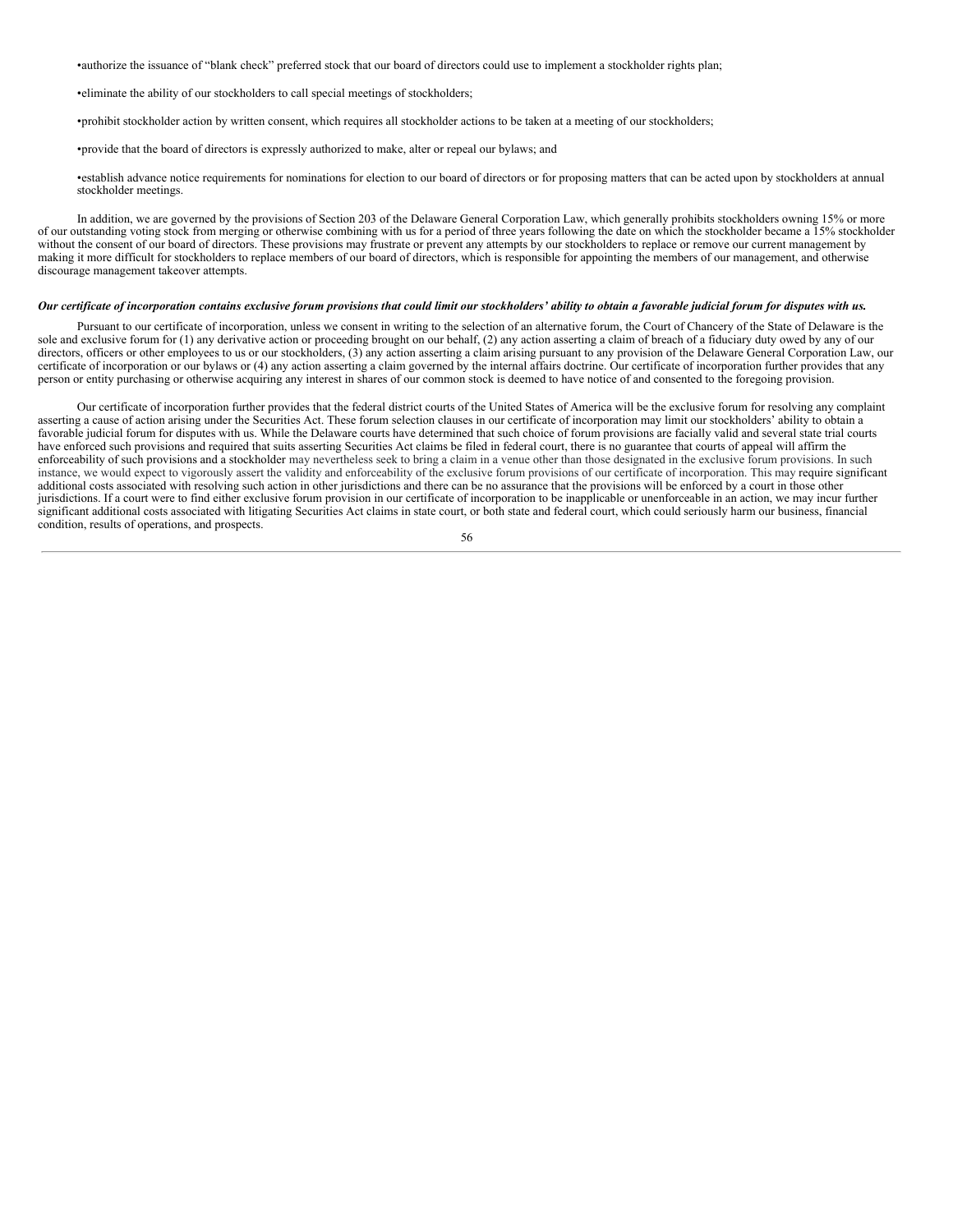### <span id="page-57-0"></span>**Item 2. Unregistered Sales of Equity Securities and Use of Proceeds**

### **(a) Unregistered Sales of Equity Securities**

On January 3, 2022, we issued 464,540 shares of common stock equal in value to \$14.3 million based on the closing price on the date of acquisition, to members of Forensic Logic, as partial consideration in connection with the acquisition of 100% of the membership interests in Forensic Logic. The offer and issuance of the shares of common stock were deemed to be exempt from registration under the Securities Act in reliance on Section 4(a)(2) of the Securities Act promulgated thereunder as a transaction by an issuer not involving a public offering.

### **(b) Use of Proceeds**

None.

### **(c) Issuer Purchases of Equity Securities**

The following table sets forth for the indicated period, share repurchases of our common stock:

|                                     | <b>Total Number of</b><br><b>Shares</b><br>$Purchased^{(1)}$ |             | <b>Average Price</b><br>Paid per Share | <b>Total Number of</b><br><b>Shares Purchased</b><br>as part of Publicly<br>Announced<br>Program | Dollar value of<br><b>Shares that May</b><br><b>Yet Be Purchased</b><br>Under the<br>Program<br>(in thousands) |
|-------------------------------------|--------------------------------------------------------------|-------------|----------------------------------------|--------------------------------------------------------------------------------------------------|----------------------------------------------------------------------------------------------------------------|
| January 1, 2022 - January 31, 2022  | $\overline{\phantom{a}}$                                     |             |                                        | $\hspace{0.1mm}-\hspace{0.1mm}$                                                                  | 3,074                                                                                                          |
| February 1, 2022- February 28, 2022 | -                                                            |             | $\overline{\phantom{a}}$               | $-$                                                                                              | 3,074                                                                                                          |
| March 1, 2022- March 31, 2022       | 57.623                                                       |             | 28.34                                  | 57.623                                                                                           | 1,442                                                                                                          |
| Total                               | 57,623                                                       | $\triangle$ | 28.34                                  | 57.623                                                                                           |                                                                                                                |

**Dollar Value of**

(1) All repurchases were made as part of our publicly announced stock repurchase program. In May 2019, we announced that our board of directors approved a stock repurchase program, under which we were authorized to repurch be modified, suspended or discontinued at any time. For further information regarding our stock repurchase program, see Note 10, Stock Repurchase Program, of the accompanying notes to the condensed consolidated financial statements.

### <span id="page-57-1"></span>**Item 6. Exhibits**

A list of exhibits is set forth below.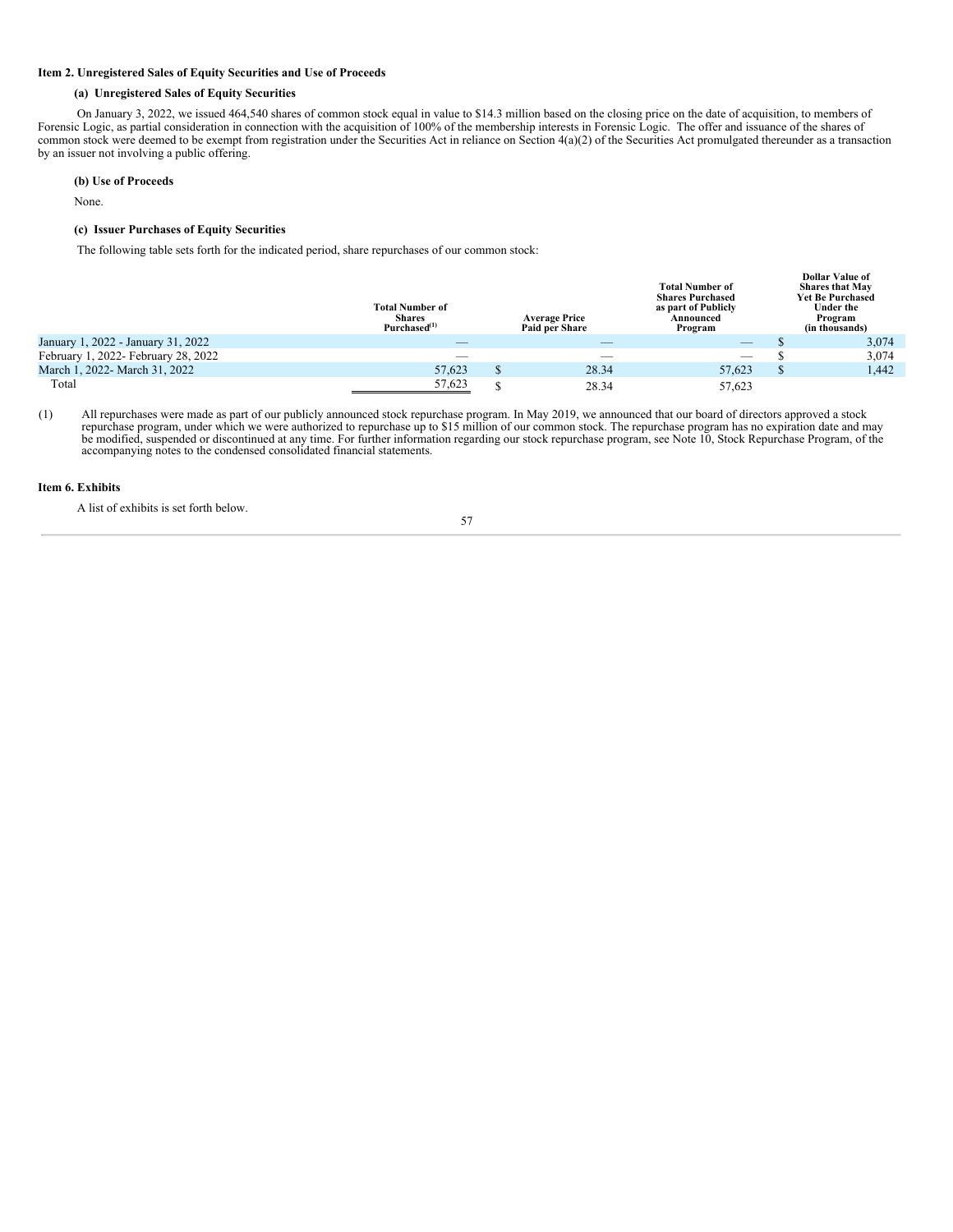**Exhibit Index**

<span id="page-58-0"></span>

| Exhibit<br>Number<br>3.1<br>3.2 | <b>Exhibit</b><br><b>Description</b><br>Amended and Restated Certificate of Incorporation<br><b>Amended and Restated Bylaws</b>                                                                                       | Form<br>$8-K$<br>$8-K$ | <b>Incorporated by Reference</b><br>File No.<br>001-38107<br>001-38107 | Exhibit<br>3.1<br>3.2 | <b>Filing Date</b><br>June 13, 2017<br>June 13, 2017 | Filed<br>Herewith |
|---------------------------------|-----------------------------------------------------------------------------------------------------------------------------------------------------------------------------------------------------------------------|------------------------|------------------------------------------------------------------------|-----------------------|------------------------------------------------------|-------------------|
| 31.1                            | Certification of Principal Executive Officer Pursuant to Rules<br>$13a-14(a)$ and $15d-14(a)$ under the Securities Exchange Act of<br>1934, as Adopted Pursuant to Section 302 of the Sarbanes-<br>Oxley Act of 2002. |                        |                                                                        |                       |                                                      | X                 |
| 31.2                            | Certification of Principal Financial Officer Pursuant to Rules<br>$13a-14(a)$ and $15d-14(a)$ under the Securities Exchange Act of<br>1934, as Adopted Pursuant to Section 302 of the Sarbanes-<br>Oxley Act of 2002. |                        |                                                                        |                       |                                                      | X                 |
| $32.1*$                         | Certification of Principal Executive Officer and Principal<br>Financial Officer Pursuant to 18 U.S.C. Section 1350, as<br>Adopted Pursuant to Section 906 of the Sarbanes-Oxley Act of<br>2002.                       |                        |                                                                        |                       |                                                      | X                 |
| 101.INS                         | Inline XBRL Instance Document (the instance document does<br>not appear in the Interactive Data File because its XBRL tags<br>are embedded within the Inline XBRL document).                                          |                        |                                                                        |                       |                                                      | X                 |
| 101.SCH                         | Inline XBRL Taxonomy Extension Schema Document                                                                                                                                                                        |                        |                                                                        |                       |                                                      | X                 |
| 101.CAL                         | Inline XBRL Taxonomy Extension Calculation Linkbase<br>Document                                                                                                                                                       |                        |                                                                        |                       |                                                      | X                 |
| 101.DEF                         | Inline XBRL Taxonomy Extension Definition Linkbase<br>Document                                                                                                                                                        |                        |                                                                        |                       |                                                      | X                 |
| 101.LAB                         | Inline XBRL Taxonomy Extension Label Linkbase Document                                                                                                                                                                |                        |                                                                        |                       |                                                      | X                 |
| 101.PRE                         | Inline XBRL Taxonomy Extension Presentation Linkbase<br>Document                                                                                                                                                      |                        |                                                                        |                       |                                                      | X                 |
| 104                             | Cover Page Interactive Data File (formatted as Inline XBRL)<br>and contained in Exhibit 101)                                                                                                                          |                        |                                                                        |                       |                                                      | X                 |

\* Furnished herewith and not deemed to be "filed" for purposes of Section 18 of the Exchange Act, and shall not be deemed to be incorporated by reference into any filing under the Securities Act, or the Exchange Act (whether made before or after the date of the Form 10-Q), irrespective of any general incorporation language contained in such filing.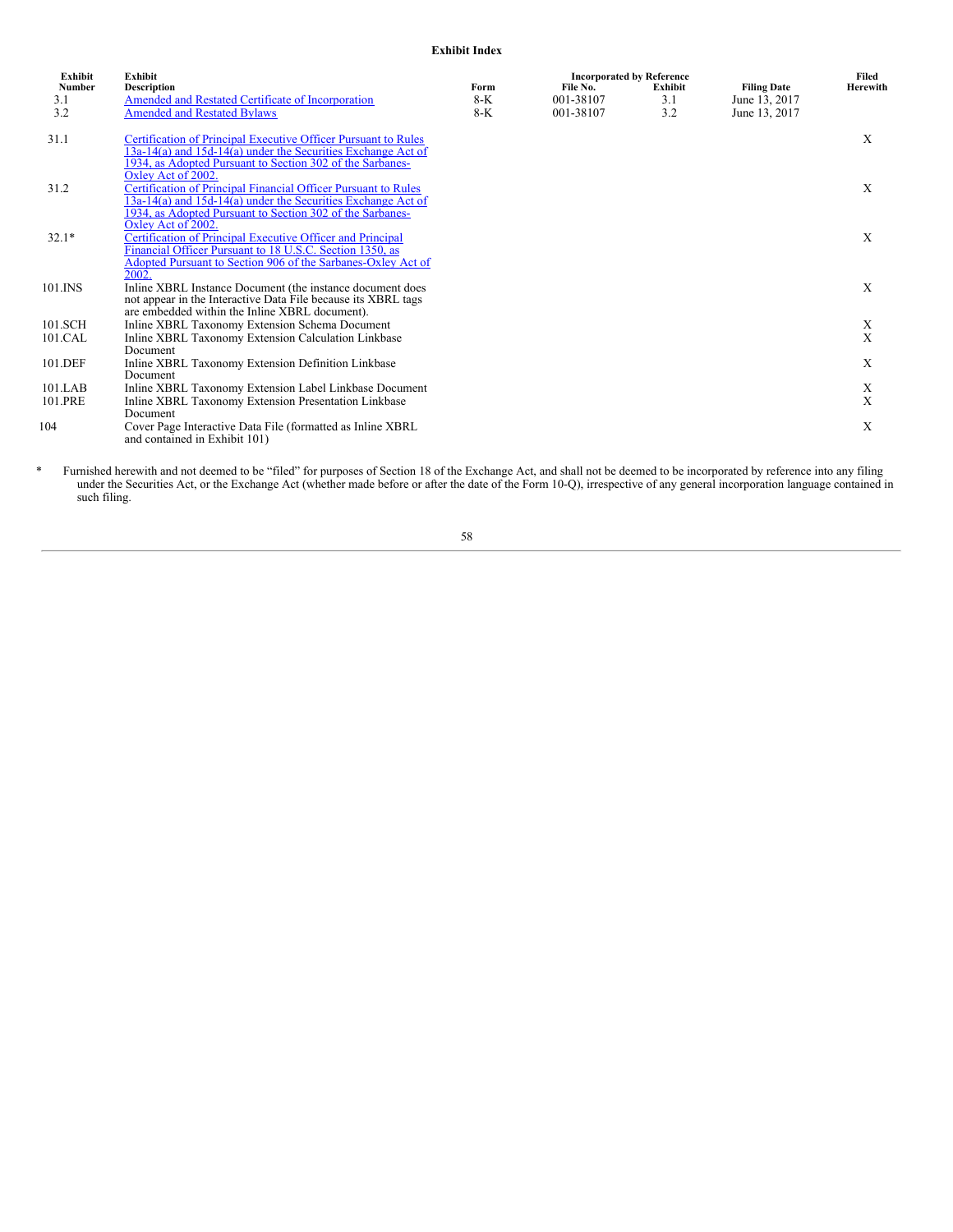# **SIGNATURES**

<span id="page-59-0"></span>Pursuant to the requirements of the Securities Exchange Act of 1934, the registrant has duly caused this report to be signed on its behalf by the undersigned thereunto duly authorized.

# **SHOTSPOTTER, INC.**

| Date: May 16, 2022 | By: | /s/ Ralph A. Clark<br>Ralph A. Clark<br>President and Chief Executive Officer |
|--------------------|-----|-------------------------------------------------------------------------------|
| Date: May 16, 2022 | By: | /s/ Alan R. Stewart<br>Alan R. Stewart<br>Chief Financial Officer             |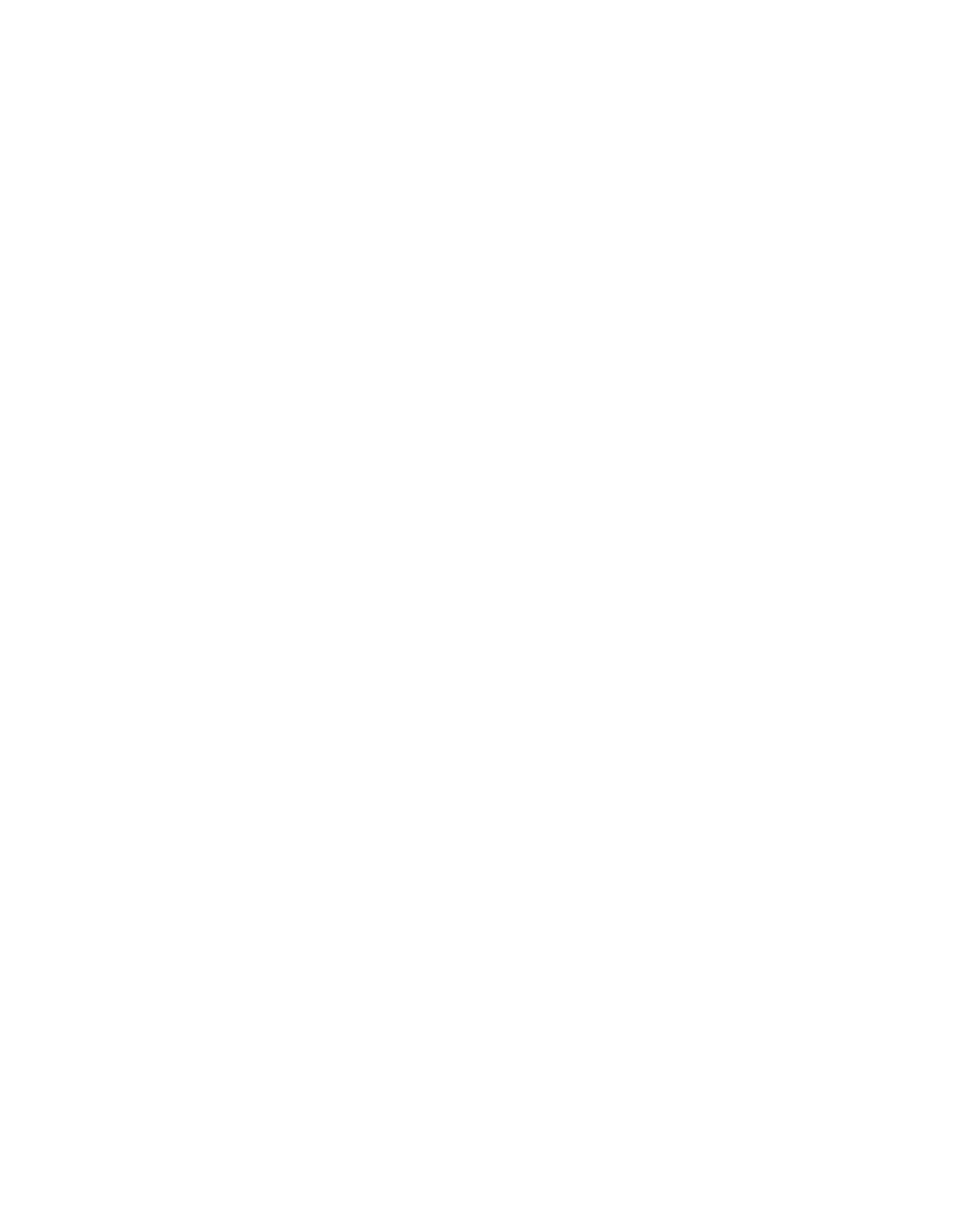### **CERTIFICATION OF PERIODIC REPORT UNDER SECTION 302 OF THE SARBANES-OXLEY ACT OF 2002**

I, Ralph A. Clark, certify that:

- 1. I have reviewed this Form 10-Q of ShotSpotter, Inc.;
- 2. Based on my knowledge, this report does not contain any untrue statement of a material fact or omit to state a material fact necessary to make the statements made, in light of the circumstances under which such statements were made, not misleading with respect to the period covered by this report;
- 3. Based on my knowledge, the financial statements, and other financial information included in this report, fairly present in all material respects the financial condition, results of operations and cash flows of the registrant as of, and for, the periods presented in this report;
- 4. The registrant's other certifying officer and I are responsible for establishing and maintaining disclosure controls and procedures (as defined in Exchange Act Rules 13a-15(e) and 15d-15(e)) and internal control over financial reporting (as defined in Exchange Act Rules 13a-15(f) and 15d-15(f)) for the registrant and have:
	- (a) Designed such disclosure controls and procedures, or caused such disclosure controls and procedures to be designed under our supervision, to ensure that material information relating to the registrant, including its consolidated subsidiaries, is made known to us by others within those entities, particularly during the period in which this report is being prepared;
	- (b) Designed such internal control over financial reporting, or caused such internal control over financial reporting to be designed under our supervision, to provide reasonable assurance regarding the reliability of financial reporting and the preparation of financial statements for external purposes in accordance with generally accepted accounting principles;
	- (c) Evaluated the effectiveness of the registrant's disclosure controls and procedures and presented in this report our conclusions about the effectiveness of the disclosure controls and procedures, as of the end of the period covered by this report based on such evaluation; and
	- (d) Disclosed in this report any change in the registrant's internal control over financial reporting that occurred during the registrant's most recent fiscal quarter (the registrant's fourth fiscal quarter in the case of an annual report) that has materially affected, or is reasonably likely to materially affect, the registrant's internal control over financial reporting; and
- 5. The registrant's other certifying officer and I have disclosed, based on our most recent evaluation of internal control over financial reporting, to the registrant's auditors and the audit committee of the registrant's board of directors (or persons performing the equivalent functions):
	- (a) All significant deficiencies and material weaknesses in the design or operation of internal control over financial reporting which are reasonably likely to adversely affect the registrant's ability to record, process, summarize and report financial information; and
	- (b) Any fraud, whether or not material, that involves management or other employees who have a significant role in the registrant's internal control over financial reporting.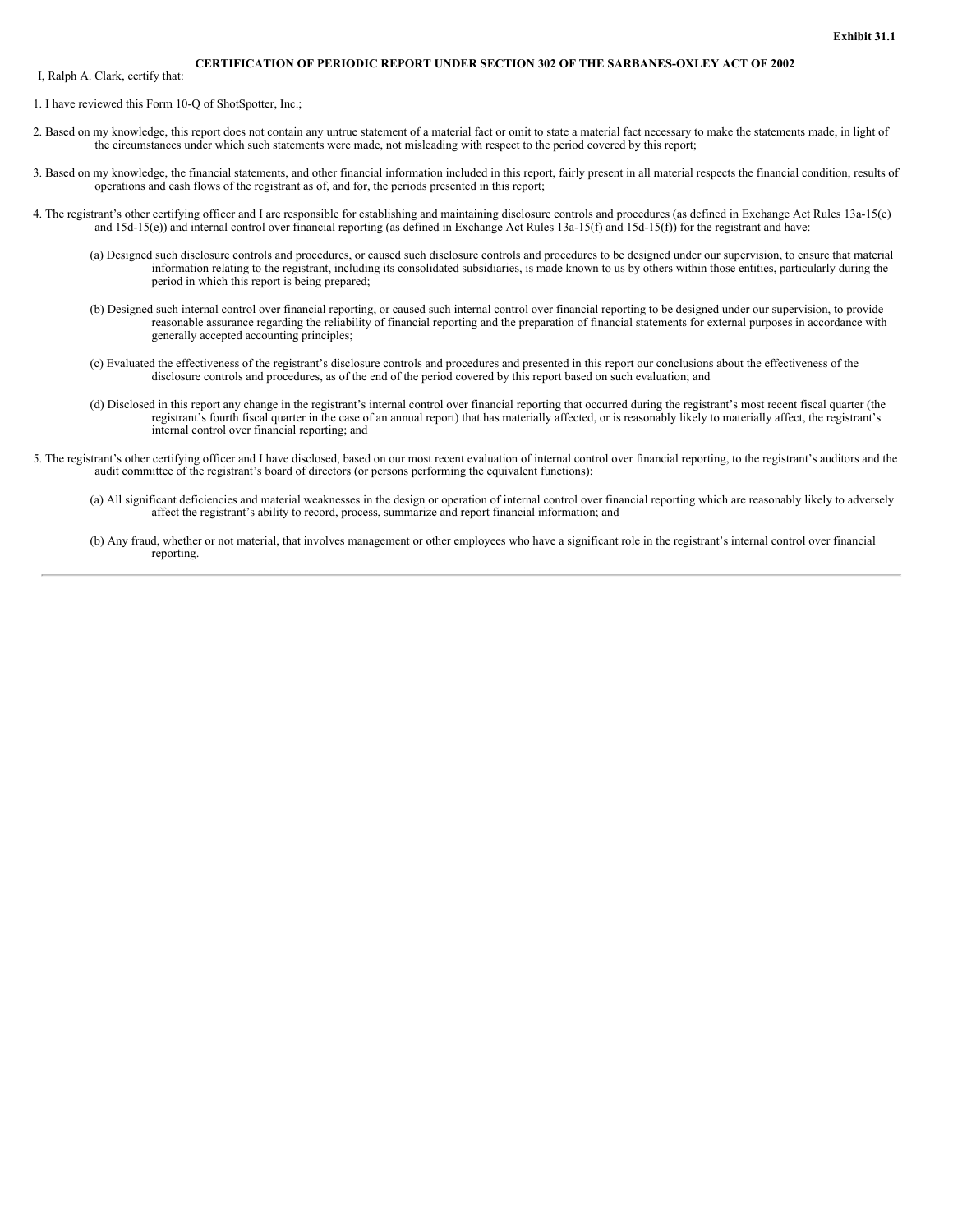<span id="page-62-0"></span>/s/ Ralph A. Clark

Ralph A. Clark President and Chief Executive Officer (Principal Executive Officer)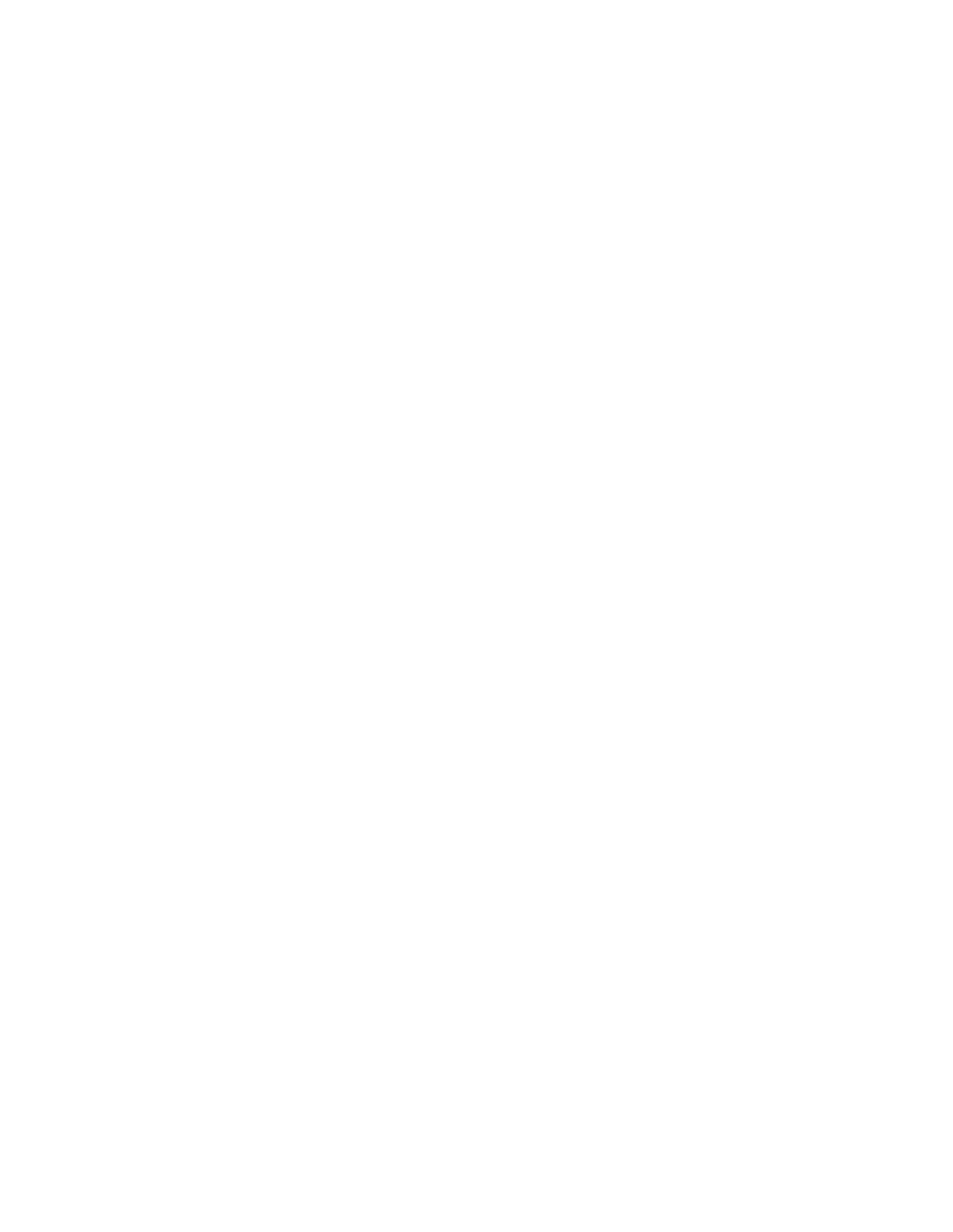### **CERTIFICATION OF PERIODIC REPORT UNDER SECTION 302 OF THE SARBANES-OXLEY ACT OF 2002**

<span id="page-64-0"></span>I, Alan R. Stewart, certify that:

1. I have reviewed this Form 10-Q of ShotSpotter, Inc.;

- 2. Based on my knowledge, this report does not contain any untrue statement of a material fact or omit to state a material fact necessary to make the statements made, in light of the circumstances under which such statemen
- 3. Based on my knowledge, the financial statements, and other financial information included in this report, fairly present in all material respects the financial condition, results of operations and cash flows of the regi
- 4. The registrant's other certifying officer and I are responsible for establishing and maintaining disclosure controls and procedures (as defined in Exchange Act Rules 13a-15(e) and 15d-15(e) and internal control over fin
	- (a) Designed such disclosure controls and procedures, or caused such disclosure controls and procedures to be designed under our supervision, to ensure that material<br>information relating to the registrant, including its co
	- (b) Designed such internal control over financial reporting, or caused such internal control over financial reporting to be designed under our supervision, to provide<br>reasonable assurance regarding the reliability of finan
	- (c) Evaluated the effectiveness of the registrant's disclosure controls and procedures and presented in this report our conclusions about the effectiveness of the disclosure controls and procedures, as of the end of the pe
	- (d) Disclosed in this report any change in the registrant's internal control over financial reporting that occurred during the registrant's most recent fiscal quarter (the registrant's fourth fiscal quarter in the case of
- 5. The registrant's other certifying officer and I have disclosed, based on our most recent evaluation of internal control over financial reporting, to the registrant's auditors and the audit committee of the registrant's
	- (a) All significant deficiencies and material weaknesses in the design or operation of internal control over financial reporting which are reasonably likely to adversely affect the registrant's ability to record, process,
	- (b) Any fraud, whether or not material, that involves management or other employees who have a significant role in the registrant's internal control over financial reporting.

May 16, 2022 /s/ Alan R. Stewart Alan R. Stewart

> Chief Financial Officer (Principal Financial and Accounting Officer)